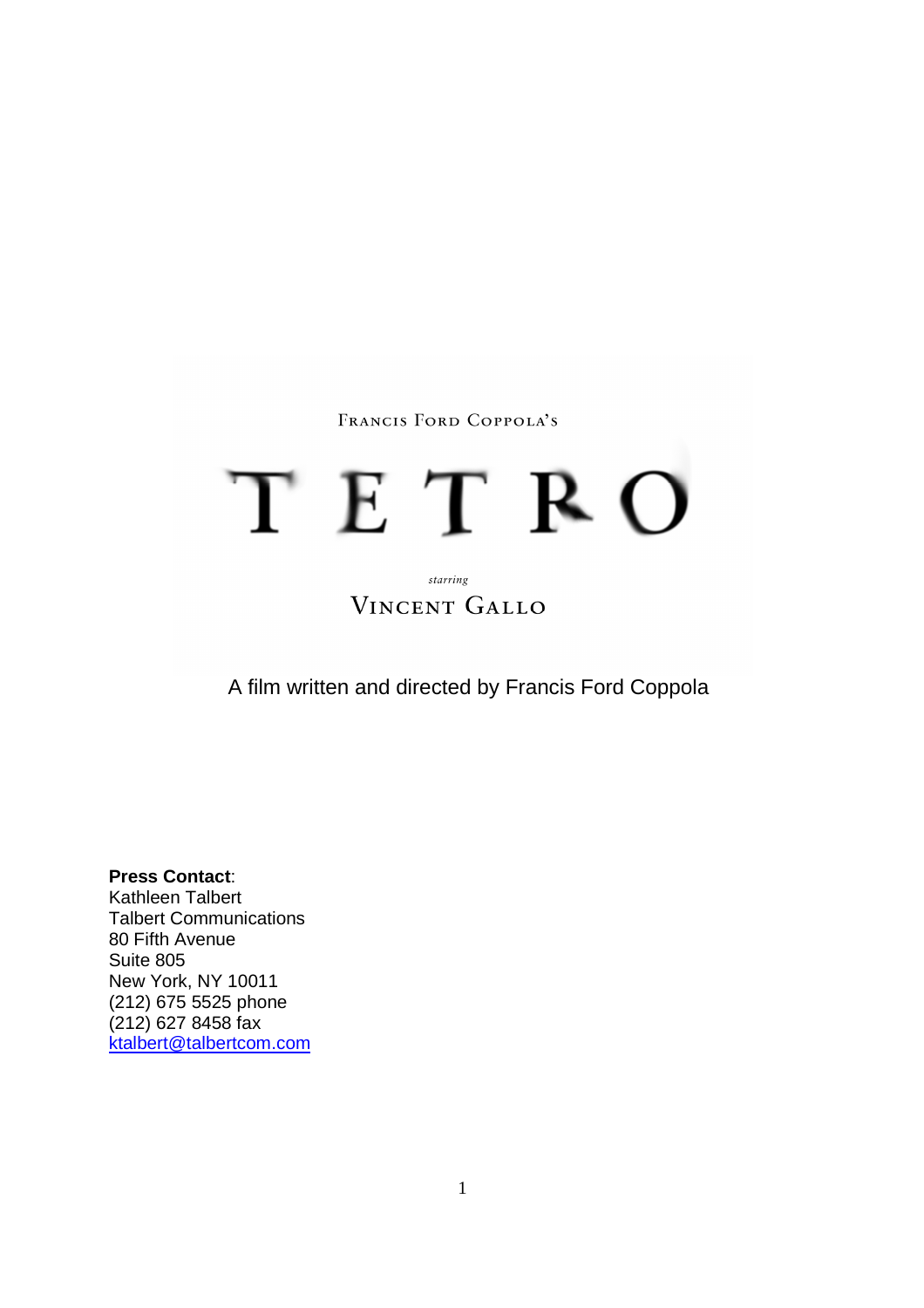### **INTRODUCTION**

Tetro is the first original screenplay from Francis Ford Coppola in more than 30 years. The film is a poetic drama about a family torn apart by deep rivalries, secrets, and betrayals.

The bohemian Buenos Aires neighborhood of La Boca is the backdrop for Tetro. One of the oldest neighborhoods in the city, La Boca was inhabited early on largely by Italian immigrants, and is the birthplace of many important singers, musicians, poets, and painters.

Coppola conducted a lengthy search for the film's protagonist that eventually led him to the intense and imaginative U.S. actor and director, Vincent Gallo (Arizona Dream, Buffalo '66, The Brown Bunny). Tetro is a writer who returns to Buenos Aires after fleeing from an unbearable family history tied specifically to his domineering father, Carlo Tetrocini, a famed orchestra director, played by Klaus Maria Brandauer (Mephisto, Out of Africa).

Tetro opens with Bennie's arrival in Buenos Aires from New York City hoping to reunite with his older brother, Tetro, whom he last saw at age 7. Now, just before his 18th birthday, Bennie refuses to leave Buenos Aires without discovering why his brother left and never returned for him as promised. Arriving at his brother's modest apartment, he meets Miranda, Tetro's girlfriend, played by Spanish actress Maribel Verdú (Y Tu Mamá También, Pan's Labyrinth) but doesn't get the warm welcome he expected from his brother.

Bennie's story represents a step toward maturity. He finds himself struggling with the romantic, idealized image of his brother as a successful artist, and the reality of the aggressive and tormented person that he encounters in Buenos Aires. Tetro is a melancholic poet, possessed with great talent but also with great sadness. He seems to have lived always in the shadow of someone stronger, someone who has thwarted his development. This story about the competitions and rivalries between men in a family combines classic elements of Greek tragedy, particularly with regards to the vicissitudes of everyday life. It also speaks of the necessity of "destroying" the father figure, who represents cruelty and oppression, and leaving the past behind in order to fulfill one's own destiny.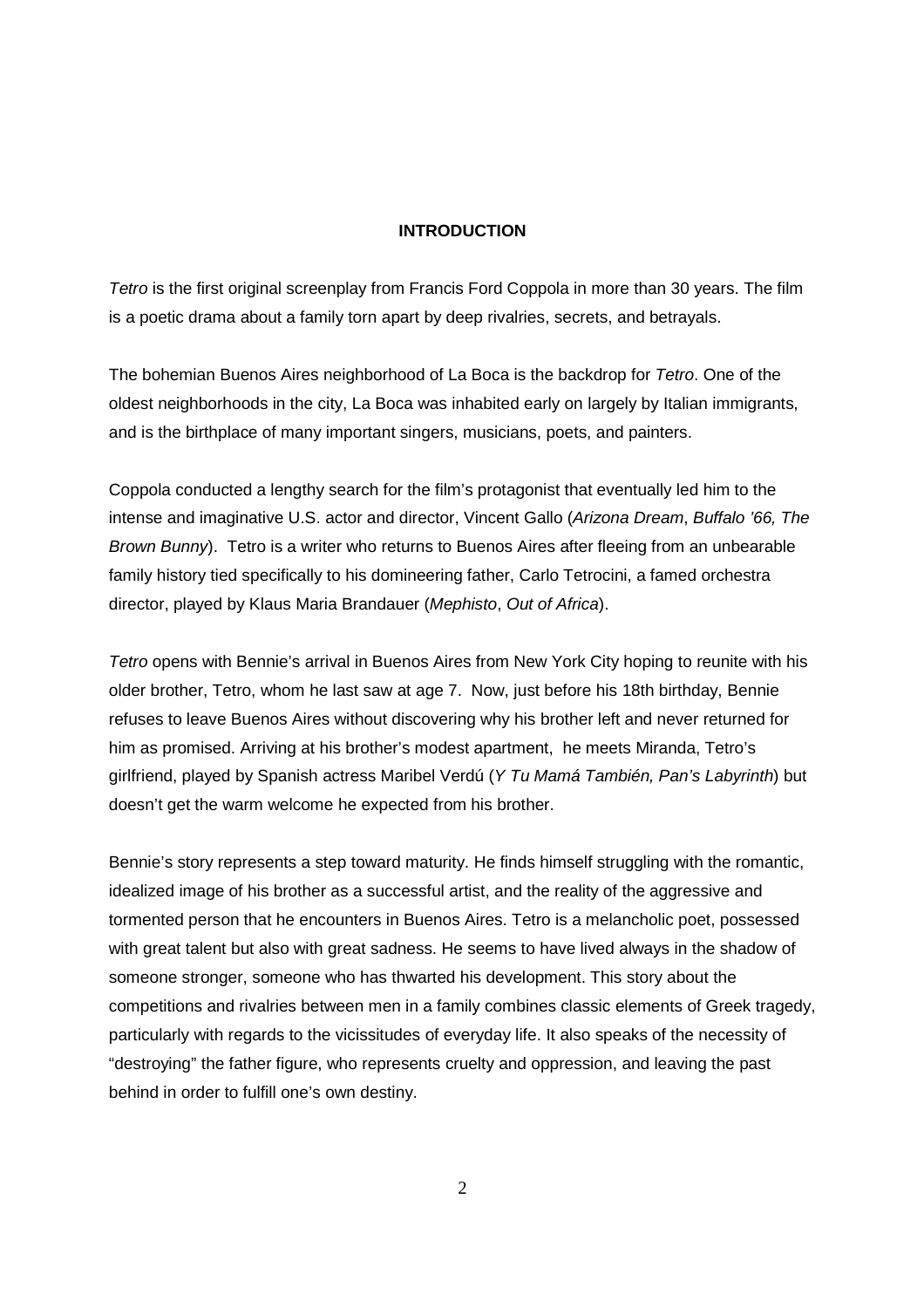Bennie is played by Alden Ehrenreich, a debut actor who, after attracting the attention of Fred Roos, the film's executive producer, had to temporarily abandon his high school studies in Los Angeles to participate in the shoot.

The international cast also includes the renowned Carmen Maura (Volver, Women on the Verge of a Nervous Breakdown), known worldwide as being one of the muses of Pedro Almodóvar; and the Italian actress, Francesca De Sapio, who had worked with the director before on The Godfather: Part II.

For supporting roles, Coppola selected some of the most notable Argentine stars of cinema, theater, and television, such as Rodrigo De la Serna, Leticia Bredice, Mike Amigorena, Sofía Castiglione, and Erica Rivas.

For the making of Tetro, Coppola reunited with his collaborators on his previous film, Youth Without Youth: cinematographer Mihai Malamaire, Jr.; Argentine composer, Osvaldo Golijov; editor Walter Murch, and executive producers Anahid Nazarian and Fred Roos.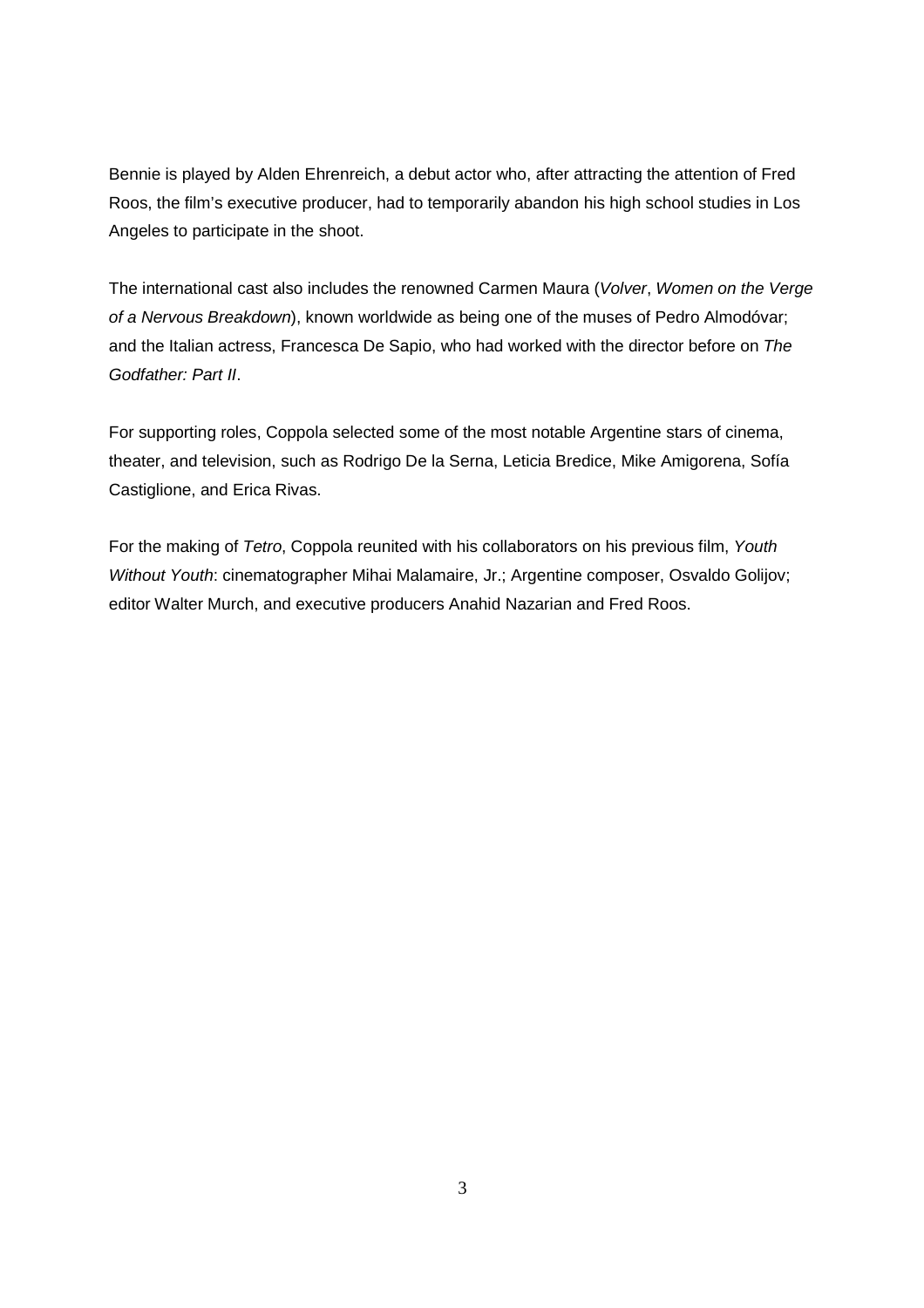### **STORY SYNOPSIS**

Fresh faced and naïve, 17-year-old Bennie (ALDEN EHRENREICH) arrives in Buenos Aires in search of his older brother who has been missing for more than a decade, and had sworn never to see any of his family again. The family of Italian immigrants settled in Argentina, but with the great musical success of their domineering father Carlo (KLAUS MARIA BRANDAUER), an acclaimed symphony conductor, moved to New York. When Bennie finds his brother, the brilliant but melancholy writer 'Tetro,' (VINCENT GALLO) he is not welcomed with open arms. Instead of the idolized, wonderful brother of his youth, Tetro is now a distant, self-destructive man who changed his name and no longer writes. He is on crutches after an accident in which he was hypnotized by the headlights of an oncoming bus. Rebuffed by his brother, Bennie seeks solace from Tetro's girlfriend Miranda (MARIBEL VERDU), and learns that this is but one of a series of such accidents. Staying at their small apartment in the bohemian La Boca neighborhood, Bennie finds Tetro's hidden writing, which reveals the reason for Tetro's passionate rejection of his family. Miranda, who has taken Bennie to heart, discovers him with the writing and warns him of Tetro's explosiveness if he should find out. Bennie persists to write the missing ending to one of Tetro's plays. When Bennie is hospitalized after an accident, Miranda relents and secretly brings him the manuscript. Tetro finds Bennie working and a violent fight ensues.

The great literary critic 'Alone' (CARMEN MAURA) reads the play and selects it as one of the finalists for the most important literary prize in Argentina, to be awarded at her estancia in Patagonia. In the course of the journey through Patagonia, Tetro mysteriously disappears in the night and a worried Miranda searches for him along the highway. At the awards ceremony in Patagonia, Tetro reappears, and in their play, the two brothers re-live the haunting truth of their shared past. The same night, they receive the news that their father has died. The extended family gathers in Buenos Aires at a state funeral, and an overwhelmed Bennie disappears into the night, walking into the hypnotic glare of oncoming cars on the highway. Tetro follows and rescues his brother, finally embracing that they are a family.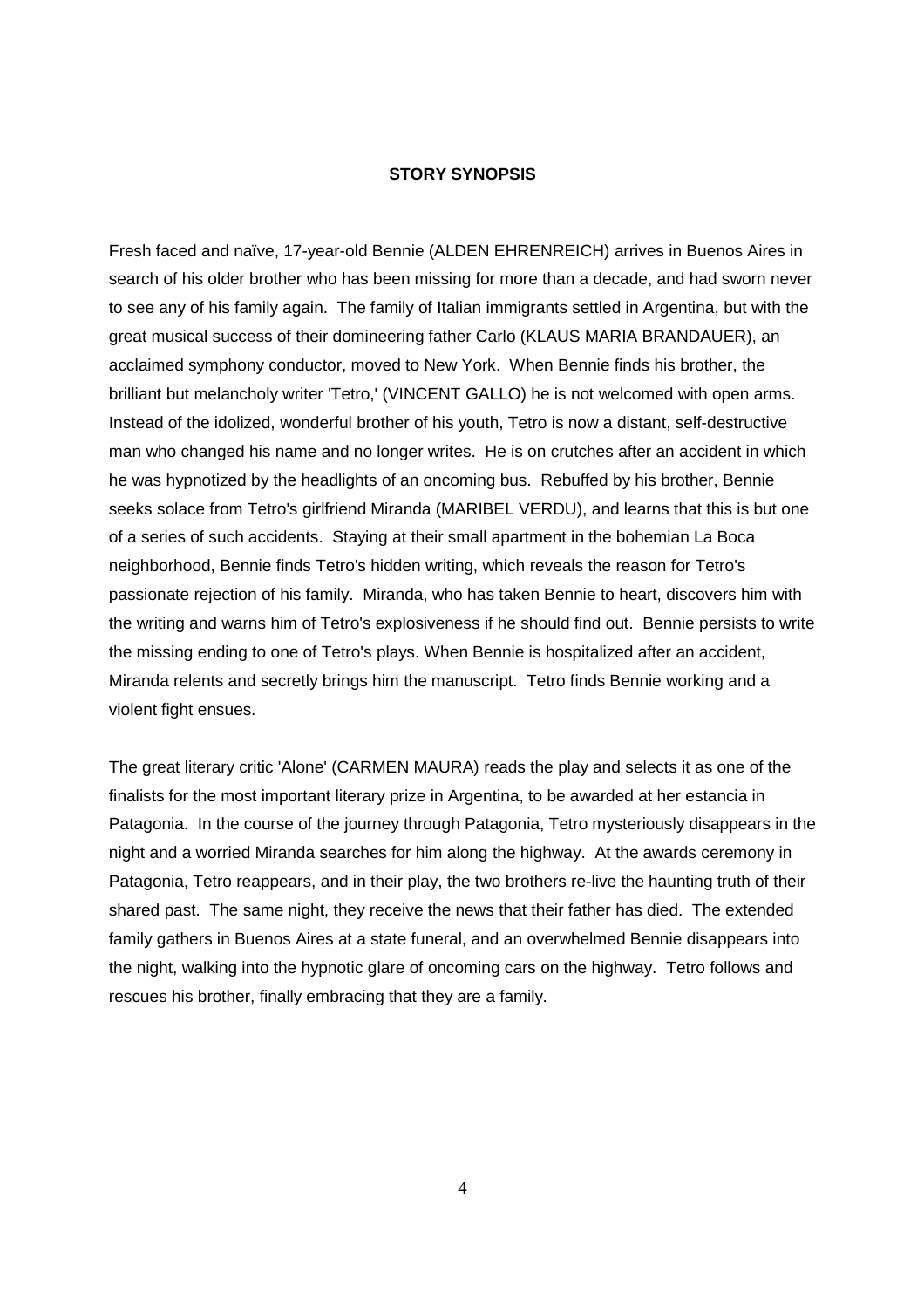### **DIRECTOR'S STATEMENT**

Ever since I was young, I wanted to write stories. Initially, I imagined myself as a playwright, and at 17 won a playwriting scholarship to college, and became a drama major. But I think at that age your critical abilities are better developed than your creativity, and so I was forlorn over my lack of talent. I became the 'tech guy' for my college productions and as I worked with the crew up in the grid, hanging lights, I'd watch the director below working with actors, and thought that 'I can do that'. My switch to directing was a success and before I knew it I was the most soughtafter director at Hofstra. But that success didn't relieve the ache over what I perceived as my lack of talent as a writer. Later on, after seeing the Sergei Eisenstein silent film OCTOBER, I changed directions, applied to the UCLA film school, and began my Master's program as a film major.

I found that after years of trying to be a writer, of spending hours working on stories, plays and screenplays, the effort was paying off and I was getting better at it. A little better. This gave me an advantage over some of the students, as did my theatrical experience. Finally, at age 22, when I won the award for my script Pilma, Pilma, I started to really feel like a writer and I knew what my career would be. In my late 20s, I was working on screenplays like THE RAIN PEOPLE, and THE CONVERSATION, somewhat based on experiences I either had or witnessed in my life and thought I'd be a writer-director like some of the great auteurs. LA DOLCE VITA came out in 1960, and then the more mysterious work of Antonioni, and I was sure that I wanted to follow in their footsteps, working on original screenplays. That's how I envisioned my life. Just write stories, make screenplays and then direct them. In particular, I wanted to write a drama similar to the ones that I had enjoyed in my youth, something emotional and personal along the lines of Elia Kazan's On the Waterfront, or anything by Tennessee Williams. THE GODFATHER changed all that, and before I knew it I was far more successful than I could ever have imagined, and yes -- I was writing the screenplays as well as directing (and producing) the films, but it wasn't what I had really intended. What I wanted was to write 'original' screenplays.

As I grew older, whether I changed or the 'film industry' changed, I questioned my desire to continue and did not make a movie for many years. Of course I realized that films had to be entertaining, as did plays in theater -- but I was repelled by the 'sameness' of movies, the lack of adventure and the overwhelming succession of remakes and sequels -- from old films, comic

5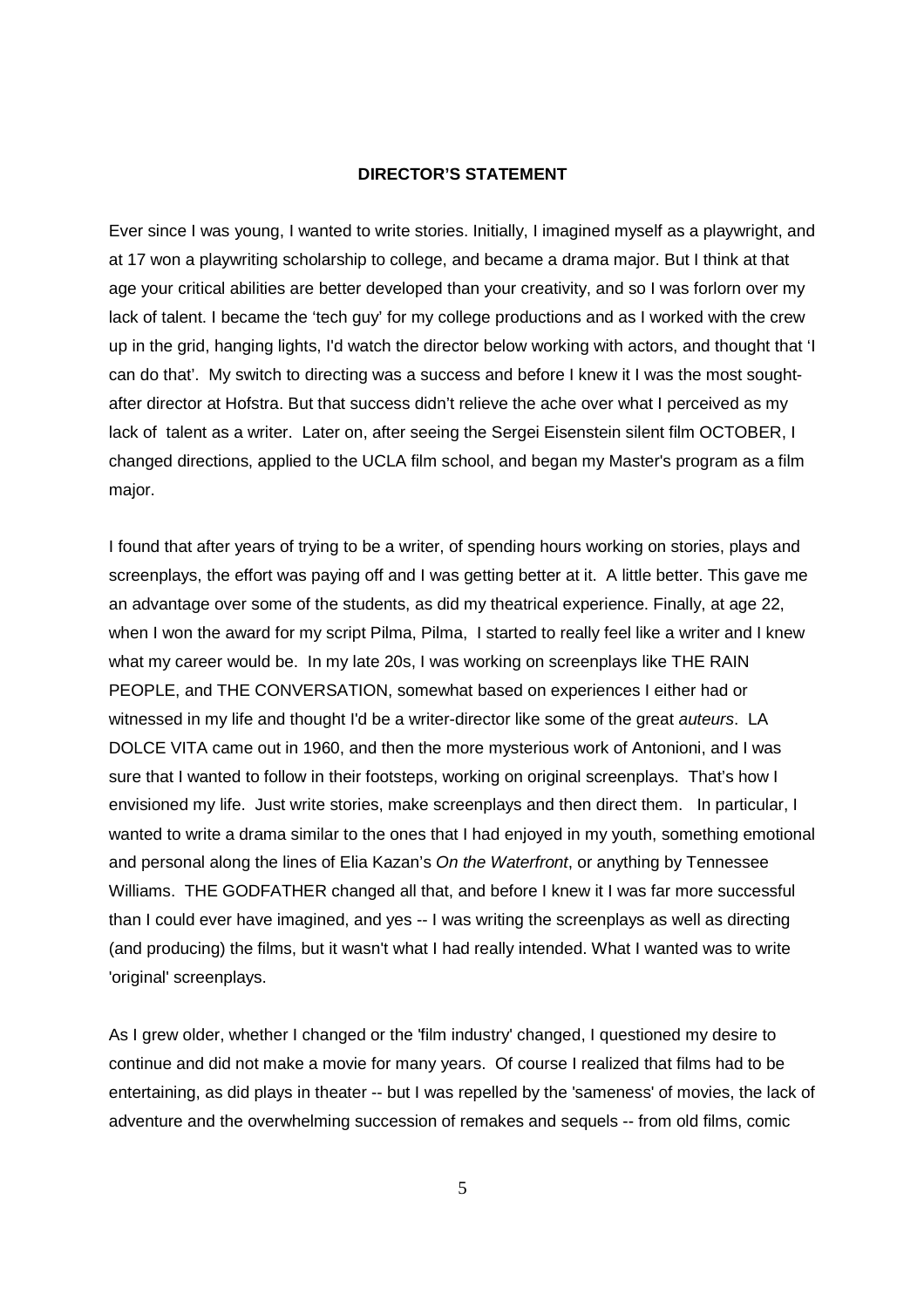books, even television programs. Or in publishing, it seemed that there weren't new novels, only new 'bestsellers.' So clearly, things had changed, and I really couldn't find a place for myself. Nor did I have a hint of how I'd finance and distribute the kinds of films I did want to make, even if I could muster the resources necessary to keep on writing. I finally decided that Youth Without Youth, a more personal film, but based on an existing novella, would be a way to get the ball rolling again. I knew that the experience would prepare me to write an original story and produce a film with the same style and production budget as Youth Without Youth.

I already had a fragment of an idea of what eventually became TETRO. It was really only a page or two of notes that I had written a long time ago. It was about a younger brother searching for an older brother who had left the family in a huff, claiming he never wanted to see them again. I wanted to set the film in a foreign city, and chose Buenos Aires because I thought that I would enjoy living and working there. I liked the music, the food, and the culture. So I took this little fragment of a story, set it in Argentina, and began to write the screenplay while we were editing Youth Without Youth. By the time we had finished, I was ready to go with a new film.

We began filming on March 28th and shot for thirteen weeks with a predominantly Argentine cast and crew. There were two Americans actors, Vincent Gallo and Alden Ehrenreich; two fine Spanish actresses, Maribel Verdú and Carmen Maura; an Italian actress, Francesca De Sapio; and the well-known Austrian actor, Klaus Maria Brandauer. The remainder of the large supporting cast was Argentine.

I felt comfortable with our crew because, like many people in the world, they spoke English, and those who didn't spoke Italian or Spanish. The language of cinema and theater is universal- whether one works in the Chinese or Italian film industries--there's a certain language that everyone speaks that transcends one's native language. At first, many of the roles that I had written for Argentine actors were minor ones, but I admired the actors so much that I made their parts bigger.

I decided to collaborate with the same team that I had worked with on Youth Without Youth: the young cinematographer, Mihai Malamaire, Jr.; the Argentine composer, Osvaldo Golijov; editor Walter Murch; and executive producers Anahid Nazarian and Fred Roos.

6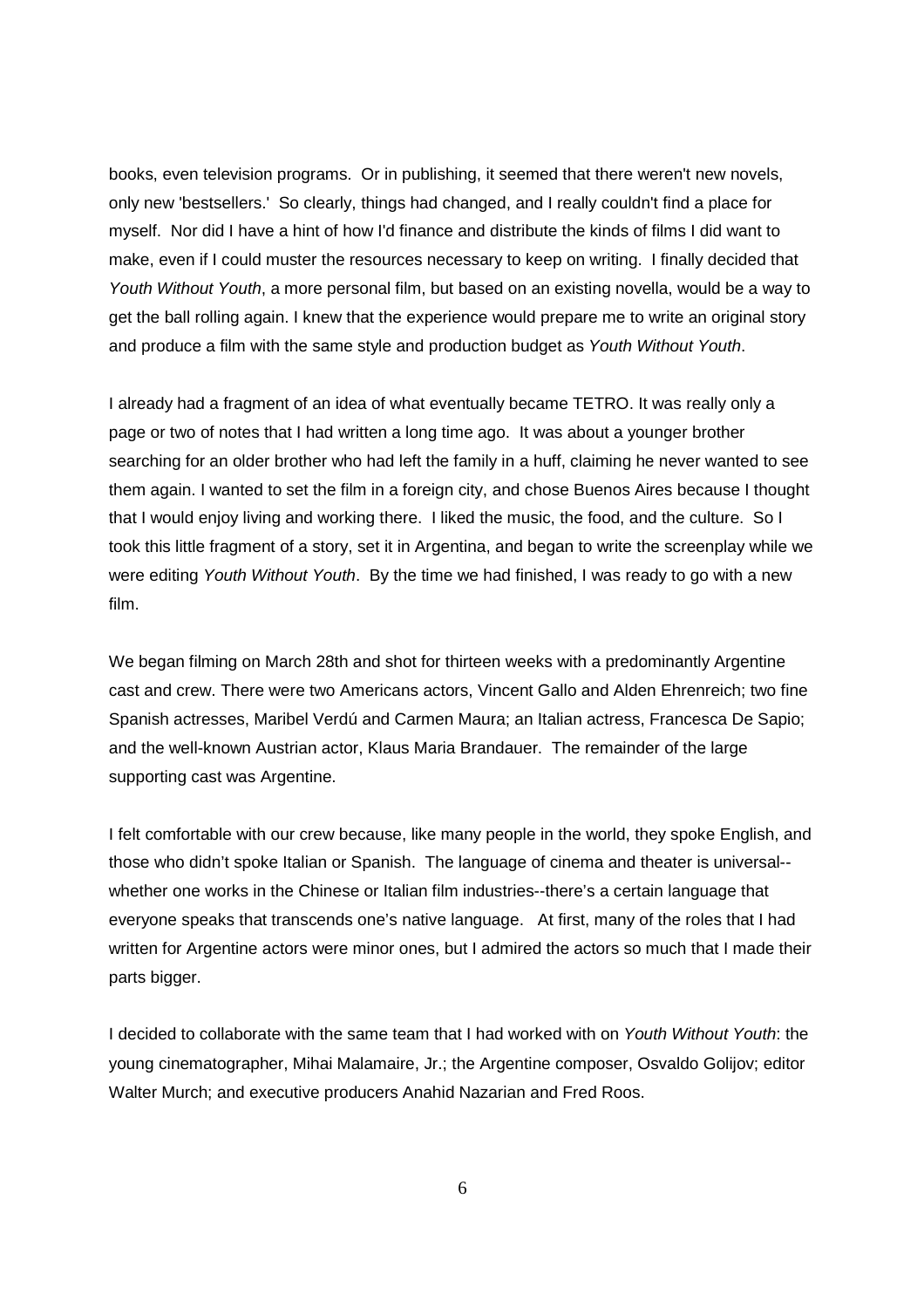An original screenplay has themes drawn from your own life and for any filmmaker, through the process of making a movie you arrive at a better understanding of those issues, even if you still might not have all the answers. In TETRO, the principal theme involves the rivalry between the men of an artistic family -- the father, brothers, uncles, and nephews who are all, in their own way, trying to express their talents and personalities. The fact that it is rivalry within a family - that is, between people who love each other -- makes it complicated and dramatic.

Even though the story of TETRO has little to do with the story of my own life, the characters all embody parts of me. I wrote a completely fictitious story that nonetheless drew on memories from my family. It was heavily influenced by those films and plays that I had admired as a theater student and aspiring playwright. As in the theatrical tradition of Tennessee Williams's Sweet Bird of Youth or Cat on a Hot Tin Roof, or even in Eugene O'Neill's Desire Under the Elms, the father figure in Tetro is, in a sense, a "Biblical" father, cruel and domineering , someone who must be ultimately destroyed if his sons are to survive. Since the beginning of time and even within the animal kingdom, we all have been in competition with the most powerful men of the family. My own father wasn't like that, he was kind and inspiring, but because he was brilliant and somewhat vain, it was just a few more steps to turn into a monster.

From the moment I conceived this film, I imagined it in black and white. As the story took shape, I decided scenes set in the past should be filmed in color. I wanted it filmed that way because one rarely sees black and white in contemporary films anymore, and I've always thought there was something unique in the black and white image, certainly the lighting. I remember Akira Kurosawa films in Cinemascope black and white, as well as the films of Elia Kazan and Robert Bresson. In my mind I associate black and white with a certain kind of poetic drama.

While one could look to my own family to shed light on the film's themes, these themes will most likely be of interest to any family, since such rivalries exist in all families. I've always believed that if you're going to go through all the work it takes to make a film, it should be a film that is somewhat revealing about your thoughts and emotions, which are truly who you are.

Francis Ford Coppola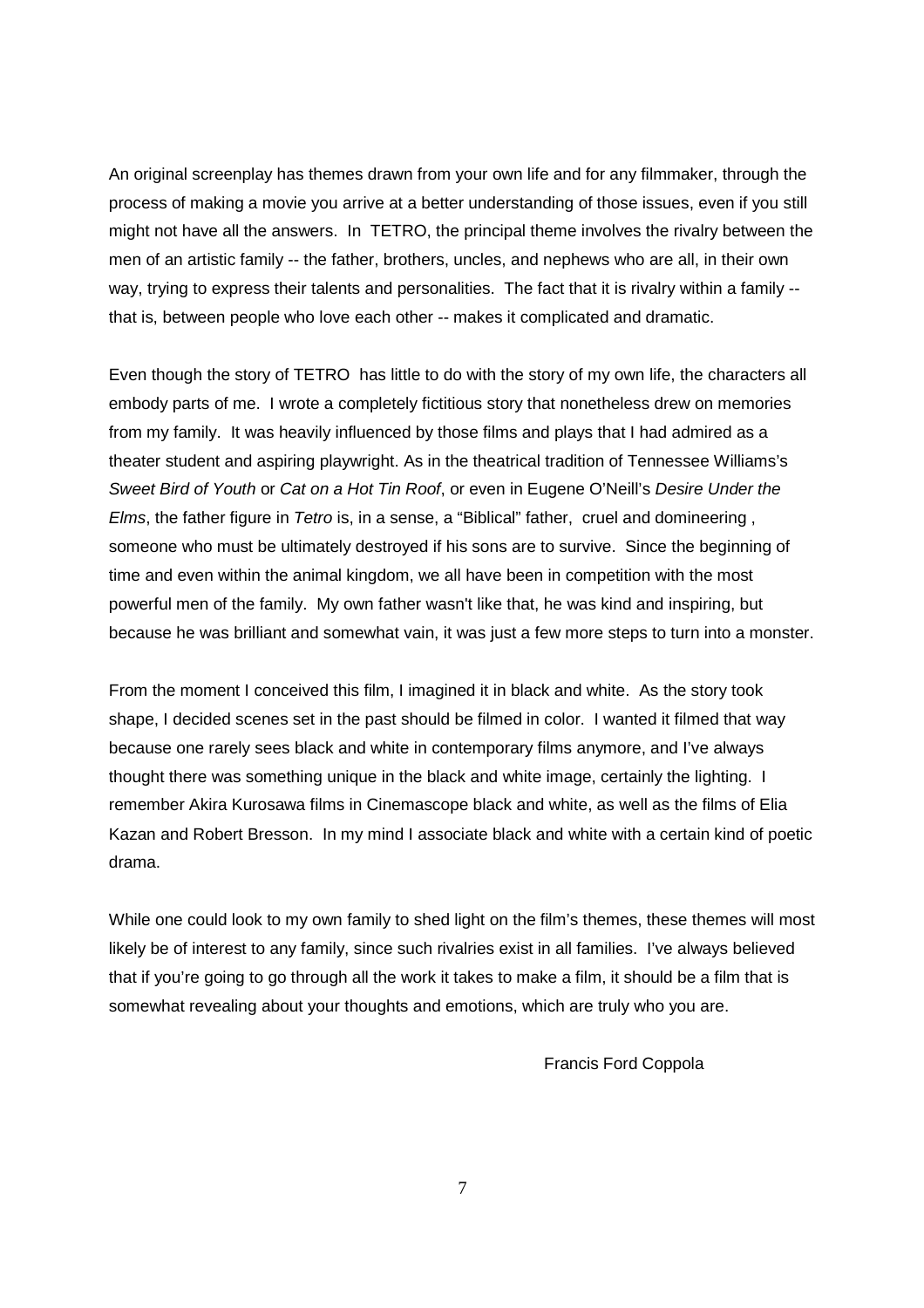# **CAST BIOGRAPHIES**

# **VINCENT GALLO**

# **Tetro**

American born, Buffalo, New York, 1962. Vincent Gallo moved from Buffalo, New York to New York City in 1978 and began playing in the musical group, Gray with artist Jean-Michel Basquiat. From 1978 through 1981 Gallo also became known for his very unusual street performances, which were executed in public but also witnessed by invited friends. The One Armed Man, The Man with No Face, Sandman Boy Hit by a Car, and Boy Cries in Restaurant Window to name a few. These radical performances upset and disturbed pedestrians and patrons while entertaining Gallo's invited friends.

One invited guest, New York Underground filmmaker Eric Mitchell, wound up casting Gallo as the lead in his film The Way It Is alongside newcomer Steve Buscemi. The Way It Is was Gallo's first appearance in a feature film, though previously he had directed himself in several short films—If You Feel Froggy Jump, The Gun Lover, Vincent Gallo as Jesus Christ and Rocky 10. Gallo has acted in a total of 33 feature films including Abel Ferrara's The Funeral, Emir Kusturica's Arizona Dream, Claire Denis' Trouble Every Day, and his own written, directed and produced Buffalo 66 (shown in competition at Sundance 1998), The Brown Bunny (shown in main competition at Cannes 2003), and Promises Written in Water (set for release in 2010.)

Gallo has exhibited artwork in a total of 25 one-man shows including several with famed New York art dealer Annina Nosei and 3 museum shows including one at the Hara Museum in Tokyo, Japan. Gallo has also released several musical albums including 2 on the prestigious Warp Records label—When and Recordings of Music for Film. In addition, Gallo wrote, composed and performed the original music for Buffalo 66.

# **ALDEN EHRENREICH Bennie**

18-year-old Alden Ehrenreich makes his feature film debut as Bennie in Tetro. He began acting at an early age in various school and summer camp plays, as well as community children's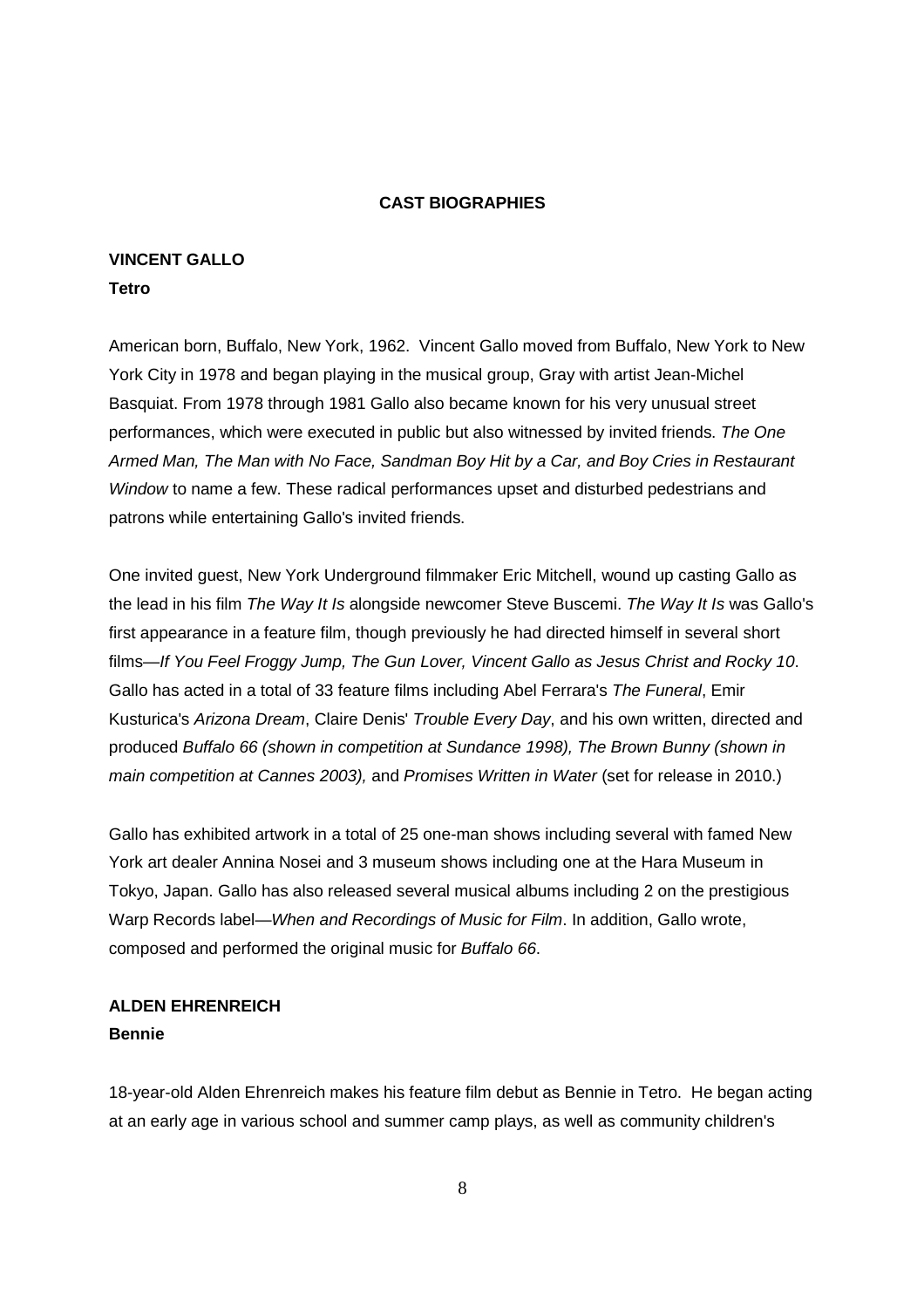theater groups. Throughout junior high and high school, Alden wrote, directed, and acted in student films with his friends. A spirited and comedic performance by Alden was shown on a loop at a friend's Bat Mitzvah reception. Alden was not there and was amazed to receive a call from one of the guests--Steven Spielberg. This led to television roles on CSI:Crime Scene Investigation and Supernatural and many auditions. Early on, Alden had a distinct vision for the kind of career he wanted to pursue. That vision came true when Francis Ford Coppola offered him a leading role in Tetro. Alden is currently a freshman at New York University's Tisch School of Drama.

# **MARIBEL VERDÚ**

# **Miranda**

Maria Isabel Verdú Rollán was born in Madrid, Spain, in October 1970. At thirteen years old she began doing commercials and modeling for fashion magazines. Two years later, she dropped out of school to pursue an acting career. She has appeared in more than sixty films and numerous television series and theatrical productions.

Verdú began to gain critical acclaim thanks to her role as a young drug addict in Montxo Armendáriz's film, 27 Hours (1986). She worked on important productions such as Fernando Trueba's El Año de las Luces, but it was her role in Amantes by the director Vicente Arando that demonstrated her newfound maturity as an actress and forever shaped her cinematic career. In the 1990s, she worked with several prestigious Spanish directors, including Bigas Luna on Huevos de Oro (1993); Fernando Trueba once again on Belle Époque, (1994 Oscar® winner for Best Foreign Film) and Carlos Saura on Goya en Burdeos (1999).

She gained an international following after starring in Alfonso Cuarón's highly successful film, Y Tu Mamá TambiÉn, which became an iconic movie of the New Mexican Cinema. She found further success in Mexico by winning the 2007 Ariel Award for Best Actress for her role in Guillermo del Toro's Pan's Labyrinth. After several nominations Spain's prestigious Goya Award, she won the coveted awarded Best Actress at the 2008 Goya Awards for her role in Siete Meses de Billar FrancÉs (2007) by the Spanish director Gracia Querejeta. Verdú received a 2009 Goya nomination for her role in Jose Luis Cuerda's 2008 drama, The Blind Sunflowers.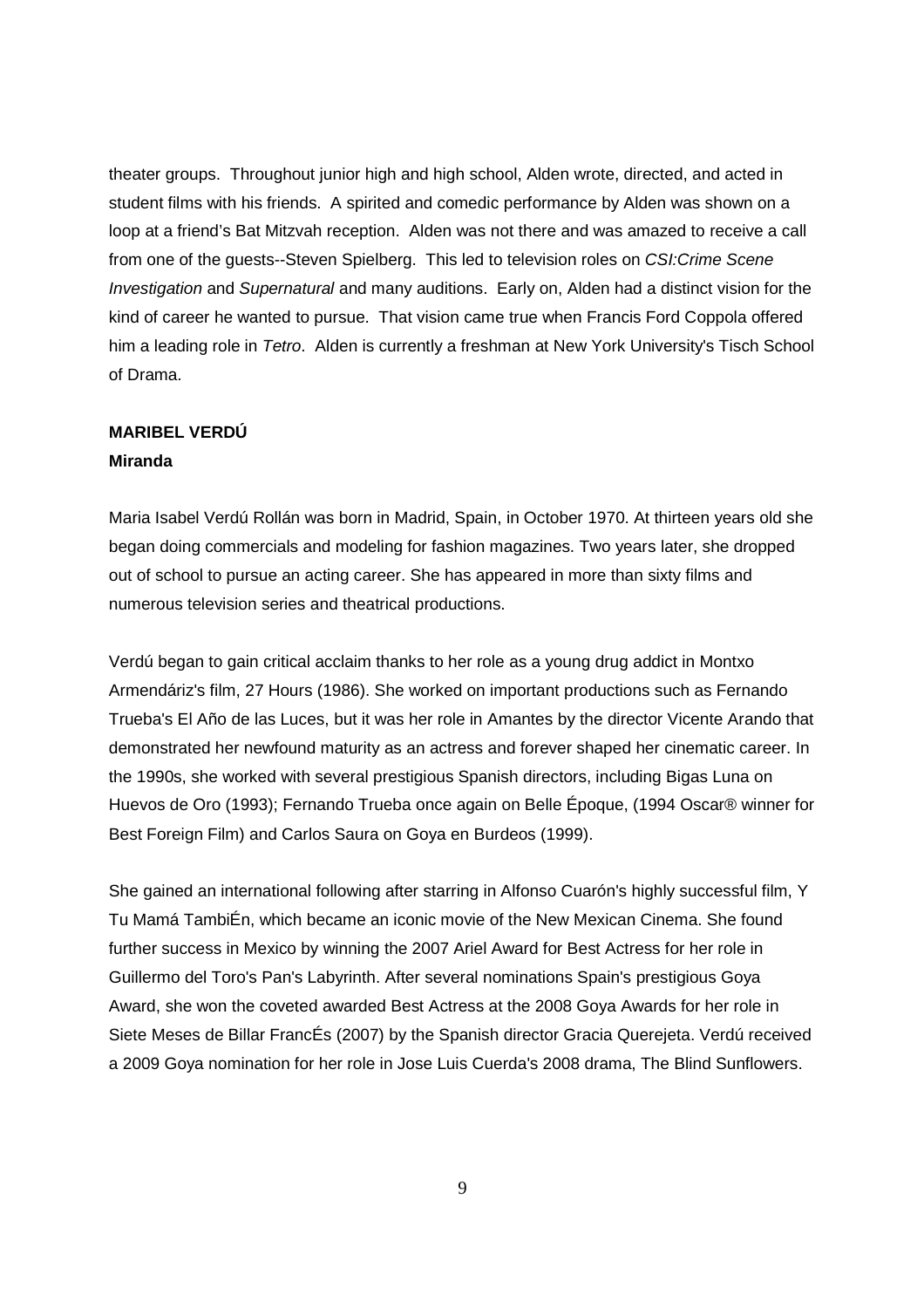# **KLAUS MARIA BRANDAUER Carlo Tetrocini**

Klaus Georg Steng—artistically known as Klaus Maria Brandauer—was born in 1943 in the Austrian town of Bad Aussee. He spent his initial years with his grandparents, and then lived with his parents in Switzerland and Germany. In 1963 he abandoned his university studies at the Stuttgart Academy of Music and Dramatic Arts and made his professional acting debut in Much Ado About Nothing, playing the role of Claudio. After living in Salzburg and Dusseldorf, he became a member of Vienna's esteemed Wiener Burgtheater in 1972 and also made his cinematic acting debut.

Because of his burgeoning theatrical career, Brandauer accepted only supporting roles in movies, such as in the 1972 film, The Salzburg Connection. It was only when the Hungarian director Istvan Szabo offered him the starring role in Mephisto—the winner of the Oscar® for Best Foreign Film in 1982—that Brandauer gained worldwide recognition. He played the villain opposite Sean Connery in the James Bond movie, Never Say Never Again (1983), and received a Golden Globe and an Oscar® nomination for his role as Baron Blixen in Out of Africa (1985). He has acted in four languages: German, Hungarian, French, and English.

The first film that Brandauer directed was Georg Elser-Einer aus Deutschland (1989), in which he also played the lead role. He also fascinated and divided the Berlin public with his interpretation of Bertolt Brecht's The Threepenny Opera. In 2006 he made his debut as an opera director with Lohengrin by the composer Richard Wagner. The following year in Berlin, he returned to the stage in a ten-hour production of Friedrich Schiller's trilogy, Wallenstein, which was directed by Peter Stein.

# **CARMEN MAURA Alone**

The great-niece of the Spanish politician Antonio Maura, Carmen Maura was born in Madrid in 1945 to a prominent conservative family. At first, she pursued a career route that corresponded to her social status, studying philosophy and literature at the Ecole de Beaux-Arts in Paris. There, she worked in the university theater and also directed an art gallery before finally abandoning her studies in order to become a stage actress. In the 1970s, she was offered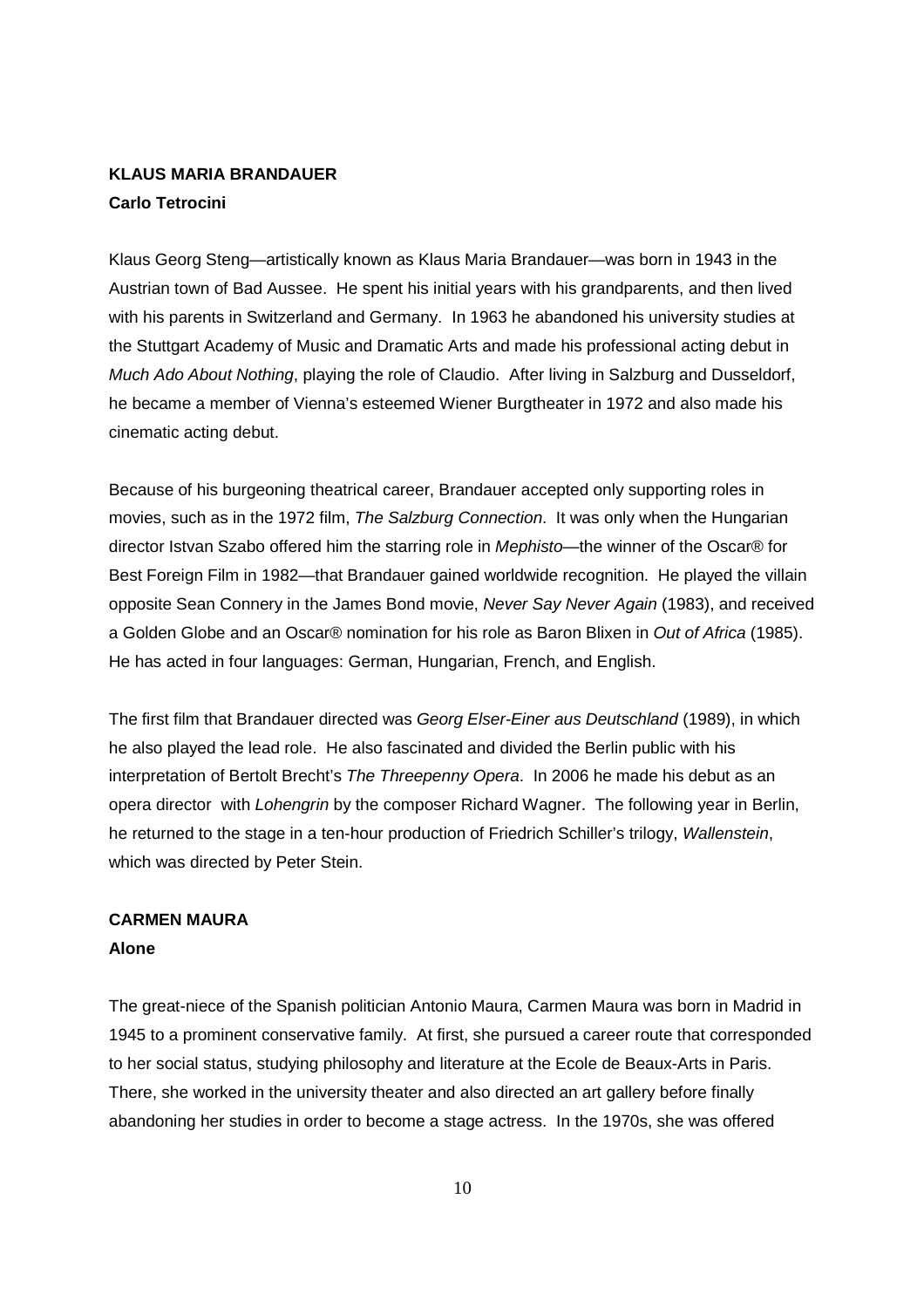several small cinematic roles and formed part of the prestigious Madrid theater company, "Los Goliardos." Through her work with "Los Goliardos" she met Pedro Almodovar, with whom she collaborated on several short films until he was able to secure funding for his first feature-length movie: Pepi, Luci, Bom y otras chicas del monton (1980). The movie was an instant success and became a touchstone for the social movements of the 1980s.

Throughout the 1980s, Camen Maura was known as the "Almodovar girl" for her roles in Entre tinieblas (1983); What Have I Done to Deserve This? (1984); Matador (1986) with the Spanish actor Antonio Banderas; the transgressive Law of Desire (1987), which depicted for the first time an unbiased view of homosexuality and in which Maura played a transsexual; and the comedy Women on the Verge of a Nervous Breakdown (1988), a movie for which she won her first Goya Award, along with a Felix Award for Best European Actress.

Maura would win another Goya Award as Best Actress, as well as another Felix Award as Best European Actress, for the Carlos Saura film, ¡Ay Carmela! (1990). Another great triumph in Maura's career was her role in Alex de la Iglesias's La Comunidad (2000), for which she won her third Goya Award. Then, in 2006, she reunited with Pedro Almodovar for Volver, a movie for which she won the Goya Award for Best Supporting Actress and for which she shared the Best Actress Award at the Cannes Film Festival with five other cast members.

# **RODRIGO DE LA SERNA José**

Born in 1976, this young Argentine actor became interested in the theater as a young boy. He participated in acting workshops at school, and by the time he had finished high school, he was already working as a professional actor. Since 1995, he has acted in numerous television series and films.

In 2004, he achieved international recognition for his magnificent performance in The Motorcycle Diaries, which was directed by Walter Salles and starred the Mexican actor Gael García Bernal as the revolutionary figure, Ernesto Che Guevara. For his role as Albert Granado, De la Serna won a Condor de Plata Award for Best Actor and an Independent Spirit Award for Best Debut Performance. After its opening at the Sundance Film Festival, the film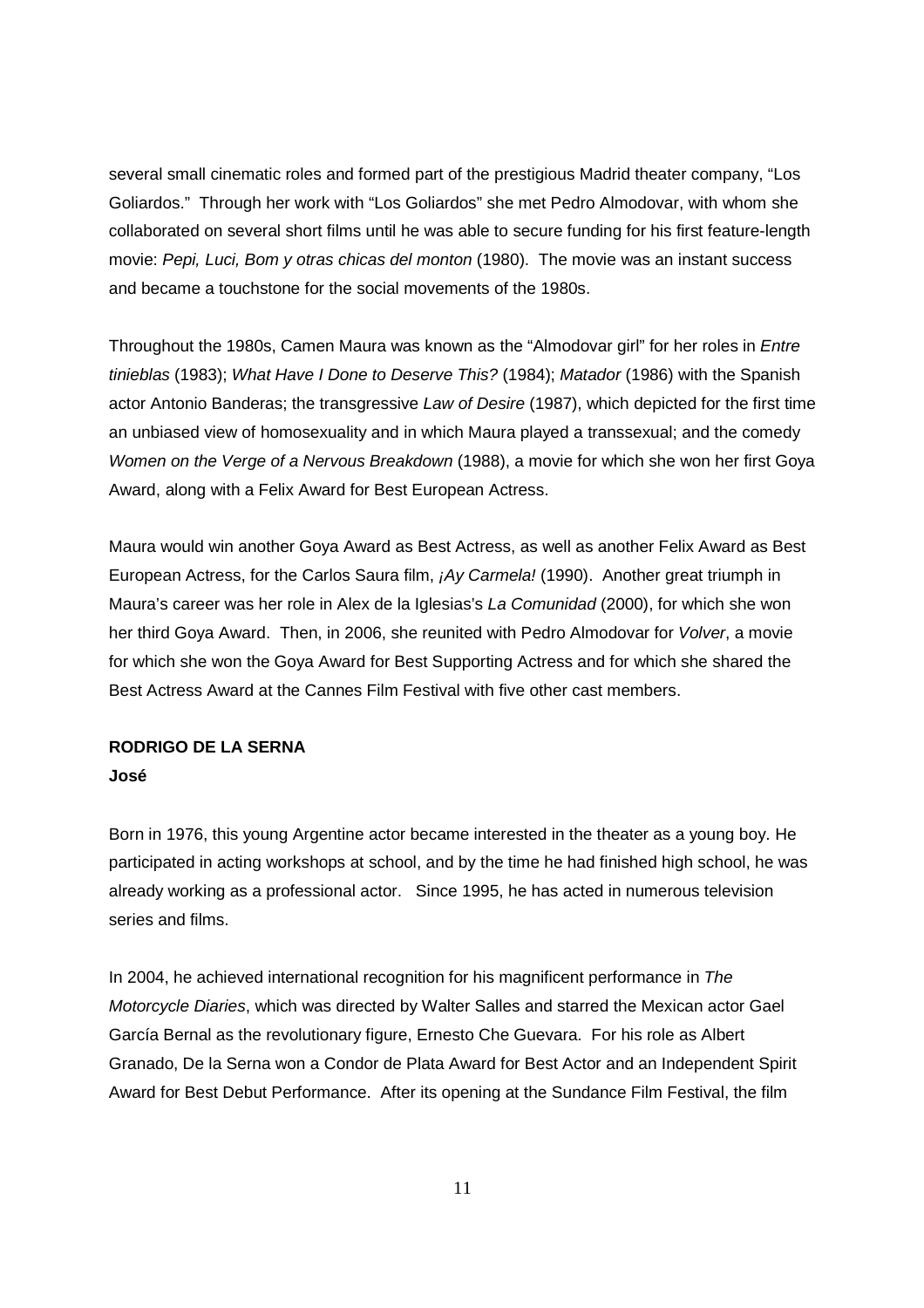went on to win multiple prizes, and was nominated for four awards at the 2004 Cannes Film Festival.

In addition to acting, De la Serna also sings and plays traditional Argentine rhythms like the tango and candombe on the guitar in the group El Yotivenco—which means "tenement" spelled backwards in Spanish.

# **LETICIA BRÉDICE Josefina**

Born in Buenos Aires in 1972, Leticia Brédice studied theater between the ages of 12 and 16 at the Norman Briski School of Theater. At age sixteen she showed up at the casting call for the Italian-Argentine co-production, Años Rebeldes (1994). She won not only the part but also a Condor de Plata Award for Best Female Newcomer. However, the role that truly cemented her career was that of Ana Muro in the film, Cenizas del Paraíso (1997). The film also initiated her working relationship with the renowned Argentine director, Marcelo Pineyro, who later cast her in Plata Quemada (2000) and Kamchatka (2002).

After starring in the critically acclaimed movie, Nine Queens, by director Fabian Bielinsky, Brédice began to alternate between work in Spain and Argentina. She also has found success on television and on stage, where she has acted in works such as Seis Personas en Busca de un Autor and Closer. She has been on the cover of Rolling Stone magazine, and in 2004, she released her first album, Actriz, which was nominated for an MTV Music Award.

# **MIKE AMIGORENA Aberlardo**

Born in the province of Mendoza, Mike Amigorena started out his career as a model and actor in commercials. Since 1992, he has alternated between independent theatrical productions in Buenos Aires and numerous roles in well-known national television programs. Despite having acted in more than thirty-five television series, Amigorena only recently won his first starring role in the comedy series, Los Exitosos Pells, which made its eagerly anticipated debut in November 2008.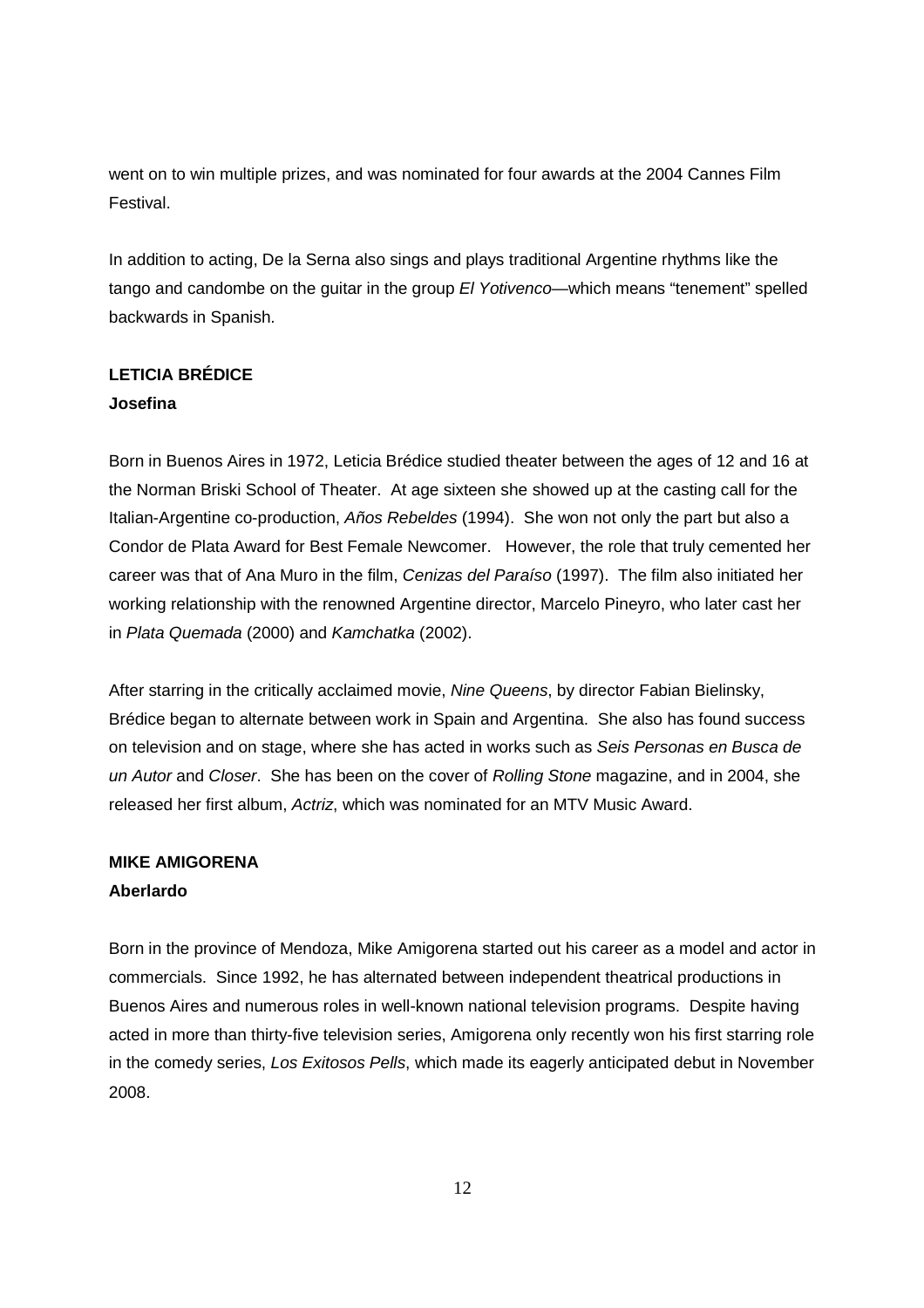Amigorena has worked on many theatrical productions, including Shakespeare Comprimido, for which he was awarded a 2005 ACE Award for Best Newcomer. His acting studies, which were intermittent and explored various types of techniques, ranged from training with venerated drama professors to participation in workshops dedicated to the study of clowns, jesters, and neutral masks. Humor is prevalent in all the roles that Amigorena plays. He brings his audacious and sympathetic style to the character of Abelardo in Tetro.

# **SOFÍA CASTIGLIONE María Luisa**

Sofía Gala Castiglione was born in Buenos Aires in January 1987. As the daughter of Moria Casán, a well-known actress and television host, Castiglione spent most of her childhood on television sets or in the dressing rooms of theaters where her parents were performing. Castiglione acted in various episodes of her mother's television series during her childhood, and then, at age eleven, became a reporter on a television show.

Her first foray into the world of professional acting came via a supporting role in the acclaimed television series, Los Roldán. She then took on her first theatrical role in Fernando Peña's controversial play, Yo chancho y glamoroso. In that production, she played the adopted daughter of a married homosexual couple, and performed one scene in the nude. In 2006, she acted in several television series, such as El Tiempo No Para and Mujeres Asesinas.

In 2007, she starred in her first film, El Resultado de Amor, by the renowned Argentine director, Eliseo Subiela. For her role as Mabel, Castiglione received the Condor de Plata Award for Best Female Newcomer, and the Best Actress Award at the Huelva Film Festival. The following year she appeared in the films, La Ronda, Rodney, and El Sol, with the latter two scheduled for release later this year.

# **ÉRICA RIVAS**

# **Ana**

Érica Rivas was born in Buenos Aires December 1974. Argentines know and admire her from her role in Casados Con Hijos, a comedy series adapted from the well-known U.S. sitcom from the 1980s, Married with Children. As María Elena, the neighbor of the show's protagonists,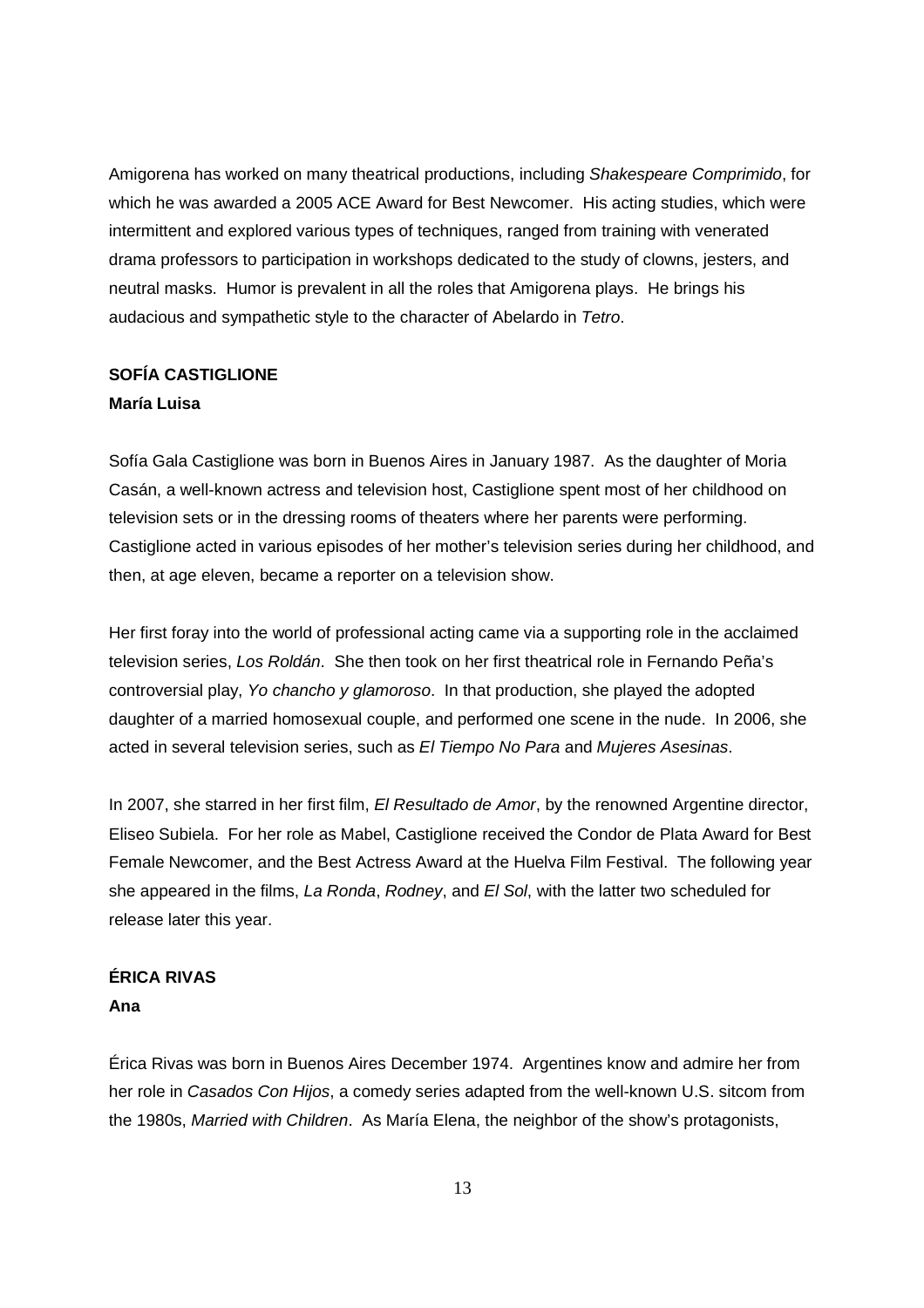Rivas received a Clarín Award and a Martín Fierro Award, the most venerable prizes for Argentine television.

While Rivas has played supporting roles in numerous television programs, it is on stage where she has been able to demonstrate the full range of her acting talent. She has performed under the direction of some of the most prestigious national artists—such as the director Roberto "Tito" Cossa and the actors Oscar Martinez and Hugo Chávez—and appeared in such plays as Eugene Ionesco's Improvisation, or the Shepherd's Chameleon, August Strindberg's The Storm, and Neil Simon's The Gingerbread Lady.

# **FRANCESCA DE SAPIO Amalia**

Born in Rome, Francesca de Sapio began her artistic career after completing her studies in Italy and moving to the United States in 1965. She became a member of the Actor's Studio four years later. In 1974, she landed the role of young Mama Corleone playing opposite Robert DeNiro in The Godfather: Part II. She worked with such master actors as AI Pacino and Arthur Penn before co-founding with Giuseppe Perruccio the "Duse Studio" in 1985, where she still gives classes. She continues to act in numerous films, as well as direct and write.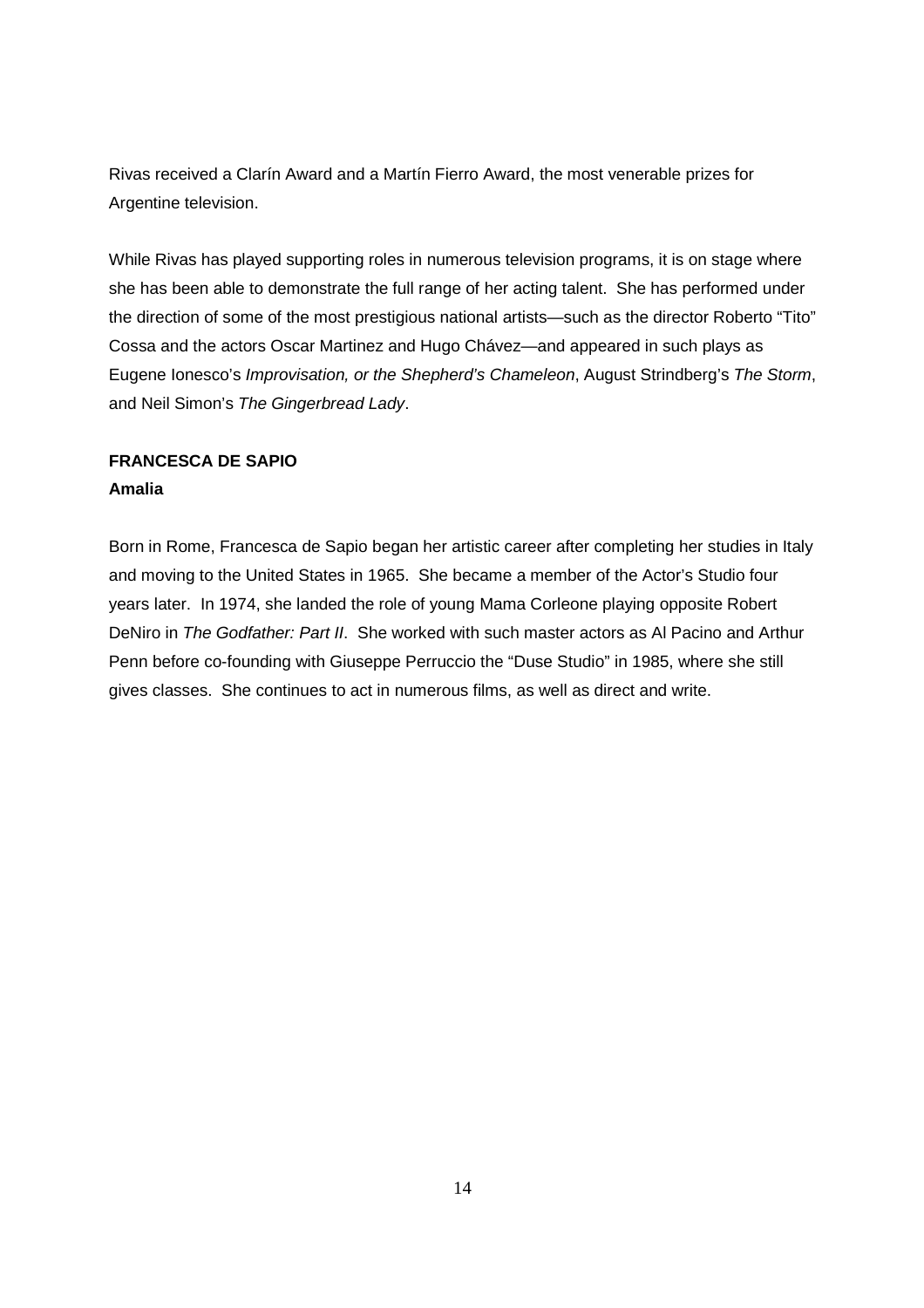# **VISUAL STYLE OF THE FILM**

"I don't often get the opportunity to do films in black and white," Coppola said. "They require a very different lighting philosophy, since you don't have color to separate the differing layers in the frame. Having worked with Mihai Malamaire before in color, I thought that we would both enjoy this new challenge."

Coppola had made only one other film in black and white: Rumble Fish (1983). Based on the novel by Susie Hinton, Rumble Fish tells the story of two brothers. Rusty James (Matt Dillon) is a teenager whose street credibility rises thanks to the legendary reputation of his brother, the enigmatic and charismatic "Motorcycle Boy" (Mickey Rourke). Rusty James dreams about being like his brother and returning to the days when gangs meant everything. After some family secrets about their mother are revealed, the brothers decide to change their lives forever. "I like the fact that Rumble Fish has, in a way, a spiritual connection to Tetro. So I thought it would be ideal if they were both shot in black and white," Coppola stated.

Coppola decided to base the movie's black and white visual style on the masterworks that he had admired during his student years. "Mihai and I watched many beautiful films together, studying the styles of La Notte (1961) by Michelangelo Antonioni, Baby Doll (1956) and On the Waterfront (1954) by Elia Kazan. From these films, we settled on a very vivid and contrasted black and white look."

Elia Kazan (Istanbul 1909 – New York 2003) is remembered as one of the most influential directors of the 1950s and 1960s. His first films were expertly staged theatrical works that were firmly rooted in the director's own theatrical background. Starting with Panic in the Streets (1950) and On the Waterfront, Kazan adopted a new visual sensibility based on a realism that was defined



Scene from On the Waterfront

by carefully studied compositions, the arrangement of the masses, angularity, and the use of chiaroscuro.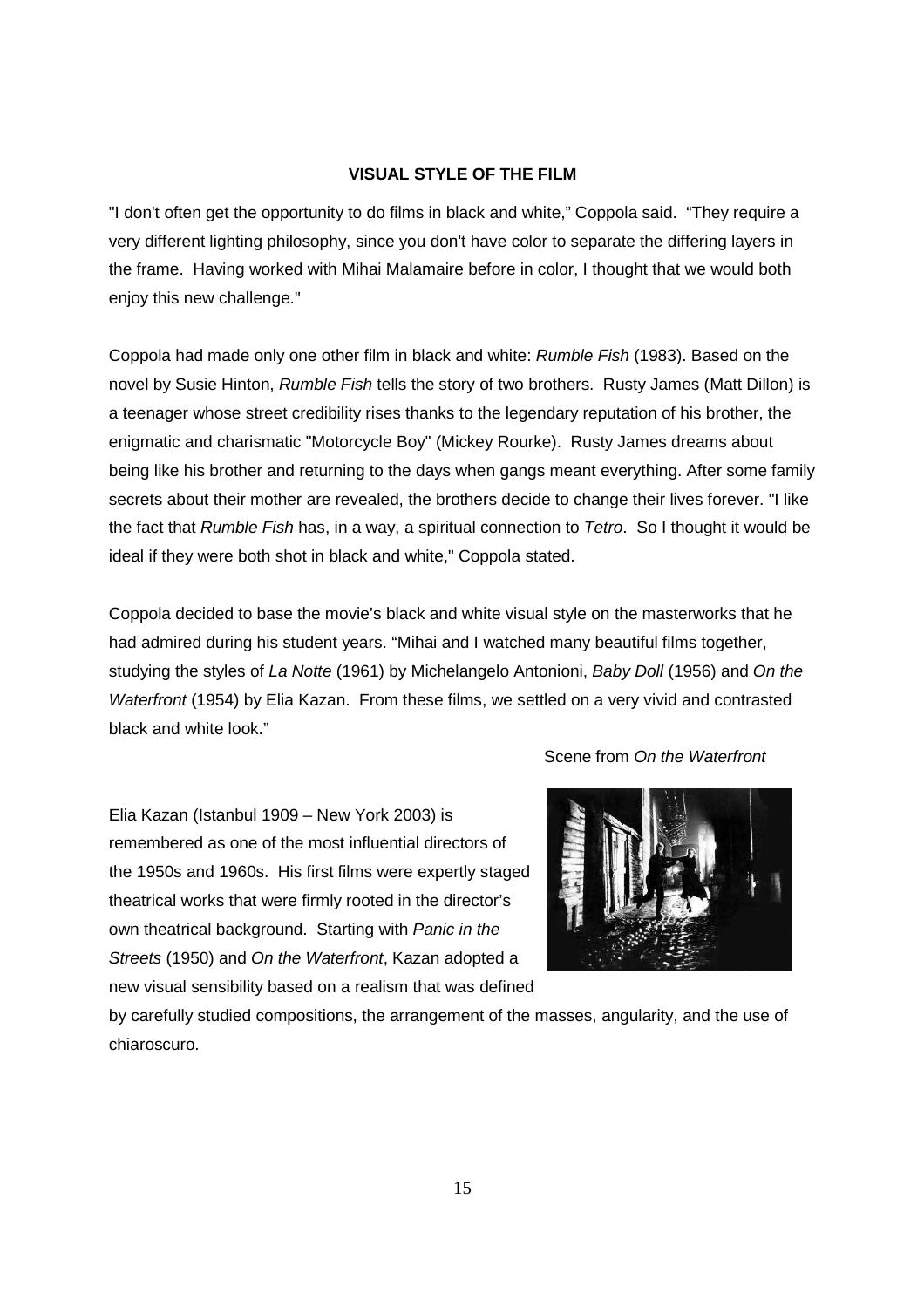Scene from Rumble Fish

Similar to Rumble Fish, Tetro also contains parts in color. In the movie, the flashbacks were filmed in a sort of "washed-out color, like the color in home movies," Coppola said. "There's also the fact that the movie was shot in wide screen. Kurosawa used both black and white and wide screen in his films. All those great and creative filmmakers loved black and white. Mihai and I



also picked up with an idea that we experimented with in Youth Without Youth: a camera that rarely moves. In ninety percent of Tetro, the camera is stationary. I think that the combination of wide screen and a very contrasted and classic black and white style with occasional bursts of color give the film added impact."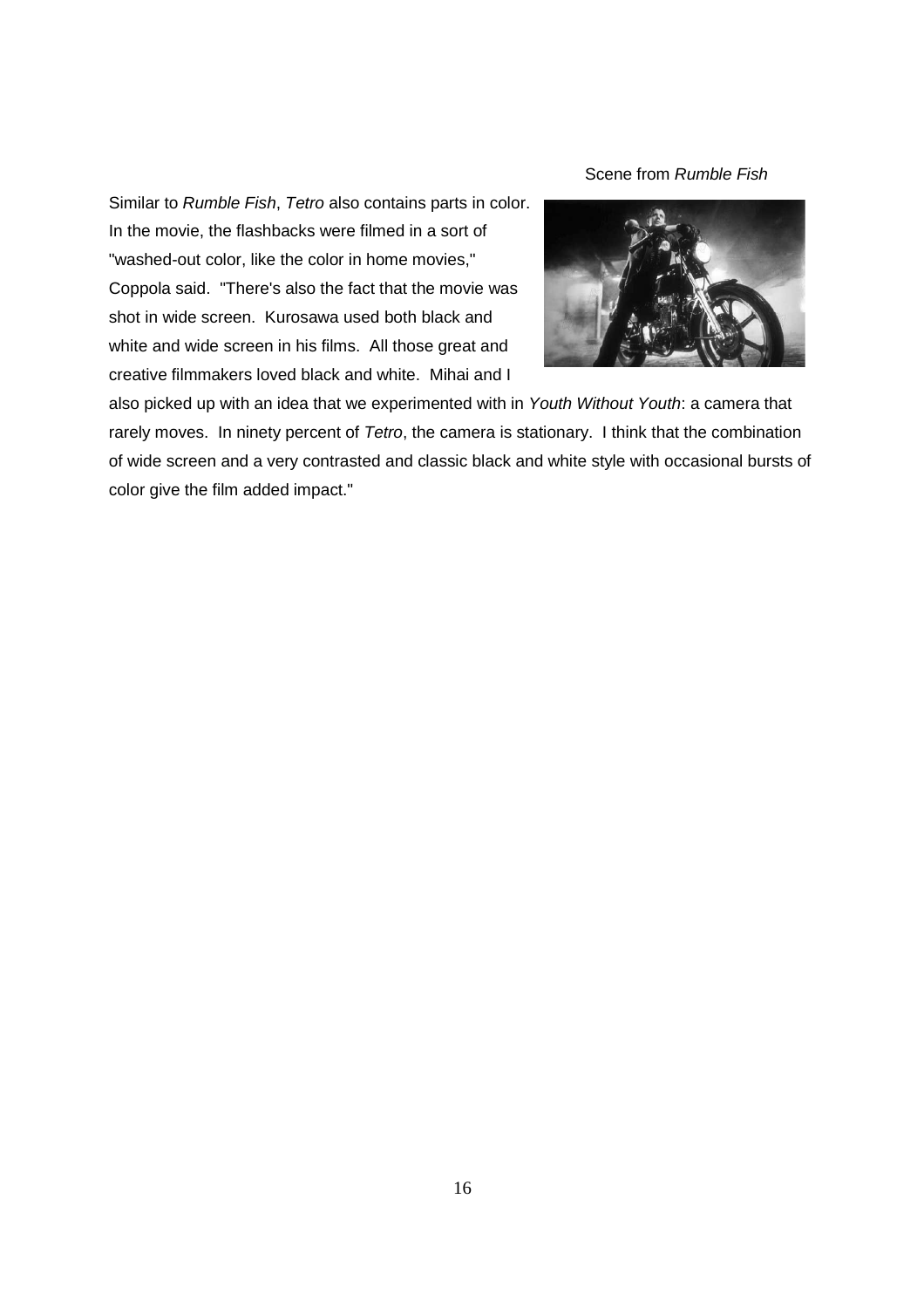### **A FILM ABOUT CONTRASTS**

One of the biggest challenges for Mihai Malaimare, Jr. was filming in black and white. At first, it was surprising for him to see the traditional Buenos Aires neighborhood of La Boca -- famous for its eye-popping mixture of primary colors -- bathed in shades of white, gray, and black. "I thought it was great because nobody had shown it like that. Before I arrived here, I was searching the internet, and when I saw those colors, I got really excited," the director of photography explained. "In black and white, you have to be careful with the framing, with the light and shadow. Even if you're not conscious of those things, viewers will be more conscious of what they see in terms of composition. With color it's easier to trick viewers. So at first you might think it's easier to shoot in black and white, but it's actually more difficult because you have to do more with composition and light and shadow to make up for the things that you can't express with color."

Coppola sought to achieve a very contrasted black and white style, similar to the movies that he'd watched during his youth. "We were looking for a certain high contrast," Malaimare explained. "The negative in the 1960s was very specific. In modern cinema there are plenty of directors of photography that use soft light. But from the beginning we aimed for high contrast. We had a very powerful backlight that allowed us to have a very high contrast in black and white."

Malaimare worked with Cecilia Monti, the costume designer, to determine how the colors and textures of the clothing would look in black and white. Monti said, "It was great when Mihai told me that we were going to use pure shades of black and white, which is unusual in a color film. We achieved an interesting effect that opened up many possibilities. The fabrics with more texture and luster printed better than others, which is to say, the effect was different. The color tests were arduous. Depending on the degree of saturation, there were some colors that looked very similar in black and white. We had to assemble a diverse palette of grays in order to determine which shade to use for each character." Monti wanted the clothing styles for Bennie and Tetro to reflect certain aspects of their personalities. Bennie, the idealistic, enthusiastic, curious, and slightly naïve younger brother, wears clear, bright colors on-screen. In contrast, the moodier Tetro dresses in dark clothes with rich textures, such as leather and chamois leather.

17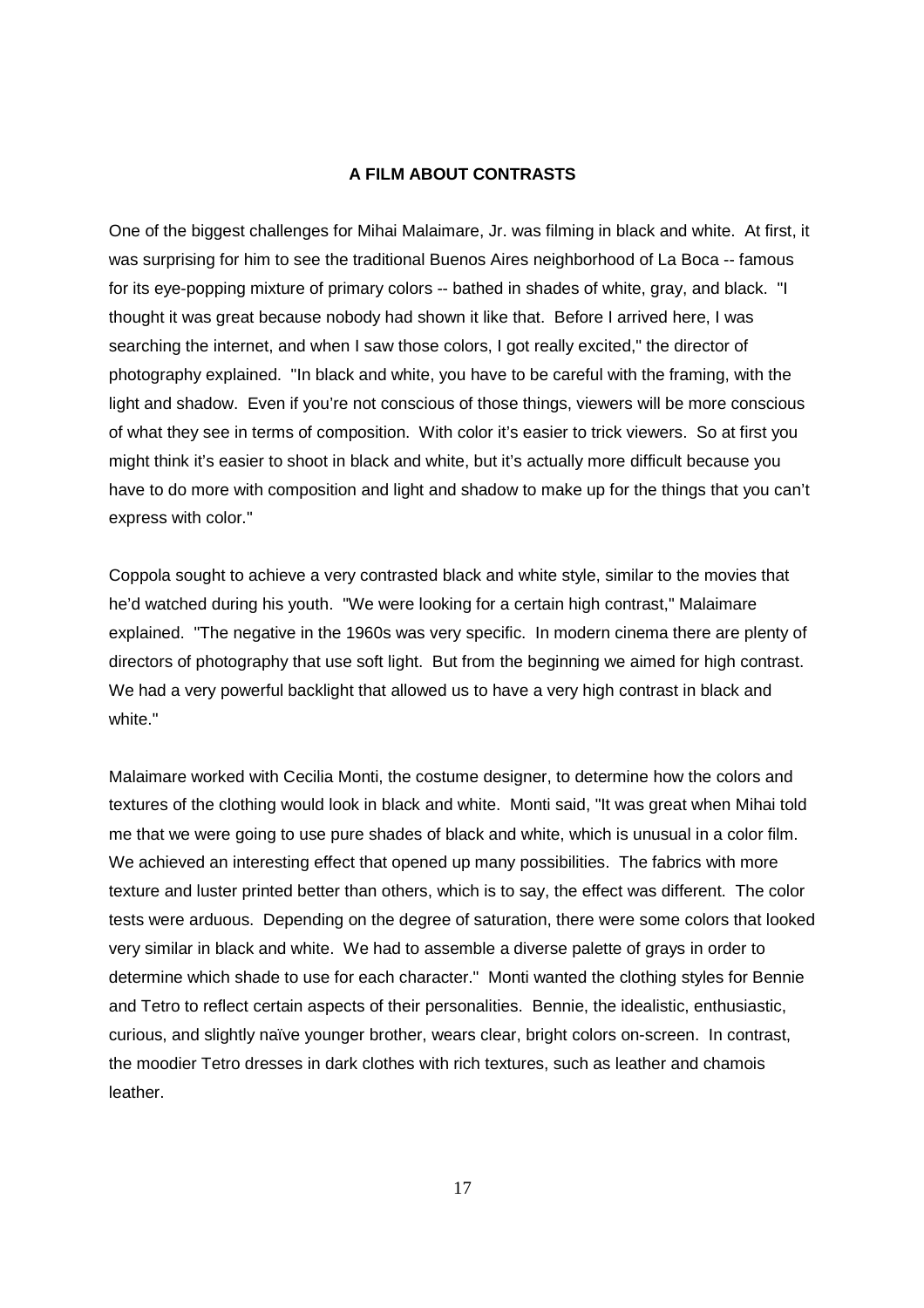This play of contrasts -- between light and dark, between the brothers' distinctive lifestyles, between opposing worlds -- is also reflected in the music. While coming up with the film score for Tetro, the Argentine musician Osvaldo Golijov, who had collaborated with Coppola on his previous film, Youth Without Youth, initially worked in the United States during the filming process before then traveling to Buenos Aires to work with the director once the shoot had concluded.

In his correspondences with Golijov, Coppola insisted on using symphonic jazz, similar to the soundtrack for A Streetcar Named Desire. In Golijov's words: "After working for several weeks in the U.S. on that kind of music, I came to Buenos Aires and watched the film four times with Francis. During our discussions, we came up with the idea of capturing what our sound engineer called 'nostalgic optimism.'"

When it came time to compose the principal sections of the film score, Golijov took into account, on the one hand, Tetro's dark personality and his wounds from the past; and, on the other hand, the start of a journey that will change Benny's life. The resulting score mixes nostalgia with pain, while maintaining a tinge of optimism. In addition, according to Golijov: "We had to capture the city's unique vitality. There's this beautiful group of characters, all played by Argentine actors. They're like the champagne of the movie, what propels it forward."

The film's soundtrack ultimately fused classical music with the milonga and rhythms from the Argentine countryside, such as the chamamé. In general, Golijov tried to avoid using tango in the Astor Piazzola style, "which is amazing but too specific." The cheeriness of the milonga and the chamamé contrasts with the seriousness of the symphonic music that accompanies Carlo Tetroccini, Tetro's father. The intensity of this music definitively takes over the film during the final twenty minutes.

"The score of Youth Without Youth was almost like a symphonic rhythm. That movie was at once very musical and very fluid. In contrast, Tetro has much greater fluctuations in tempo. Everything has more contour, so to speak," Golijov explained. "Youth Without Youth was more… not so much impressionist but diffuse because sometimes you couldn't tell what was happening or if what was happening was a dream or a memory. In Tetro, there's no mist, everything is clear. It's almost as if you could sketch it. So, in a sense, I feel that the movie gives birth to the music."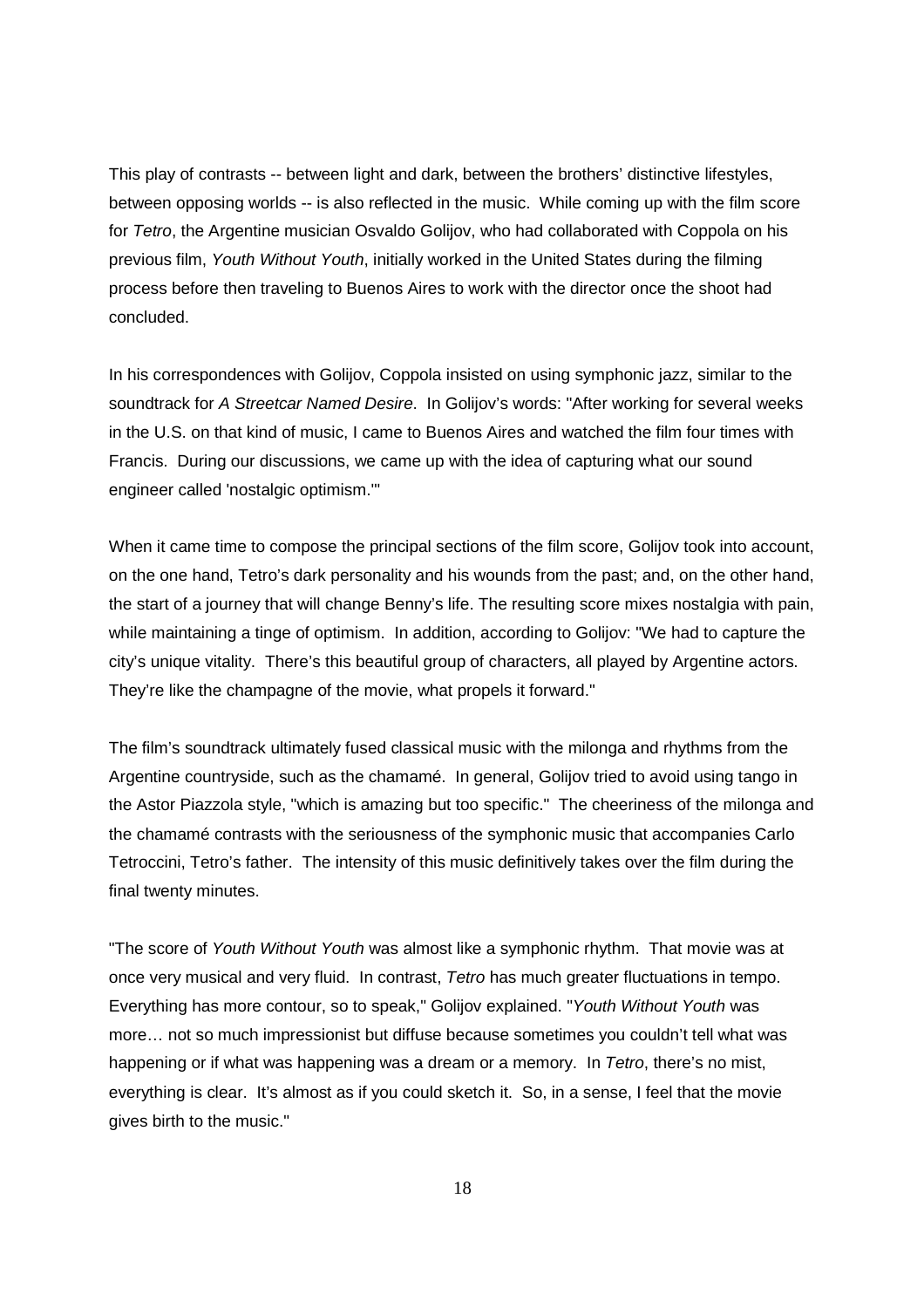### **THE FILMMAKERS**

# **FRANCIS FORD COPPOLA Director, Producer, Screenwriter**

Having lived a colorful, turbulent life, replete with triumphs and calamities, Francis Coppola now returns full circle to the aspirations of his younger self: writing and directing personally meaningful films.

One of the most honored film artists of his or any generation, Coppola has also endured crushing defeat and heart-rending sorrow. His cornucopia of honors overflows with Oscars, Globes, Palmes, and Writers and Director's Guild awards—yet he also knows what it feels like when a dream shatters. In 1983, he gave up Zoetrope Studios, the Hollywood-based workplace he hoped would lead American filmmaking into a technologically vibrant 21<sup>st</sup> century. The ensuing financial hardships led to years of "work for hire" —the disdainful, legal term for those who serve at the pleasure of others. For a proud and independent soul, this meant directing films in the corporate sphere, over which he had no rights of ownership. He chose projects which piqued his imagination, even as he paid off debts and built alternative businesses to provide enduring financial security for his family and himself.

But after the dawning of a new century, having met these challenges, Coppola once again made an unorthodox choice: to regain expressive freedom by returning to the ethos of his early years—making movies of modest budget, far from a Hollywood sound stage, with a small crew and actors who are passionately committed. Youth Without Youth is the first of these projects.

Born April 7, 1939 in Detroit, Coppola is descended from musically-gifted Southern Italians who  $imm$  igrated to New York in the early  $20<sup>th</sup>$  century. His maternal grandfather, Francesco Pennino, was a songwriter, and his father, Carmine, first flute for the NBC Symphony under Toscanini and an Academy Award winning composer. He himself plays the tuba and string bass modestly and might have gone on to a career in music were it not for a bout of polio when he was nine, which kept him bedridden for well over a year. During his confinement, he developed an interest in comic books, puppetry and ventriloquism and started making 8mm movies when he was back on his feet. He lost momentum during his teen years as his family moved from place to place to accommodate his father's employment. But he found kindred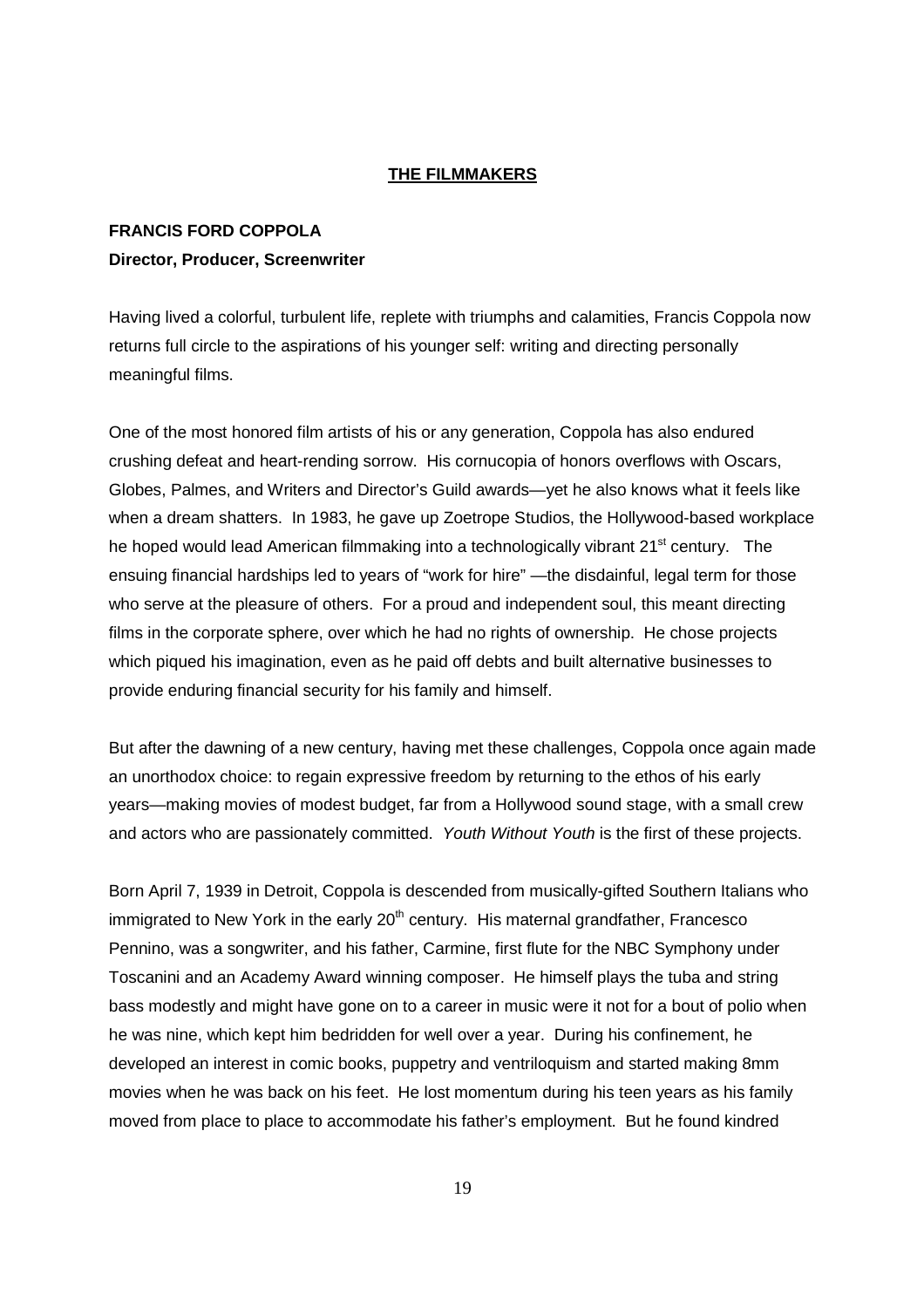spirits at Great Neck High School and again at Hofstra University where his stellar contributions to theatre arts brought him the school's highest honor, the Beckerman Award. After graduating in 1959 with a B.A. in Theatre Arts, he enrolled at UCLA for graduate work in film.

Coppola's unerring instinct for career-building led to an apprenticeship at Roger Corman's New World Pictures. After varied stints on low-budget genre pictures, Corman allowed him to direct a film from his own screenplay, Dementia 13. It was during this period that he met Eleanor Neil, whom he would later marry.

In 1962, Coppola's student screenplay Pilma Pilma won the Samuel Goldwyn Award at UCLA, after which he began his professional career in earnest. His adaptations of Reflections in a Golden Eye, This Property Is Condemned, and Is Paris Burning? were produced, making him a much-in-demand screenwriter. He also wrote a script about George Patton based substantially upon Ladislas Farago's Patton: Ordeal and Triumph. In 1970, Patton won 7 Academy Awards including Best Picture, Best Actor, and Best Adapted Screenplay, shared by Coppola with Edmund H. North.

His second film, You're a Big Boy Now (1966), served as his MFA thesis and marked his first appearance at the Cannes Film Festival, where he would later enjoy acclaim, twice winning the Palme d'Or (The Conversation, 1972; Apocalypse Now, 1979). He directed Fred Astaire and Petula Clark in Finian's Rainbow, adapted from the Broadway musical, followed by an original work, The Rain People. As the 1960s wound down, Coppola made two momentous decisions. By now the father of two sons, Gian-Carlo and Roman, he relocated his family to San Francisco, where he founded with George Lucas an independent production company, American Zoetrope. Lucas's first two features, THX 1138 (1971) and American Graffiti (1973) were produced under its aegis. But the company was high maintenance, and in 1970 Coppola was persuaded to direct a gangster picture based upon a best-selling novel by Mario Puzo, The Godfather. His battles with Paramount executives are by now the stuff of legend. The Godfather created a sensation upon release, altering the course of his career. Its equally successful follow-up, The Godfather, Part II, is credited with starting an industry-wide trend by making sequels respectable—and immensely profitable. The Godfather, Part III (1990), made almost 20 years later, continued the tradition.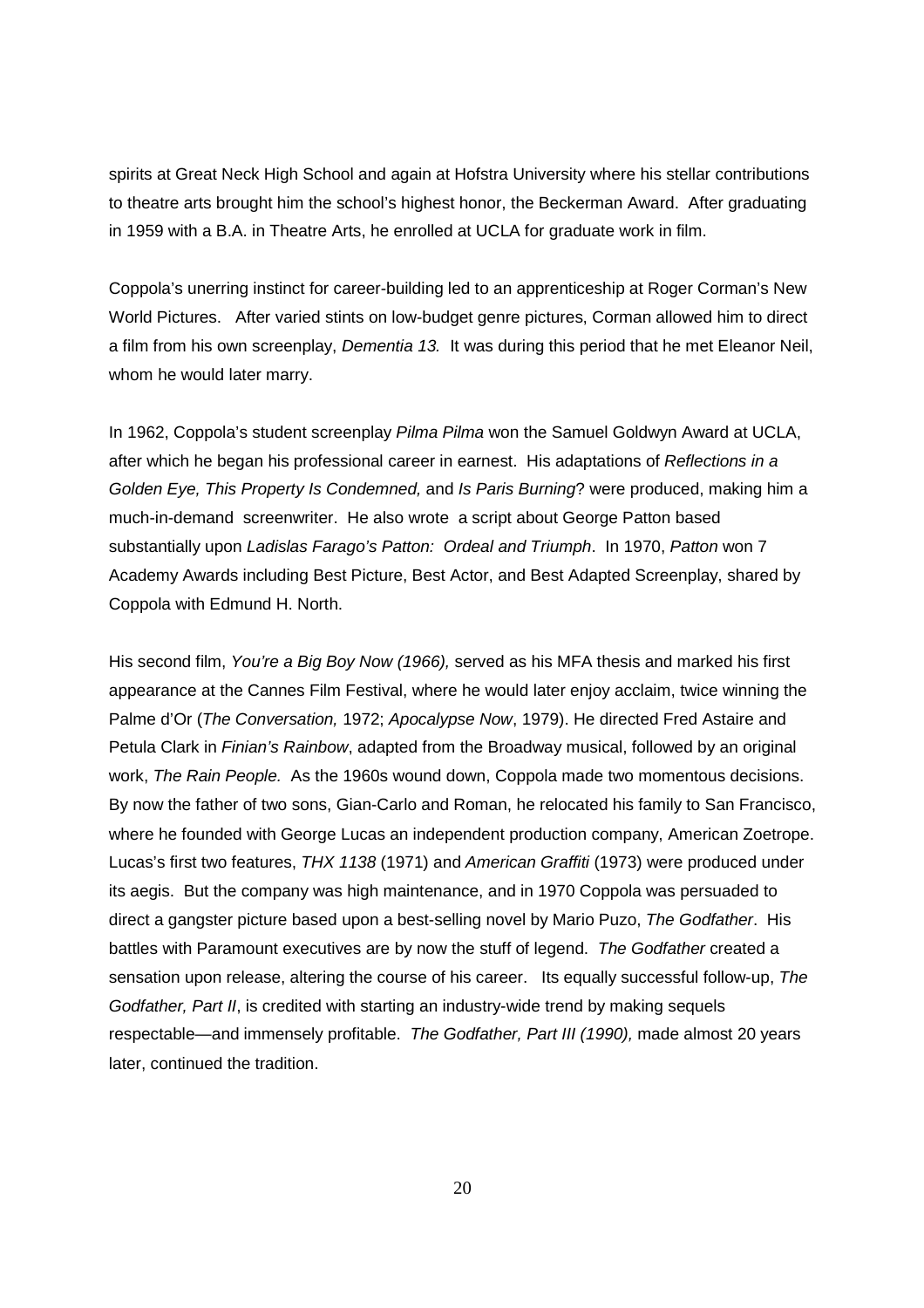In between the two gangster epics, Coppola made The Conversation (1974) from his original screenplay. It is an off-beat quasi-thriller about wiretapping and responsibility which endures as one of his most admired and influential pictures.

In 1976, Coppola began Apocalypse Now, financing the Vietnam War epic himself. Almost everything that could go wrong did: star Martin Sheen suffered a heart attack; co-star Marlon Brando showed up grotesquely overweight; a typhoon destroyed the sets. Shooting stopped, then re-started, and the budget skyrocketed, delaying the film's release until 1979. Stylistically, Apocalypse Now was so unusual, especially for a war film, that critics were divided. Nonetheless, its box office was entirely respectable and, over time, hugely successful. Apocalypse Now has come to occupy a very special place in the annals of American moviemaking, influencing two generations of directors across the globe. When, in 2002, Coppola added footage for a new version dubbed Apocalypse Now Redux, critics were rhapsodic.

The 1980s brought about a radical change in Coppola's career parabola. Desiring more independence as well as an electronically modern filmmaking facility, he bought Hollywood General Studios on Las Palmas and renamed it "Zoetrope Studios." Production immediately began on Hammett, directed by Wim Wenders, and soon thereafter on One From the Heart, an innovative musical. But cost overruns and public squabbles with distributors incited an avalanche of negative publicity which deleteriously affected reception to each film. Coppola then made two Oklahoma-based youth pictures, The Outsiders and Rumble Fish. Though The Outsiders enjoyed considerable commercial success, it wasn't enough to pay the bills of the studio. Ownership of the facility passed into the hands of creditors, and Coppola returned to northern California.

The second half of the 1980s constituted a period of evaluation and regeneration. Coppola and Eleanor found solace by helping to raise their late son's daughter, Gian-Carla. His Napa Valley winery was expanded, and Coppola directed four features. As a new decade commenced, Coppola was in the spotlight once again: The Godfather, Part III (1990) garnered 7 Oscar nominations, including one for him as Best Director. Dracula (1992) snared 4 Oscar nominations, winning for Best Costume Design, Sound Effects Editing and Makeup. On Jack, he filled the slot on a Disney and Robin Williams production searching for a director. He wanted very much to work with Williams, whom he regarded as a genius. The Rainmaker, starring Matt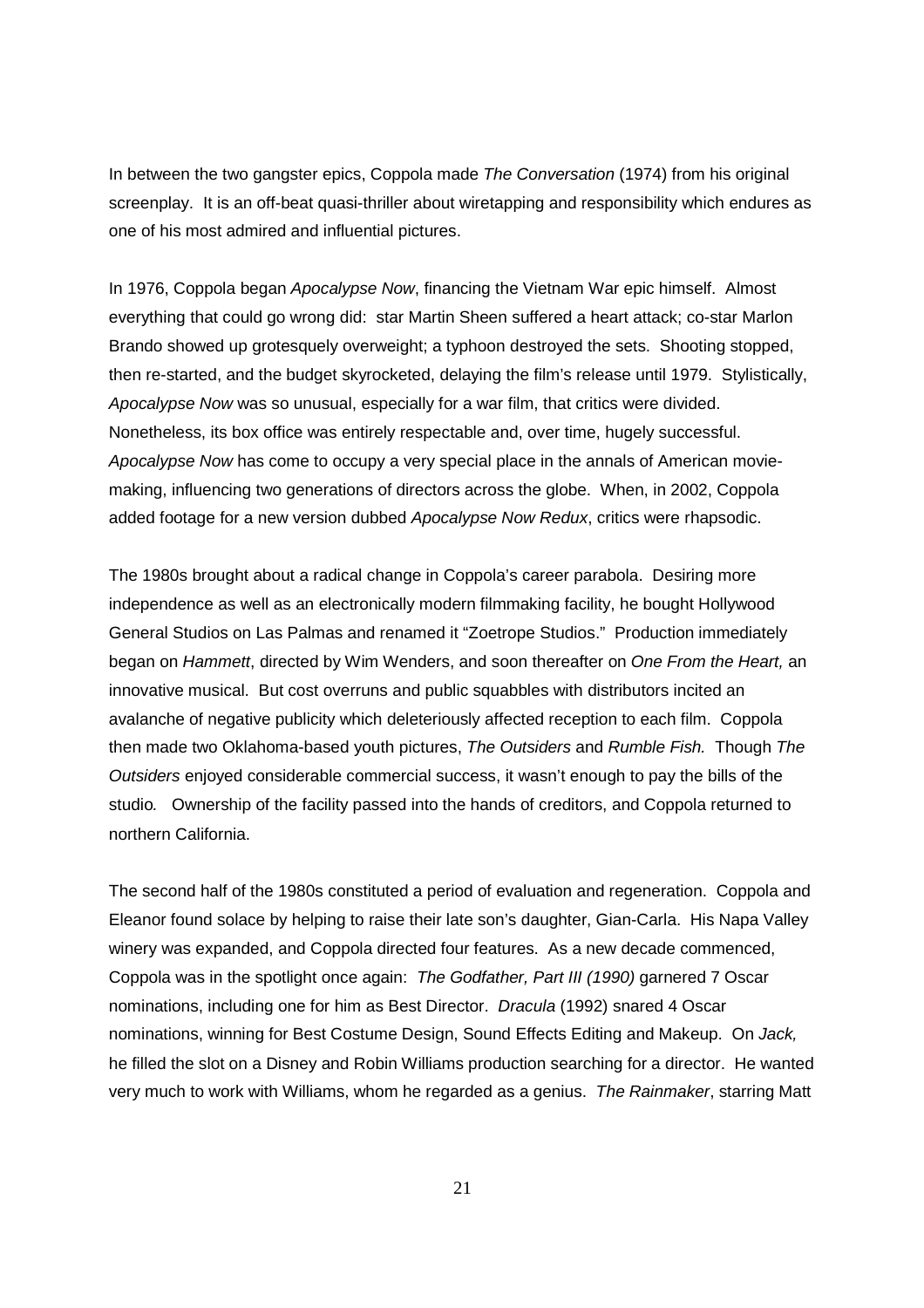Damon, introduced him to the new generation of actors and had healthy returns at the box office.

Now Coppola was ready to make his dream project, Megalopolis, based upon his original screenplay. It was an optimistic, even idealistic, story about the creation of a modern-day utopia in the middle of New York City, ambitious in both subject matter and scope. It would require stars and outside financing. Though the script wasn't quite ready, he was eager to do some preliminary shooting and was in Brooklyn with a cameraman in the summer of 2001 when the Twin Towers were struck. "All of a sudden, the world was eating itself up," he recalls. The new dystopian reality would require extensive rewriting of Megalopolis. This he stoically undertook without ever being quite satisfied. Too, he was discouraged by the ever-changing movie business which relegated drama to the small screen. Coppola was perplexed and uncertain of direction until, in 2005, he read Youth Without Youth, an allegory about an aging professor who becomes young again thanks to a bolt of lightning. His spirits soared. "I can make this," he said. And he did.

# **WALTER MURCH Editor**

A three-time Academy Award winner and widely acknowledged master of film and sound editing, Walter Murch is a New York native who came west to attend the University of Southern California Film School. He began his career with sound editing, working for Francis Coppola (The Rain People, The Godfather, Parts I and II) and George Lucas (THX 1138, American Graffiti).

Murch received his first Oscar nomination in 1975 for Coppola's The Conversation and his second for Fred Zinnemann's Julia (1977). In 1980, he won his first Oscar for the sound mix of Apocalypse Now (1979) and was nominated for editing the same picture. During his many months fine-tuning Coppola's Vietnam war epic, Murch coined the term "Sound Designer," and helped elevate the art and impact of film sound by originating the current standard film sound format, the 5.1 channel array.

Throughout the 1980s, Murch consulted on a variety of films, including his own Return to Oz (1985), which he wrote and directed. Dual Oscar nominations followed for Ghost (1990) and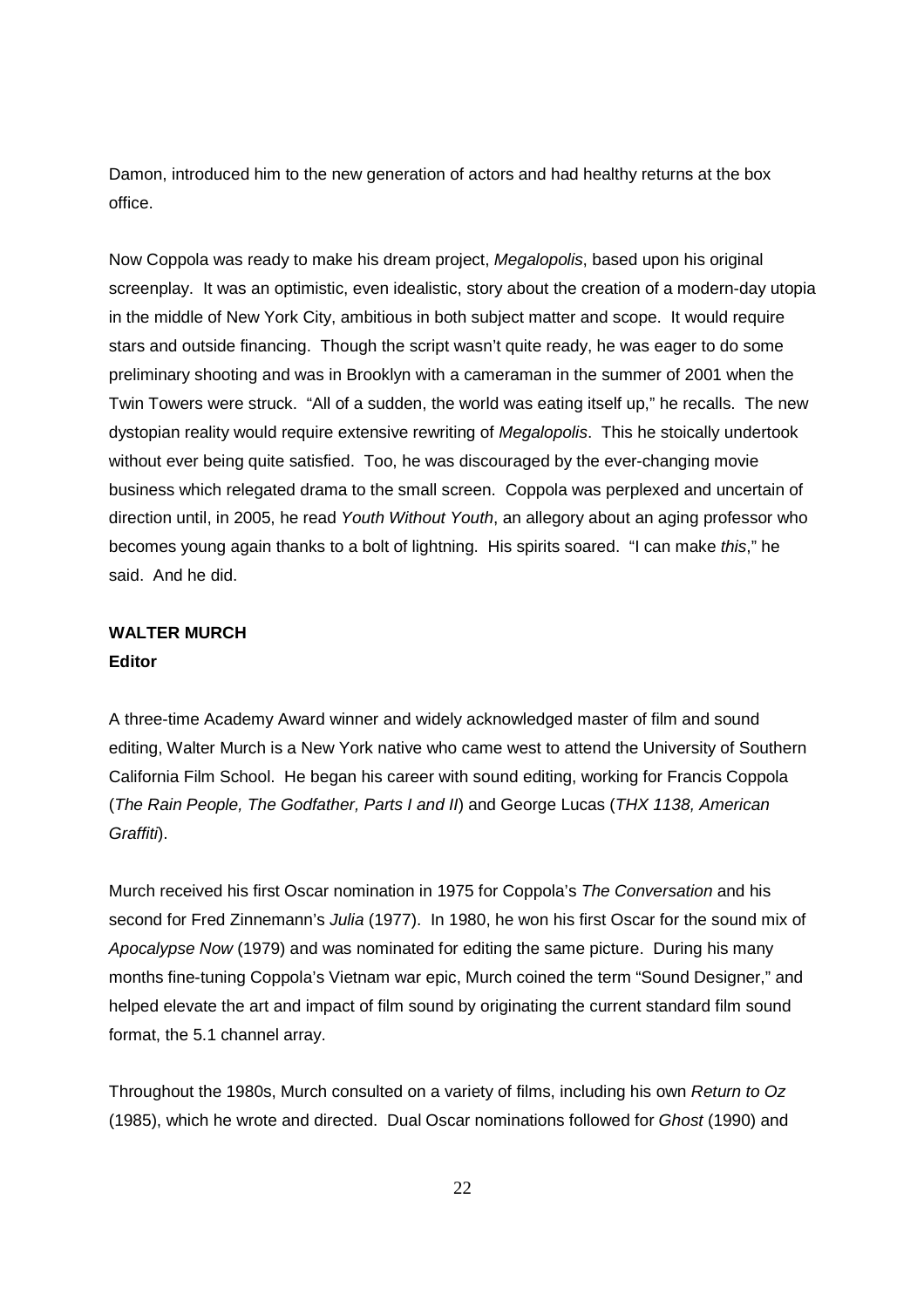The Godfather, Part III (1990). In 1997, Murch won two more Oscars—for sound mixing and editing Anthony Minghella's The English Patient. He also made history: His Oscar for picture editing was the first to be awarded for an electronically edited film using an Avid system. Murch further proved the viability and cost effectiveness of electronic editing with Minghella's follow-up film, Cold Mountain (2003) on Apple's sub-\$1000 Final Cut Pro software. Again, Murch received an Academy Award nomination for his work. He also edited Minghella's The Talented Mr. Ripley and helped reconstruct Touch of Evil from Orson Welles' original notes. Most recently, Murch was film editor and sound designer for Coppola's Youth Without Youth (2007).

# **MIHAI MALAIMARE, JR. Director of Photography**

Being selected by a renowned filmmaker to photograph his new movie is the equivalent of hitting the jackpot, but such was Mihai Malaimare's good fortune in 2005 when Francis Coppola came to Romania to prepare Youth Without Youth. After auditioning about a dozen cinematographers, Coppola chose the 30-year-old. "I liked the fact that Mihai was so young, had a wonderful personality, and was tremendously talented."

It was a daunting assignment. Coppola planned to use his own camera, a Sony F900, and while Malamaire had digitally shot commercials and videos, all his features had been on film. This didn't faze Coppola who simply sent him for additional training to Sony's Los Angeles facility. Everything worked out well. The proof of Coppola's sagacity is right on the screen, and the young Romanian was nominated for an Independent Spirit Award for Best Cinematography.

Malaimare's growing up years were quite special. Just ten years old when his mother passed away, he became exceptionally close to his father, an actor and mime who worked throughout Europe. His earliest memories are from watching his father rehearse, act and teach at Bucharest's National Theatre. At age 15, after being gifted with a video camera, he found his own passion. He recorded family life and made short films, and finally told his father that, without a doubt, he wanted to become a cinematographer. He was then enrolled in an afterschool program for still photography. Fully equipped with Russian cameras and chemicals, and taught by experts, the class was an ideal training ground and remains an influence on his filming style. "I traveled with my father pretty much all over Europe, shooting rehearsals and helping him."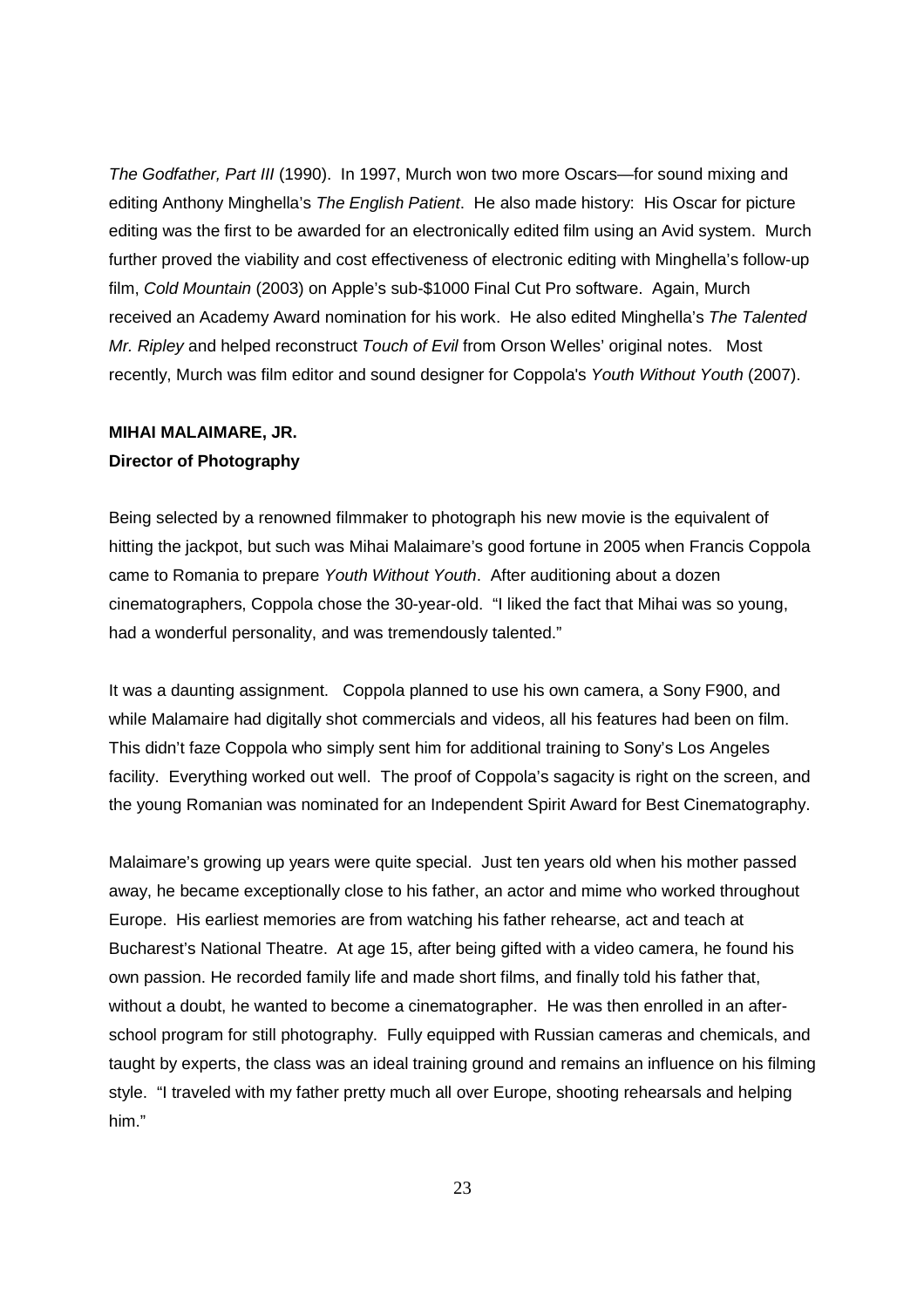In 1996, Malaimare entered Romania's University of Theatre and Film to study cinematography. In his fourth year, he took a small crew of still photographers to a remote village where they took pictures of its rural inhabitants, developing and printing them in the river at night, and giving them to the subjects the next day. Malaimare describes it as "an amazing experience because many of these folks had never seen a picture of themselves." He made a documentary of the experience, which was broadcast on television.

He then began working professionally, winning a Romanian Film Union Award on his very first effort, Ioan Carmazan's Lotus. He next shot two short films, Constantin Popescu's The Apartment (2004) and A Lineman's Cabin (2005), which won awards in their category at Venice's Circuito Off. In 2004, he completed his second feature, Geo Saizescu's Pacala se Intoarce.

# **OSVALDO GOLIJOV Composer**

Osvaldo Golijov, recipient of a 2003 MacArthur Fellowship, is one of the most renowned modern composers in the world, and has composed original music for Yo Yo Ma and Dawn Upshaw, among others. Tetro is his third film score following Youth Without Youth and The Man Who Cried.

Golijov took the music world by storm at the 2000 European Music Festival with St. Mark Passion, an original work commemorating the 250<sup>th</sup> anniversary of J.S. Bach's death. A subsequent CD of this performance received Grammy and Latin Grammy nominations in 2002.

The composer calls his work with Coppola "an amazing dream." "Francis' knowledge of the repertory is breathtaking. He has a refined ear and immense curiosity, and is ready to carry things to their final consequences, without fear." Coppola says, "I was attracted to his consummate musicianship and classical training, and as well as sense of modern life, clashing cultures and the integration of past and present into a generous musical canvas."

The volatile and category-defying "canvas" to which Coppola refers is the happy result of both genes and environment. Born to musically adventurous parents in La Plata, Argentina, Golijov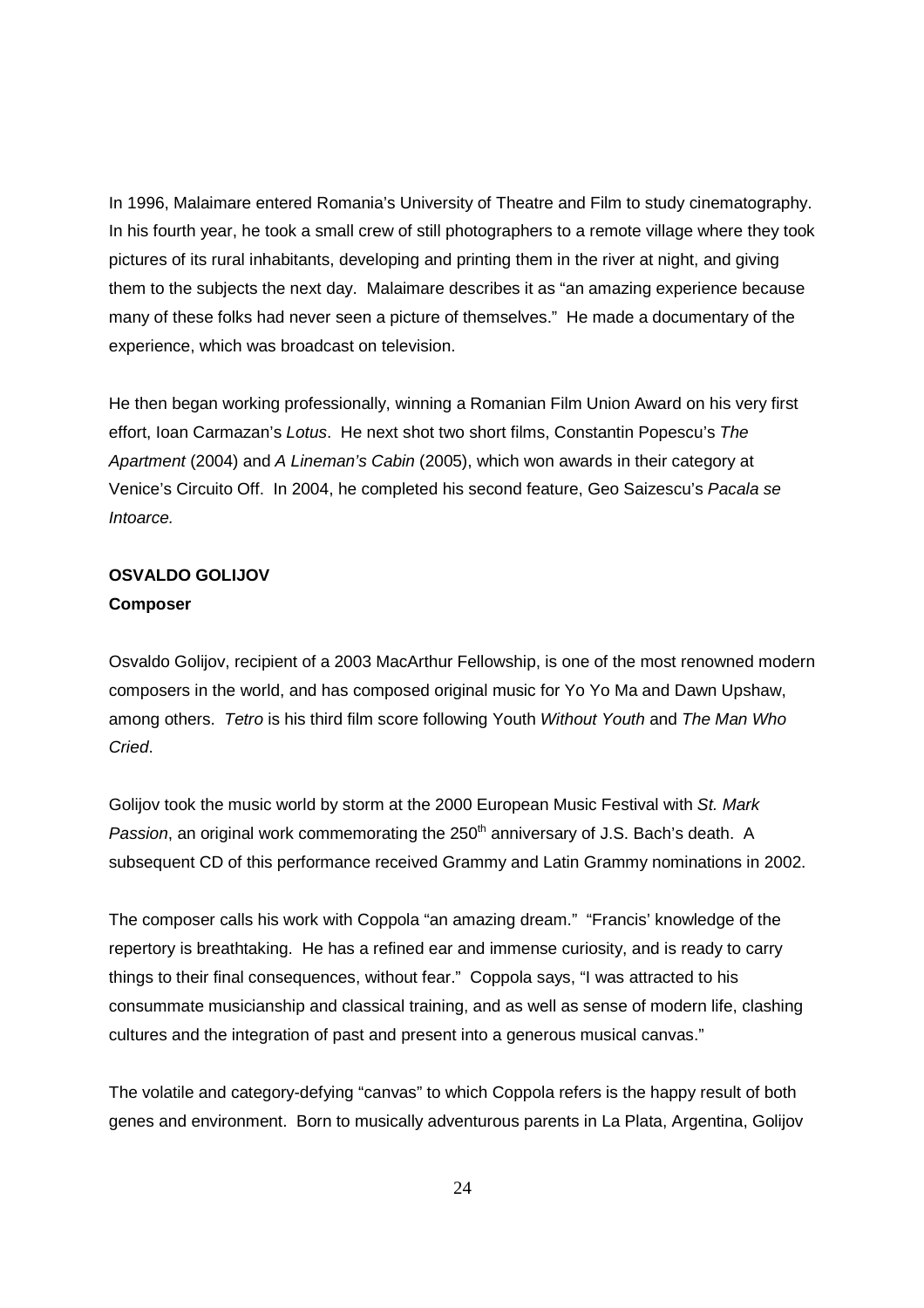grew up in an Eastern European Jewish household surrounded by chamber classical music, Jewish liturgical and klezmer music, and the new tango of Astor Piazzolla. His father was a physician and mother a piano teacher.

Golijov studied at a local conservatory before moving to Israel in 1983. There, he immersed himself in the city's colliding musical traditions while studying with Mark Kopytman at the Jerusalem Rubin Academy. He came to the United States in 1986, earning a Ph.D. at the University of Pennsylvania and becoming a fellow at Tanglewood. He presently teaches at the College of the Holy Cross in Worcester, Massachusetts and is also on the faculty of the Boston Conservatory.

In the early 1990s, Golijov began working closely with two string quartets, the St. Lawrence and the Kronos, each of which has since released multiple recordings of his compositions (see below). He has also composed several works for soprano Dawn Upshaw whose voice, he says, inspires him. Among these are the opera Ainadamar, the cycle Ayre, and Three Songs for Soprano and Orchestra. A recording of Ainadamar conducted by close friend Robert Spano of the Atlanta Symphony Orchestra earned two 2007 Grammy awards: best opera recording and best contemporary composition.

Golijov's work includes collaborations with individuals and ensembles as well as commissions and stints as a composer-in-residence. Among his recently-completed projects are Azul, a cello concerto for Yo-Yo Ma and the Boston Symphony, and Rose of the Winds for the Chicago Symphony, to be premiered by the orchestra with Yo-Yo Ma's Silk Road Ensemble. Future works include a new opera commissioned by the Metropolitan Opera.

# Selected Discography

St. Lawrence String Quartet: Yiddishbbuk (2002 – Grammy nominated) Kronos Quartet: The Dreams and Prayers of Isaac the Blind, Caravan, Nuevo Dawn Upshaw with The Andalucian Dogs: Ayre (2005 – Grammy nominated) Atlanta Symphony Chorus and Orchestra: Ainadamar (2006 – won two Grammys), St. Mark Passion (2002 - Grammy and Latin Grammy nominations)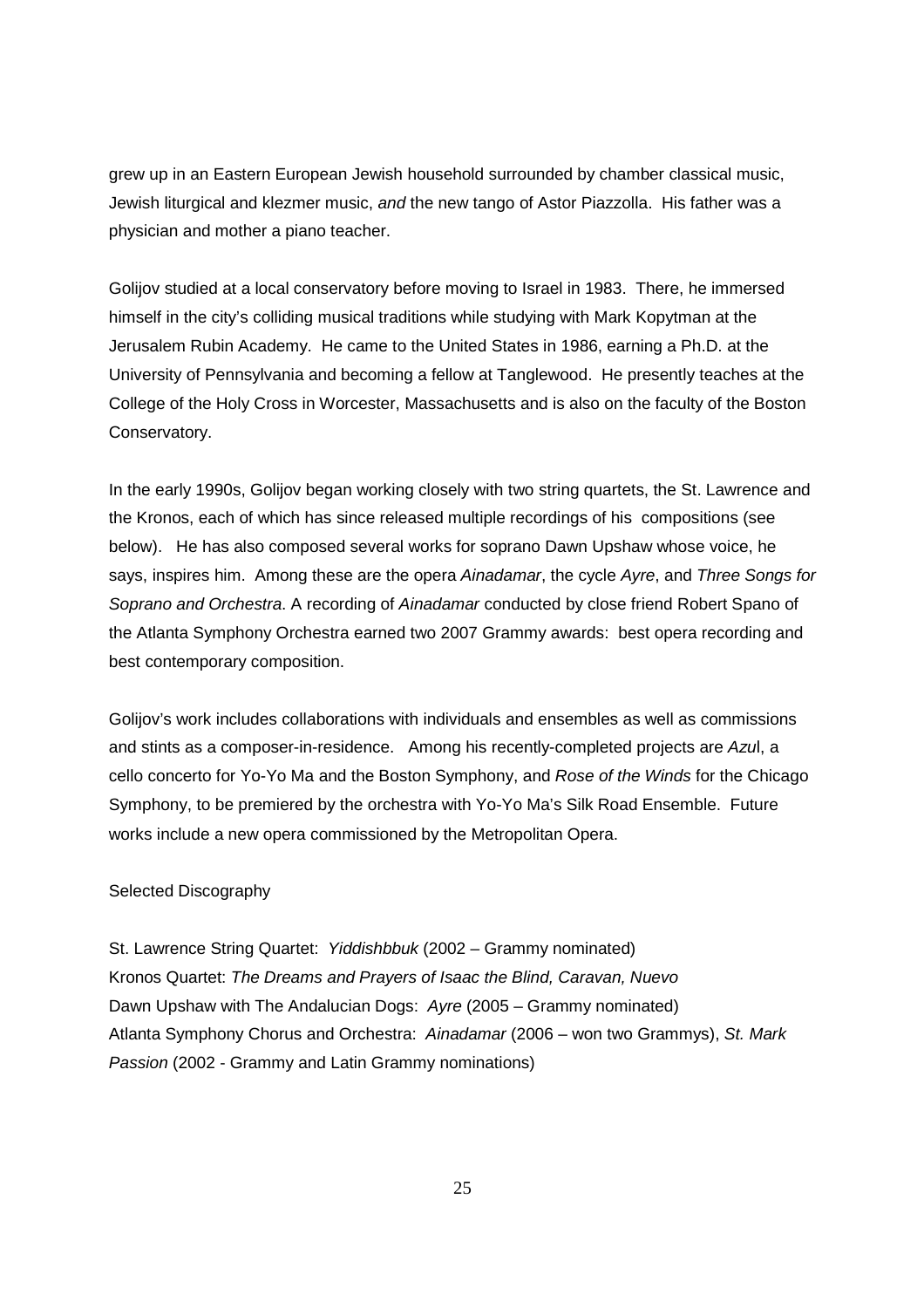# **SEBASTIAN ORGAMBIDE Production Designer**

Born in Buenos Aires in 1966, Sebastian Orgambide has worked as a graphic designer for various publishing houses, publicity firms, and fashion labels. His projects have been distributed throughout the U.S., European, and Latin American marketplaces. He has also worked as a photographer and independent filmmaker, directing documentaries and music videos.

Since 1990 he has worked as a Production Designer and Art Director on commercials, television shows, and Argentine motion pictures, including Silvia Prieto (1998) by the director Martin Rejtman, El Pasado (2006) by the director Hector Babenco, and the short film El Loro (2006) by the director Pablo Solarz. He is also the drummer in Sorry, a musical group led by Sergio Blaya.

# **CECILIA MONTI Costume Designer**

Cecilia Monti studied Art History with a specialization in visual arts, and then continued her apprenticeship in several workshops led by renowned artists: she studied painting with Luis Felipe Noe, drew live models under the supervision of the artist Ernesto Pesce, and learned costume design in the Saulo Benavente School of Scenic Design.

She has worked as a costume designer in numerous theatrical and cinematic productions, such as El Niño de Barro (2006), a film directed by Jorge Algora and starring Maribel Verdu; and El hijo de la Novia (2001) and Luna de Avellanada (2003), both of which were directed by Juan Jose Campanella. Between 2004 and 2005, she was the costume designer for the Argentine-Spanish television miniseries, Vientos de Agua. On stage, she applied her skills to the tango show, Tanguera (2001), whose critical and popular success took it on a tour through Europe and Asia.

She has also done stage design—most notably under the direction of Mora Godoy on the production, Esto es Tango—and worked as a permanent Costume Director from 2000 to 2004 for the production company, Aguirre Films.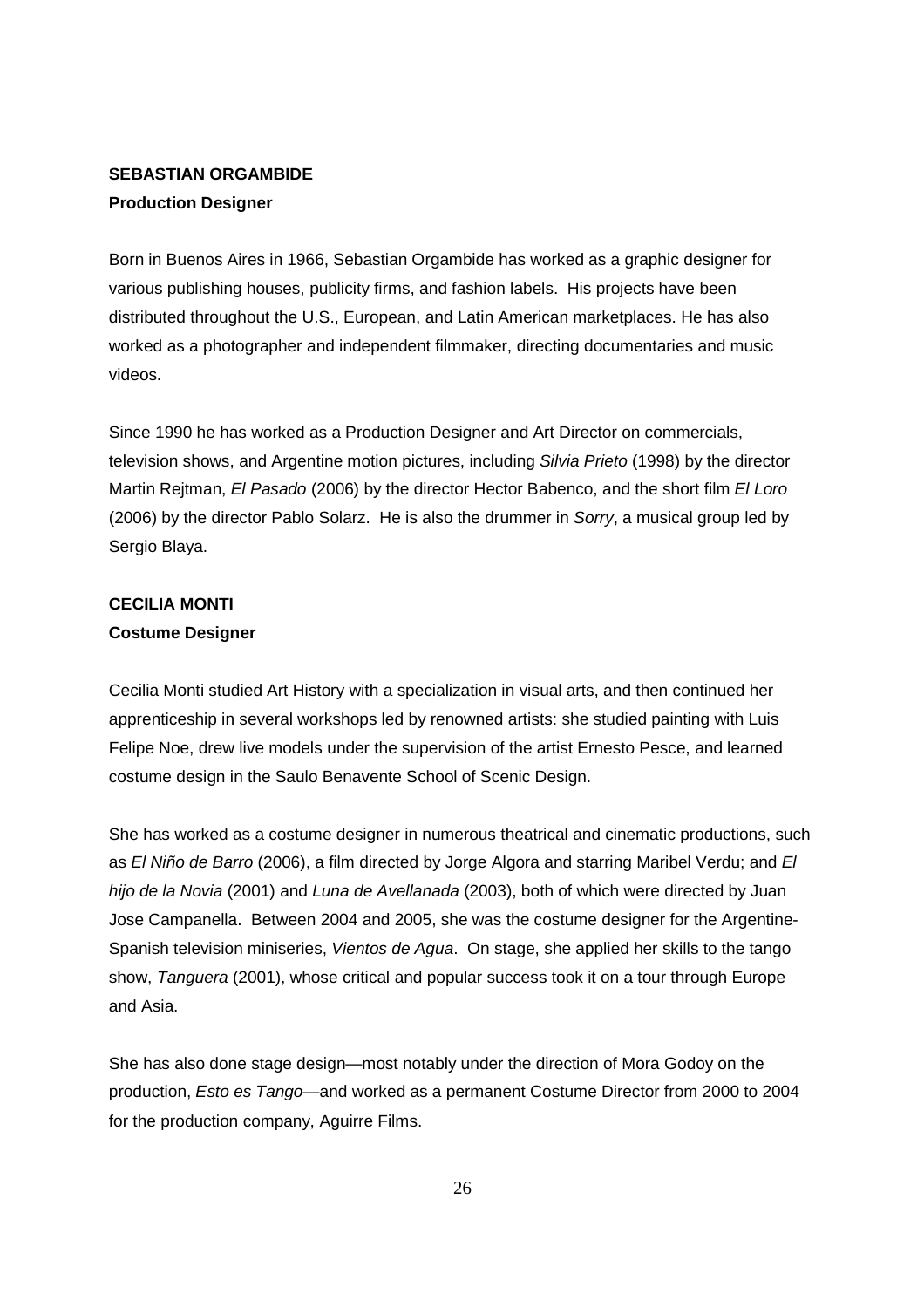# **ANA MARÍA STEKELMAN Choreographer**

Ana Maria Stekelman is one of Argentina's most esteemed choreographers and is the founder of the Tangokinesis dance company. After studying modern dance in Buenos Aires with Renate Scottelius and Paulina Ossona, Stekelman enrolled in the Martha Graham School of Contemporary Dance in the United States. In 1999, she became the only Argentine choreographer to close the Festival D'Avignon in the Couer d'honneur in the Palais des Papes (Pope's Palace).

She has created pieces for different ballet companies around the world, including the Ballet Stagium (Brazil), Ballet Du Nord (France), Ballet dell'Opera of Rome (Italy), and the Ballet Estable at the Teatro Colon (Argentina). Stekelman was asked by Carlos Saura to choreograph some scenes for the film Tango, for which she was awarded the American Choreography Award in Los Angeles in 2000. She was in charge of the choreography for the opera, Tango Mon Amour, which opened in Hannover, Germany in 2004; and also for Dracula in Love, which opened in Rome in 2006. In 1992, she founded Tangokinesis, a company dedicated to exploring the fusion between tango and modern dance. This company has toured the world, performing in many important festivals.

# **ANAHID NAZARIAN**

# **Executive Producer**

Anahid Nazarian holds the unique distinction of having worked alongside Francis Coppola for over 25 years, first in Los Angeles and now in Napa. She is involved with many aspects of his filmmaking life. On Tetro, she served in multiple capacities as executive producer and script supervisor. In addition, she edits his screenplays and other writing.

Growing up in Los Angeles, Nazarian began playing musical instruments at the age of five, later earning a B.A. degree in Music Performance from UCLA. Her expertise on the flute, saxophone and bass guitar provided employment in rock 'n' roll bands, orchestras and at studio sessions but not continuity or financial security. She returned to her alma mater to get a Master's in Library Science, and it was in this role that she met Coppola. "I had an internship with Lillian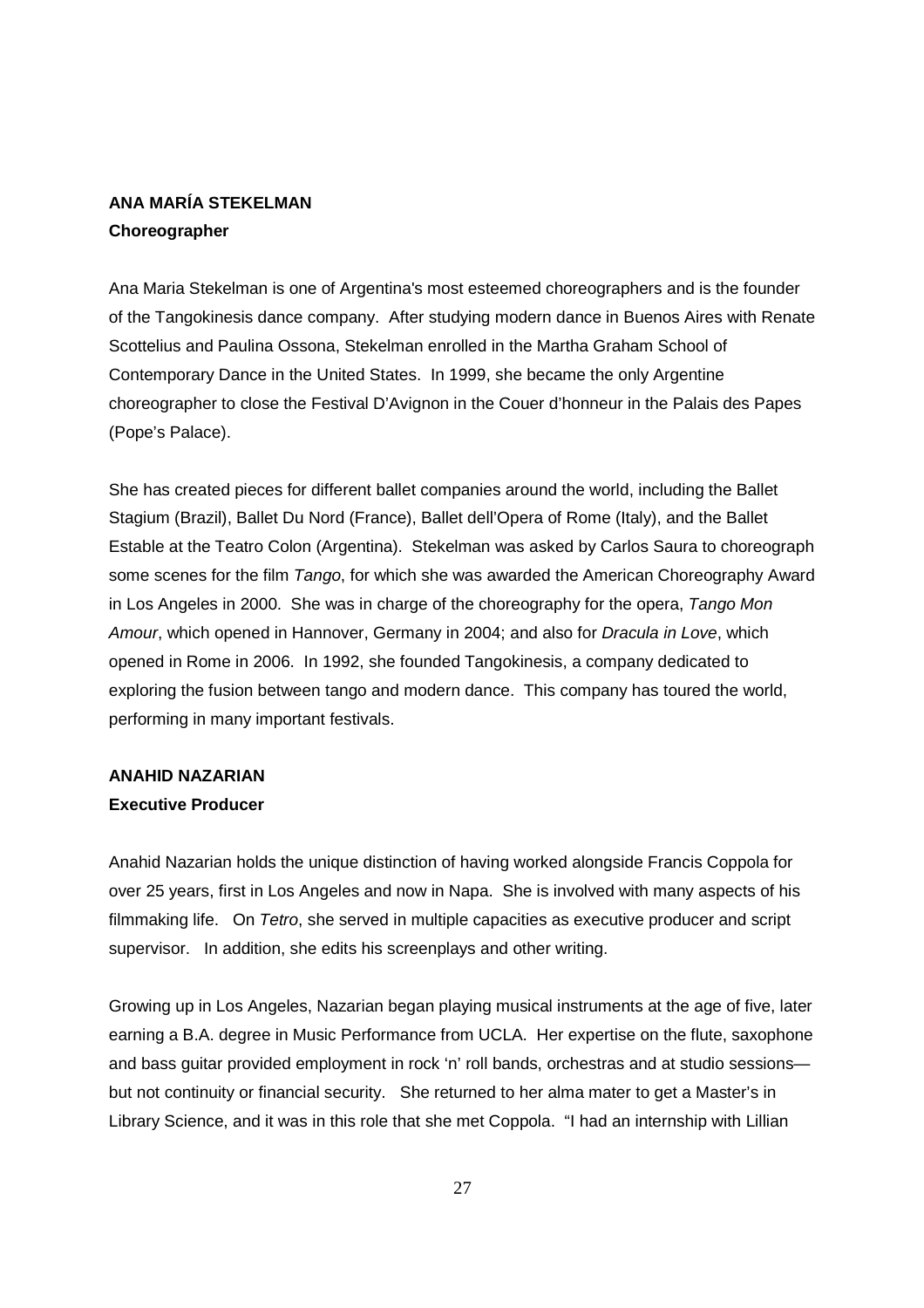Michelson, who ran a research library for art directors and costume designers, and Francis had given her space on his new Zoetrope Studios lot in Hollywood. During the making of One From the Heart (1980), he told her he needed someone to catalogue his books, and Lillian suggested me. So I did that. Then I helped create a tape library for the editing of the film. I went on location with him for The Outsiders (1981) and Rumble Fish (1982) and have since worked on every film he has made."

Armed with extensive production knowledge, Nazarian wanted to test her mettle. In 2001-2002, she took extended vacation time to produce two independent films, Pomegranate, and Illusion, starring Kirk Douglas. Both were made for miniscule budgets and "came out nicely," she says. Coppola was impressed and promoted her to executive producer for Youth Without Youth, which she says was "a daunting task trying to get Francis's vision up on the screen as cheaply as possible," followed by Tetro.

### **FRED ROOS**

### **Executive Producer**

Over the course of a long and distinguished career, Academy Award-winning producer Fred Roos has been associated with America's crème de la crème in actors, writers, and directors. A Los Angeles native, he graduated from UCLA Film School and began his career as a casting director. Many of today's stars can thank Roos for their first—or second, or third—break. Among the films Roos famously cast are American Graffiti, Five Easy Pieces and The Godfather. He served as a casting consultant to George Lucas on Star Wars and still 'keeps his hand in,' as he puts it.

His astute casting led to a producing partnership with Francis Coppola, which endures until the present, and includes The Godfather trilogy as well as other Coppola-helmed pictures like The Conversation, Apocalypse Now, One From the Heart, The Outsiders, Rumble Fish, and The Cotton Club. Roos won the Oscar for The Godfather, Part II, and was nominated for Apocalypse Now and The Godfather, Part III. Roos co-produced Sofia Coppola's debut film, The Virgin Suicides and served as Executive Producer for Lost in Translation. His other credits include The Black Stallion trilogy and films from the 1970s/80s such as Wim Wenders' Hammett, Barbet Schroeder's Barfly, Agnieszka Holland's The Secret Garden and Jack Nicholson's Drive, He Said.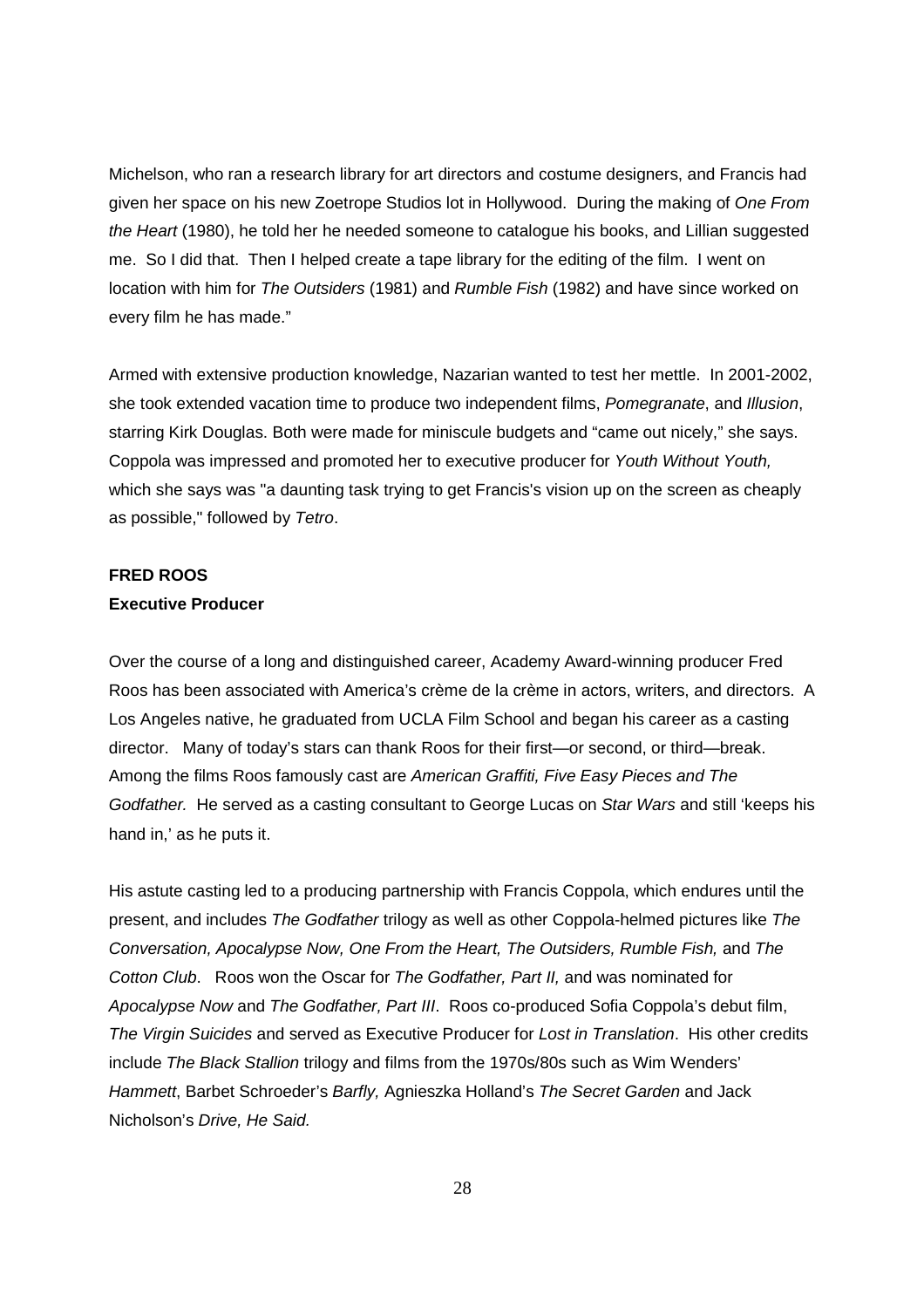### **COPPOLA AND HIS CAST**

Javier Blaya, an Argentine musician and poet whom Coppola met during his stay in Buenos Aires, mentioned **Vincent Gallo** to the director at a time when Coppola was undecided about who would be best suited to play the leading role. "I've seen Buffalo '66 and The Brown Bunny, and thought that Vincent was really interesting and just the right age. He's handsome in a striking way, and very alive on screen. From the moment I saw him walking through the gate at the Buenos Aires airport, I thought, 'Yeah, he could be Tetro.'"

Vincent Gallo, who had never met the director and who had only circumstantially met his children, Sofia and Roman, was surprised by the phone call from Coppola. "I received a call from Francis, which in itself was very unusual. He'd never paid attention to me before, and I imagined that I was most likely not on his radar. In fact, I was convinced that he was completely unaware of my work," Gallo said. "The phone call had a huge impact on me because he had always been a symbolic figure in my life. Francis comes from a classic cinema generation. Before Francis Ford Coppola, there really weren't any young filmmakers in the United States working within the studio system who had the kind of flexibility and freedom that he had at such a young age. That's very unusual. He's been a creative influence for me, one of the most dynamic, avant-garde, radical, and esoteric artists of the twentieth century."

Enthused by the call, Gallo immediately traveled to Buenos Aires to meet with the director and production crew. "He came to the airport to pick me up, which I thought was quite…I have a friend in L.A. that picked me up once, but no one else has ever picked me up at an airport!" exclaimed Gallo. Coppola is known for the affection and admiration that he shows his actors from the very first moment that they start working together. These qualities help to create warm and trusting environment among the cast and crew. "He's a very funny person with a really good sense of humor. He's able to see everyone's best potential regardless of whether he's in conflict philosophically, religiously, or creatively with them. Even with people whose creative sensibilities conflict with his, he's able to move past it and tap into their potential. He's a very beautiful person in that way. He has a really clever and intelligent mind, and he's steeped in history. But his best quality is his curiosity and interest in the work that he's doing."

Even though Gallo joined the cast later than the other principal actors, they all had the opportunity to rehearse together for several weeks. During the rehearsals, Coppola admired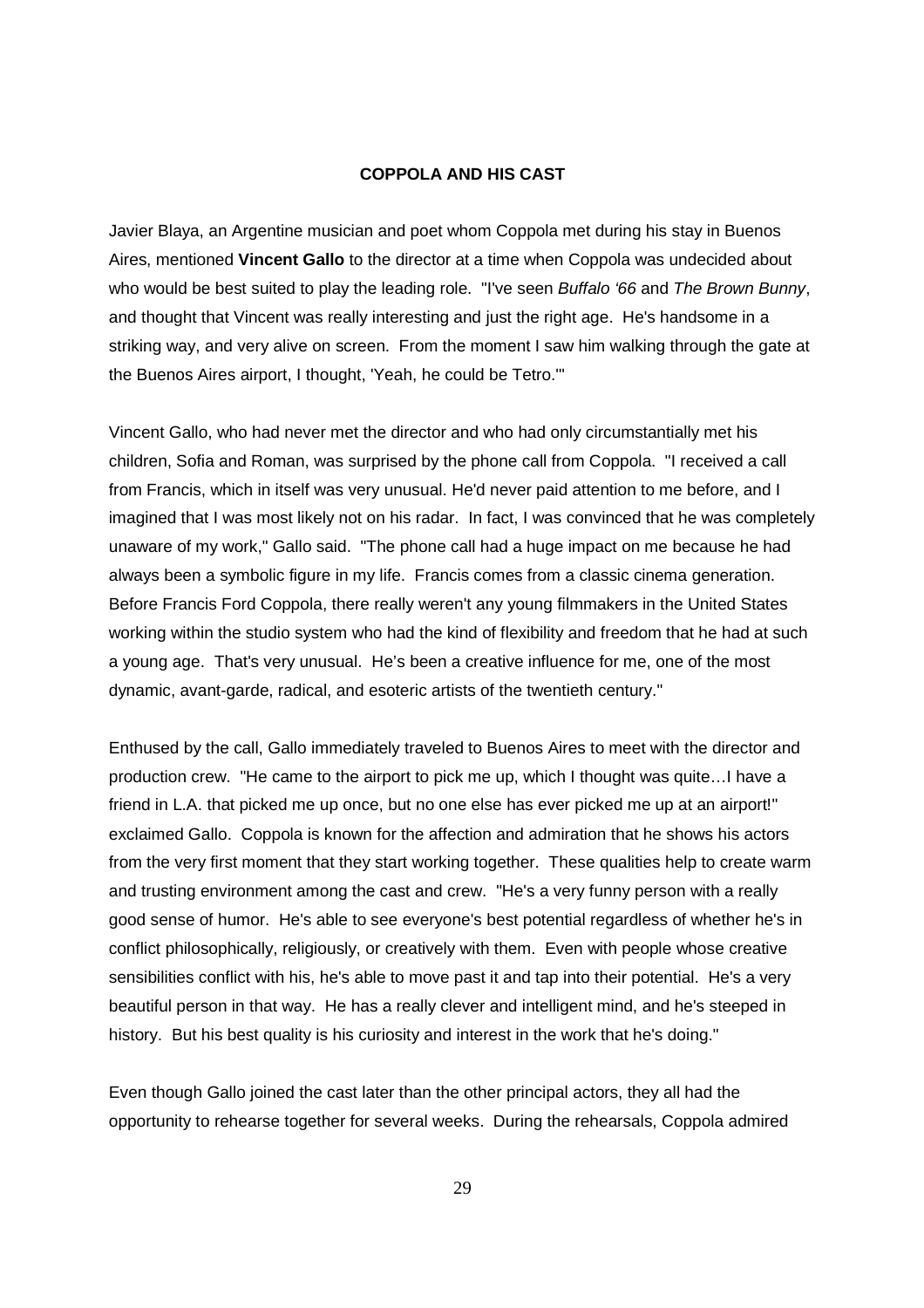Gallo's willingness to test everything called for in the script, but also to point out things that he believed his character wouldn't do. "I find that actors do this for two reasons," Coppola said. "One: they're frightened and want to challenge the script whenever they can. Two: they're in the process of becoming the character, and they think that they know better than you what their character would do or say. In my experience, this is usually what happens. It's not that the actors slowly become the characters, but that the characters slowly become the actors. When you really study the great performances of Marlon Brando, Gene Hackman, Robert Duvall, Bobby De Niro…you recognize that while it's still Bobby De Niro, the character has completely overtaken him. He still looks, walks, and talks the same, yet if you look at a different performance by De Niro, it would be totally different. That's the kind of actor Vincent is as well."

Francesca De Sapio, the Italian actress who plays Tetro's sister, arrived at the shoot in its final stages and had practically no time to participate in rehearsals. Nevertheless, she found it fascinating to work with Gallo. "Vincent is wonderful. Yesterday, we had to re-shoot a scene and I wasn't prepared. But as I watched Vincent's eyes, I was able to get ready. I'd never met him before, but each time I looked into his eyes, I felt that he really was my brother and that I've known him for a long time. It's amazing."

Gallo is known not only for his work as an actor and director, but also as a producer, editor, writer, musician, and even a model, which has allowed him to become acquainted with some of the most famous artists and photographers world-wide. "I've never thought of the cinematic world as a concentrated place for sophisticated creativity. Even though I work a lot in music and cinema, the art and fashion worlds, for some reason, seem to attract the sort of creative personalities that I'm more in line with. But during the shoot, I kept thinking about how lucky I was to have this entirely different experience. Francis is the first person I've ever worked with that has made me feel that, in any world or universe and during any period of human history, I would have been drawn to him and whatever he was doing. No matter what, I would have wanted his attention and friendship."

Eighteen-year-old **Alden Ehrenreich** plays Bennie, Tetro's younger brother. After having been separated from his brother for eleven years, Bennie travels from the U.S. to Argentina to find Tetro and get an explanation for their estrangement. "I met Alden while looking for someone who could play the part that I'd written," Coppola explained. "The character was supposed to be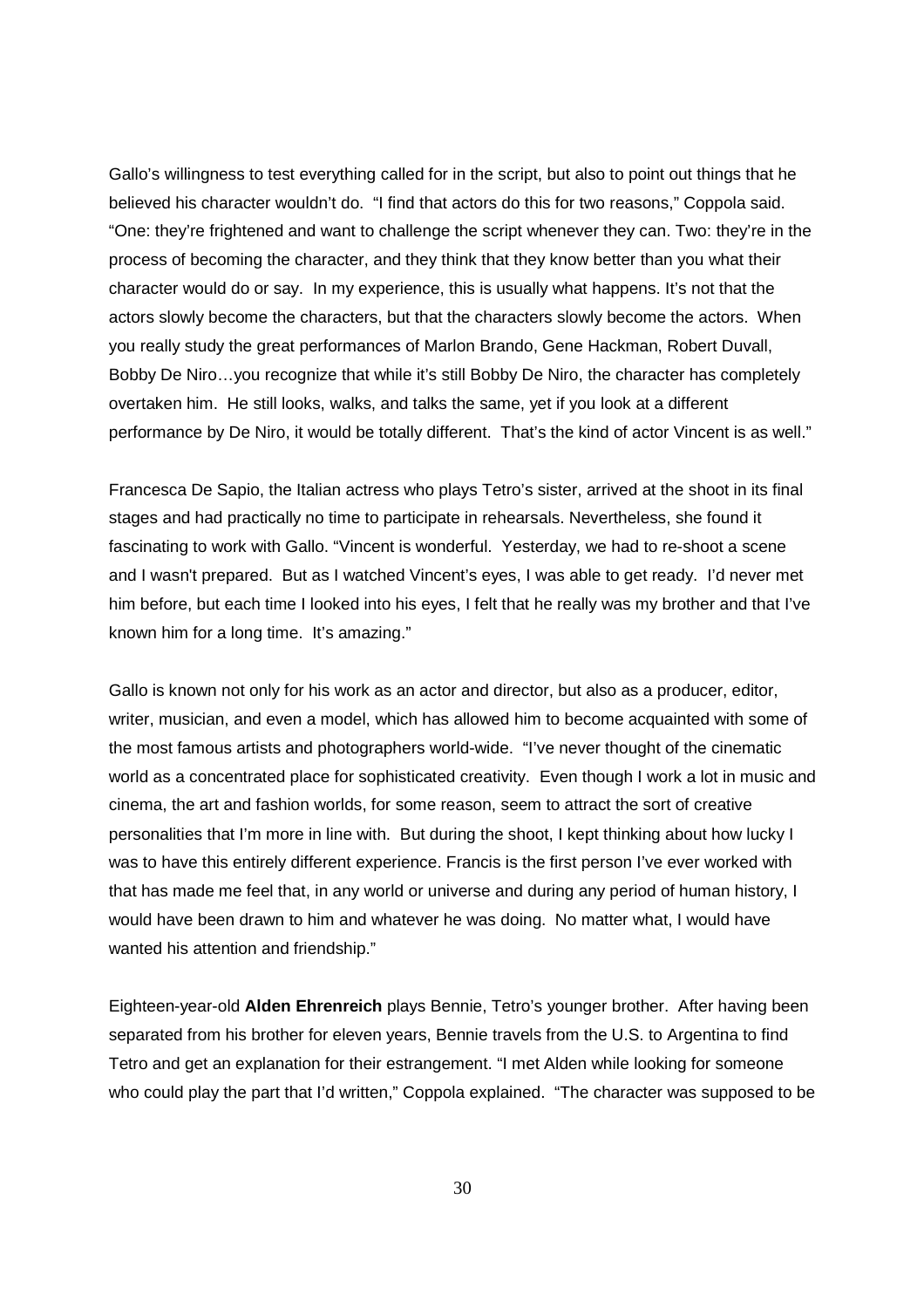only seventeen, which worried me a little, since the professional actors recommended for such parts are often twenty-four years old. I was anxious to cast someone who was actually young."

Ehrenreich had never before worked on a professional film. Fred Roos, the film's executive producer, met him through some work that he had done at school. "I was stunned," Ehrenreich remembered. "It's difficult to grasp what happened. This is such a huge leap for me. It's very surreal. For who I am, this was the ideal role, down to the specific details. It's really a dream for me. And it wasn't gradual at all…It was just like, 'Bam!'"

One of the things that caught Ehrenreich's attention was how open Coppola was to the actor's suggestions and changes, especially considering the personal nature of the screenplay. "When I first met him, I was surprised to find that someone with such an iconic reputation was so nice. I noticed that he has an incredible way of making people feel very relaxed. You never feel that you're in some kind of shadow when you're talking to him. He's very sure of himself, yet at the same time he's very open and spontaneous. He's really funny, and he's always singing. He's such a comforting presence to be around."

Working with actors from different backgrounds was an exceptional experience for the young actor. "One of the things I learned was how specific each actor was. Even the supporting actors brought such different energies and personalities to their characters. We all got along very well. It's not like you had the main story of the two brothers with everyone else complementing that. The actors did complement that story, but in very individual ways that gave the movie a lot of color."

American Zoetrope has helped to launch the careers of some of the most successful and talented actors in the world. Al Pacino, Harrison Ford, Glenn Close, and many others made their first movie or had their breakout role with the production company. "I was really moved by Alden's performance," Coppola admitted. "Only time will tell, but I think that in a year or two he's going to be one of the most important young actors out there. He's so young, talented, handsome, and intelligent. I'm sure that he has big things ahead of him."

**Maribel Verdú** is renowned in Spain for having worked with some of the country's most prestigious directors, such as Fernando Trueba and Carlos Saura. But the actress found international fame after starring in Guillermo del Toro's Pan's Labyrinth, for which the actress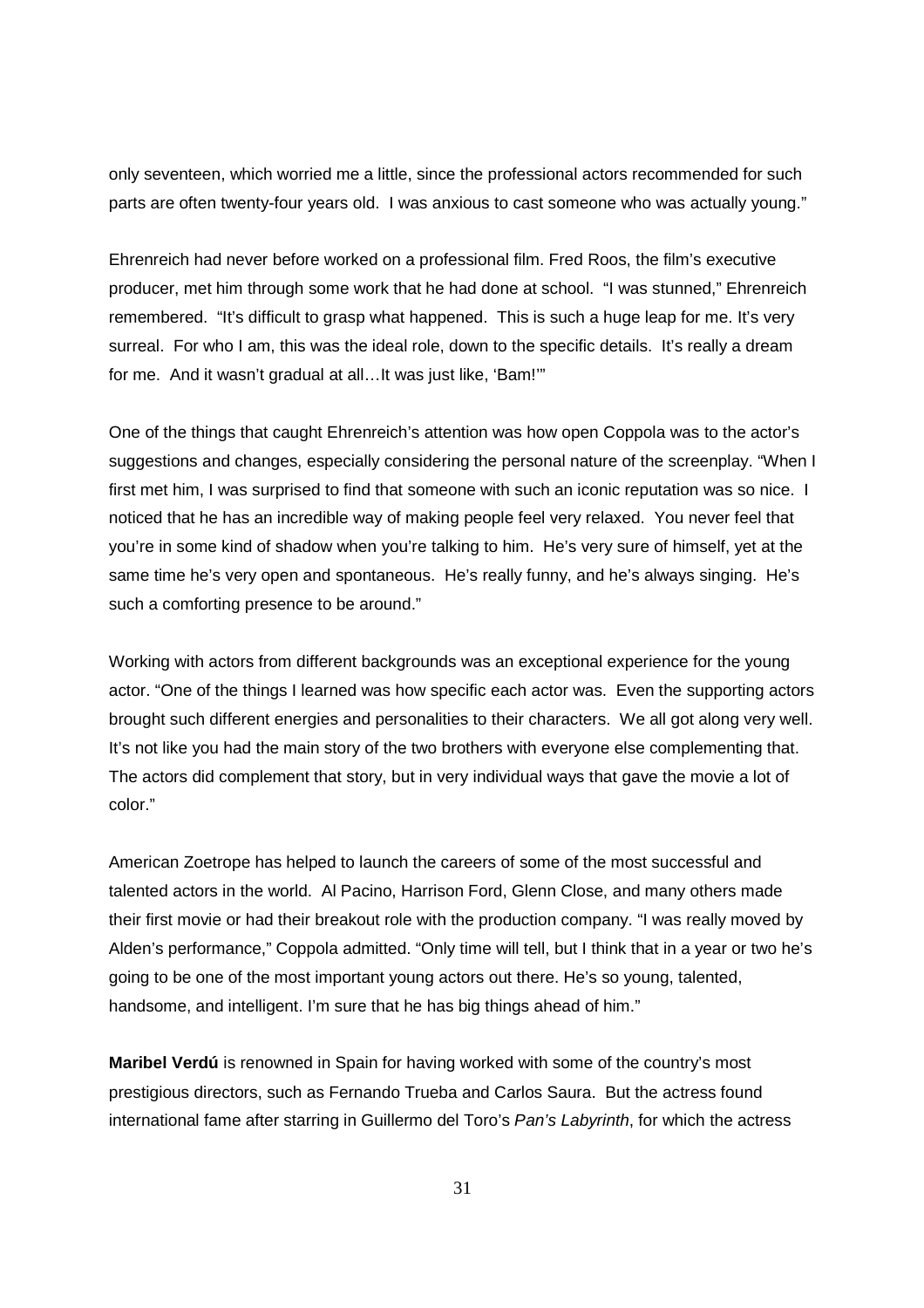was invited to join the Academy of Motion Pictures Arts and Sciences in Hollywood. When she met Francis Ford Coppola, he didn't divulge the reason why he had contacted her. "I was on vacation in Mexico," Verdú recalled. "Francis found out and asked me if I would like to meet up with him in Guatemala. I hopped on a plane to Guatemala and spent a few days at his fantastic resort. He never once talked to me about the movie or even why I was there. And, of course, I never asked him. We chatted about life, cinema, sports, food, our fears, our insecurities, what we like and don't like, our ambitions. Pretty much everything. After a month or so, he invited me down to Buenos Aires. I never even realized that he had been testing me.'"

Coppola admired Verdú's work, but was concerned about whether she would be able to speak in English. Miranda is Tetro's girlfriend. Her warmth and sympathy transform her into a consistent link between Tetro and his younger brother. Even though her character is Spanish in origin, she speaks English during the majority of the film because of her connection between the two brothers. "When I first met her, she spoke to me only in English, and I felt completely comfortable and very close to her. But she really couldn't speak English that well. She studied very hard. It's a tremendous challenge for anyone to tackle such a big role in a language that they don't really speak. But I think that she did an excellent job. She didn't pretend that she could speak English perfectly. She did it instead as a Spanish woman who doesn't speak English very well but can communicate partly in English, partly in Spanish, and partly in gestures."

For Verdú, the language was one of her biggest challenges. "It was an enormous obstacle. Francis would speak to me very slowly and clearly. It was hard but well worth it. When you're an actor, you adapt. That's what our profession is all about: adapting. A director can bring forth from you things that you never even knew existed."

Another challenge was the rehearsals, which lasted a month. According to Verdú, Coppola had an unusual way of rehearsing. The rehearsals weren't necessarily about practicing scenes from the movie, but rather about improvising and inventing stories about the characters that weren't in the script. "Francis would set up the scene, and then suddenly ask me and Vincent, 'OK, how did you two meet? Where was it? What did you talk about?'" Verdú recounted. "One day he organized a costume party, and we had to show up dressed up in a costume that our characters would have selected. And it was a real party, with a disc jockey, bartender, and everything! During the party Francis asked us things and we had to react dressed up as our characters. It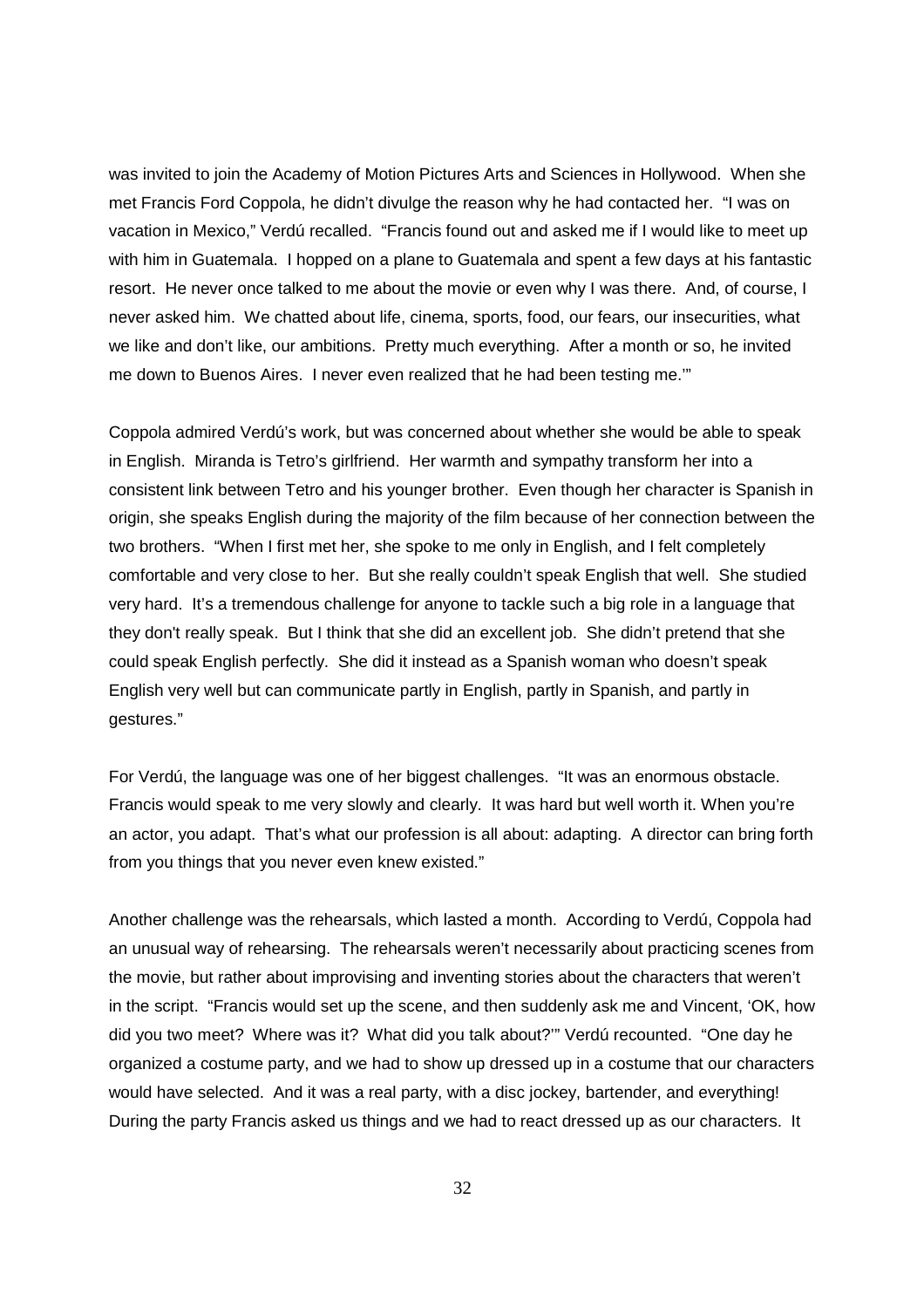was an interesting and marvelous experience because you're not only filming a movie but also carrying inside of you the character's entire past. You begin to look at things differently. You really get to know and understood your character's past."

"Maribel brought out many layers in Miranda's character," Coppola stated. "Miranda's funny, sexy, lovely, and enjoys her life, but at the same time she's capable of expressing very deep emotions."

At first, **Carmen Maura's** character, Alone, was going to be played by another famous Spanish actor: Javier Bardem. He and the director had talked several times about working together. "Tetro's mentor and teacher is a key role, and I had originally written it for a man. But as I read and reread (the script), I felt that the interaction between the two characters would be far more intriguing if they were of the opposite sex. So I had to find an equally famous Spanish actress, and I thought immediately of Carmen Maura. Maribel knew her and was very excited about the idea. Carmen is such a wonderful young woman. I call her a young woman because in her style and manner, she'll always be a young woman. She's a delight."

"Francis is very affectionate with actors," Maura stated. "If you have a good take, he'll frequently give you a kiss or tell you that you're beautiful. You get the impression that he knows what he wants when he asks for it. His energy and vitality really surprised me. He's managed to preserve a child's sense of wonder."

For the role of the father, the acclaimed orchestra director, Carlo Tetrocini, Coppola called on the prestigious Austrian actor **Klaus Maria Brandauer**, renowned as much for his cinematic roles (Mephisto, Out of Africa) as for his theatrical directing work in Austria and Germany. In 2006, he also directed his first opera: Lohengrin, by the composer Richard Wagner.

"Carlo was a very demanding role," Coppola said. "I began shooting without having selected anyone for the part. Since Brandauer had been involved in theater and opera in his native Austria, I thought that he would be convincing as an autocratic director of a big orchestra. The father is someone of great complexity, arrogance, and cruelty. He is both powerful and controlling. Klaus dominates the screen just as his character dominates the family."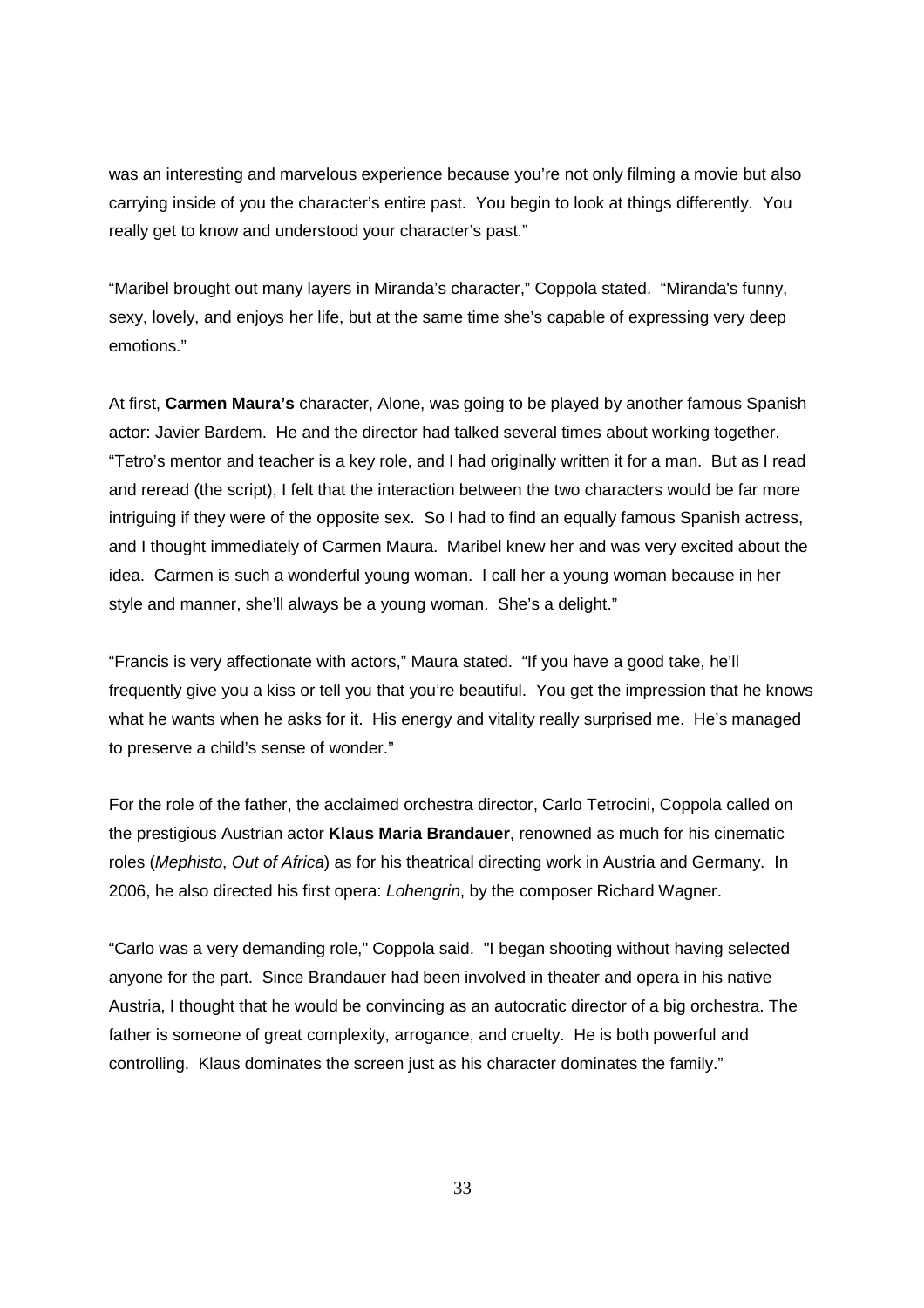### **COPPOLA AND HIS COLLABORATORS**

"Recently I was in the cutting room with my editor **Walter Murch**, and I said, 'You know, I feel like I'm just learning how to do this.' And he said, 'Francis, we've been doing this for forty years!' I said, 'Well, it doesn't feel like forty years. It feels like four years.'"

Francis Ford Coppola and Walter Murch began working together in 1969. "I first worked with Walter on *The Rain People*, which is in a way the prototype for the sort of personal film that I'm doing now with Tetro. It was a completely original story, and Walter did all the sound effects and mixing. I was the one who suggested that Walter make the transition from sound editing to film and sound editing. It happened on The Conversation," Coppola recalled.

After The Godfather and The Godfather Part II, they continued their collaboration with Apocalypse Now. Murch then went on to work with other directors on many notable films, including The Unbearable Lightness of Being, Ghost, The English Patient, and Cold Mountain. "After forty-odd years, our planets realigned and we were able to work together again," Coppola said. "We collaborated on Youth Without Youth and now on Tetro. It's such a pleasure to work with him because I have a good sense of what Walter likes and doesn't like. I have so much respect for him. I really admire his imagination. When he says, 'I've got a great idea' or 'I've got the craziest idea,' I know that it's going to be good."

Composer **Osvaldo Golijov** was born and raised in La Plata, Argentina. In 2003, he received a MacArthur Fellowship and was named Composer-in-Residence for the 2007 Mostly Mozart Festival at Lincoln Center. His mother's family originated in Romania, and the Bucharest Metropolitan Orchestra recorded the original score that he wrote for Coppola's previous film, Youth Without Youth. With Tetro, he had the chance to tap into the rich musical culture of his native country. "What I like about Osvaldo is that even though he's not very old—he's only in his forties—he's a classically-trained symphony composer who is very creative with the way he approaches music," Coppola explained. "Osvaldo was born in Argentina and is familiar with the tango and all the Argentine sounds, rhythms, and orchestrations. When I decided to set the film in Argentina, I knew that Osvaldo would be able to combine his knowledge of Argentine music and his classical background, which is appropriate in this movie since Carlo Tetrocini is a famous conductor of classical music."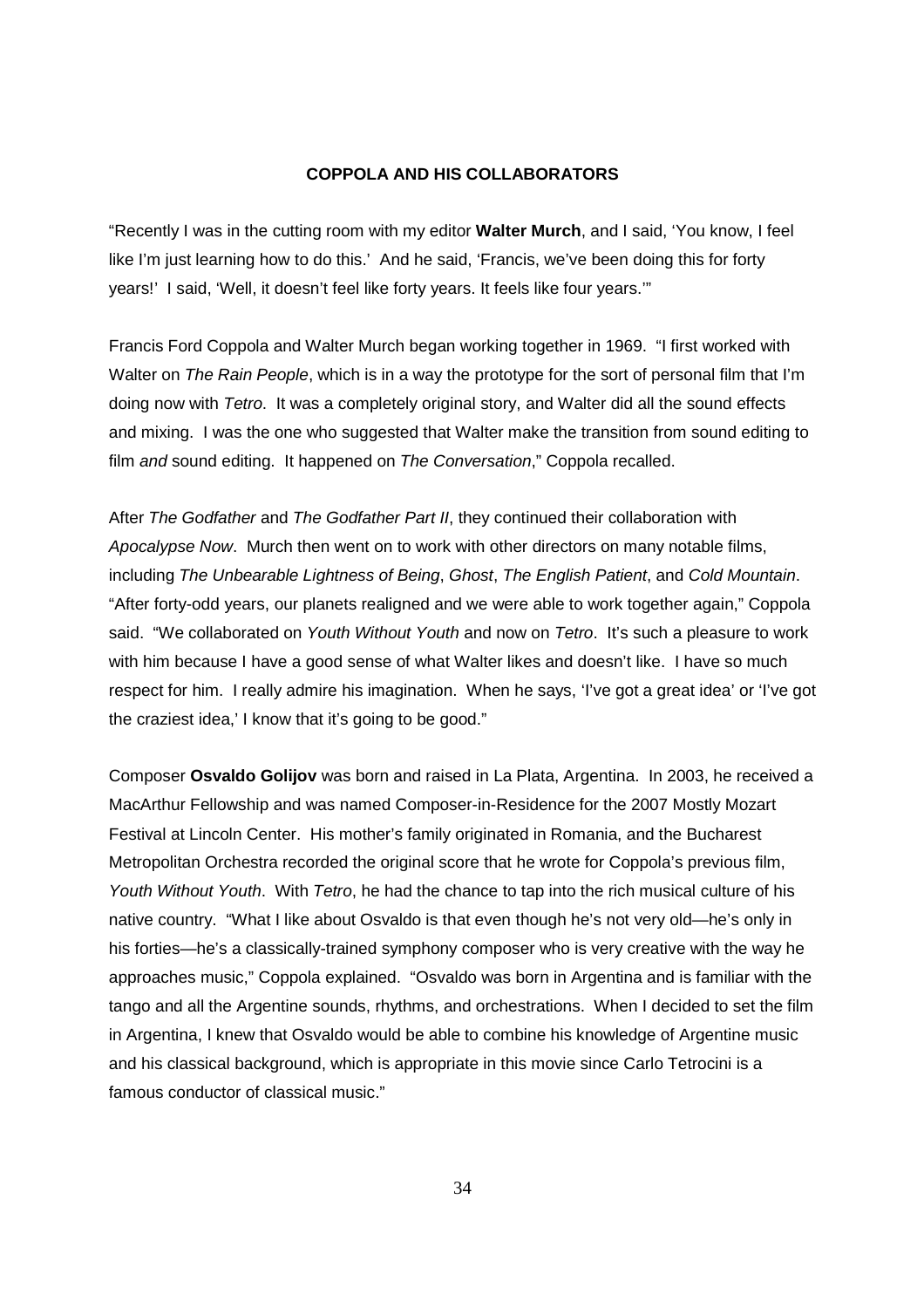**Mihai Malaimare, Jr.** met Francis Coppola in his native country of Romania when Coppola was searching for a director of photography for his previous film, Youth Without Youth. After having interviewed and tested several cinematographers, Coppola chose Malaimare, whose father was a famous local stage actor. After the success of their initial collaboration, Coppola chose Malaimare for Tetro. "He's a great talent," Coppola says. "I think that he was born to make beautiful cinematic images. I feel very comfortable working with him. Now that we've collaborated on two films, I've begun to ask myself, 'Would Mihai like this?' and if he likes it, then I know that it's good."

Malaimare underlined the challenges of undertaking such a large project in an unfamiliar country. "It's different than Youth Without Youth. That movie was a crazy experience, but we shot it in Romania so I felt very comfortable," Malaimare explained. "In Argentina, Francis and I were both trying to get our bearings in a foreign country. Finding locations in Romania was easier for me because I was familiar with a lot of places. The production designer and I were always coming up with places that we knew. In contrast, here we had to discover everything and scout each location. It was a great journey of discovery."

In most cinematic productions, the crew travels to the location, films there for three months, and then returns to their native country. For Tetro, however, Malaimare relocated to Buenos Aires several months before the filming started and then stayed in the city throughout the postproduction process. "I came to Buenos Aires eight months before we started shooting, and lived there for 18 months! I like to have as much control as possible with what I'm working on. In a regular production, you shoot for a limited period of time -- you go out and then you go back home. The fact that Walter Murch was here when we were shooting and that we continued to shoot inserts and so on during post-production was perfect."

For **Sebastian Orgambide**, the production designer, working with a director and crew that hailed from different corners of the globe was one of the most interesting aspects of his experience with Tetro. "Every country has its particularities. The fact that there were such distinct nationalities working together on the same project was, in my opinion, the greatest challenge. For me, being able to understand and adapt to different customs—both on professional and human levels—was an incredible life experience. It also cultivated a high level of trust. Francis showed great trust in accepting a South American crew comprised of relatively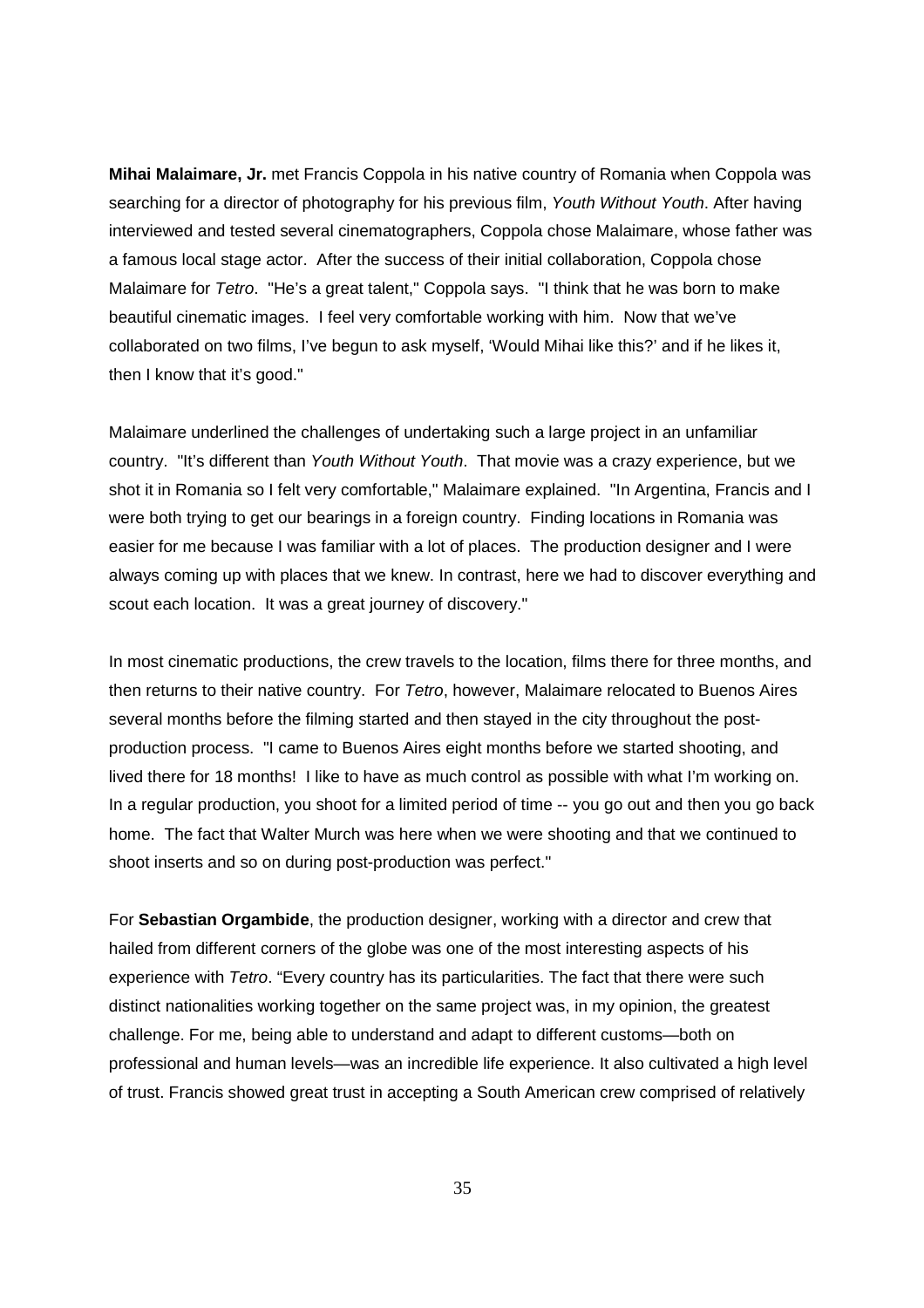young people. It was a strong indication that he would place a lot of confidence in me when we started working. I always felt very supported."

According to Orgambide, from the very beginning Coppola proposed that they put aside all academic styles of working. "He approached his work in an alternative manner, which was very interesting. He was making everything up in the process. Francis wanted to see the artistic, cultural, and bohemian sections of Buenos Aires. Our philosophy was to try to keep everything tied to reality when possible. In order to find what we were looking for, we had to sensitively observe reality."

**Cecilia Monti**, the Argentine costume designer, was intrigued by the opportunity to work in black and white. "During our first meeting, Coppola told me that he intended to film in black and white in a sort of expressionist manner. It'd always been a dream of mine to work in black and white, and with Francis, I was able convert that into a reality." During the preproduction stages of the film, Monti tested textures and colors with cinematographer Mihai Malamaire, Jr. "It was great when Mihai told me that we were going to use pure shades of black and white, which is unusual in a color film. We achieved an interesting effect that gave us many possibilities. The fabrics that had more texture and luster photographed better than others—the effect was different. The color tests were arduous. Depending on the degree of saturation, there were some colors that looked very similar in black and white. We had to assemble a diverse palette of grays in order to find which shade to use for each character."

Monti reveled in the freedom that Coppola offered her in shaping the characters. Despite the contemporary setting of the film, Monti was able to deviate from reality and naturalism, and create a lively world that functioned on its own terms. Once she had gotten over the shock of knowing that she would be working with Francis Ford Coppola in her own country, Monti wondered if they would have different working methods, or if there would be cultural differences that might separate them. "I realized that cinema really is a universal language," she opined. "I felt very comfortable by his side. He's someone who knows how to listen and also can make you understand what he wants. It was a rich experience for me. What stood out most for me was Francis's passion to tell the story he'd written. He's like a child who's always pushing himself to do more and do it better. He's delighted by the acting and really enjoys himself on the set."

36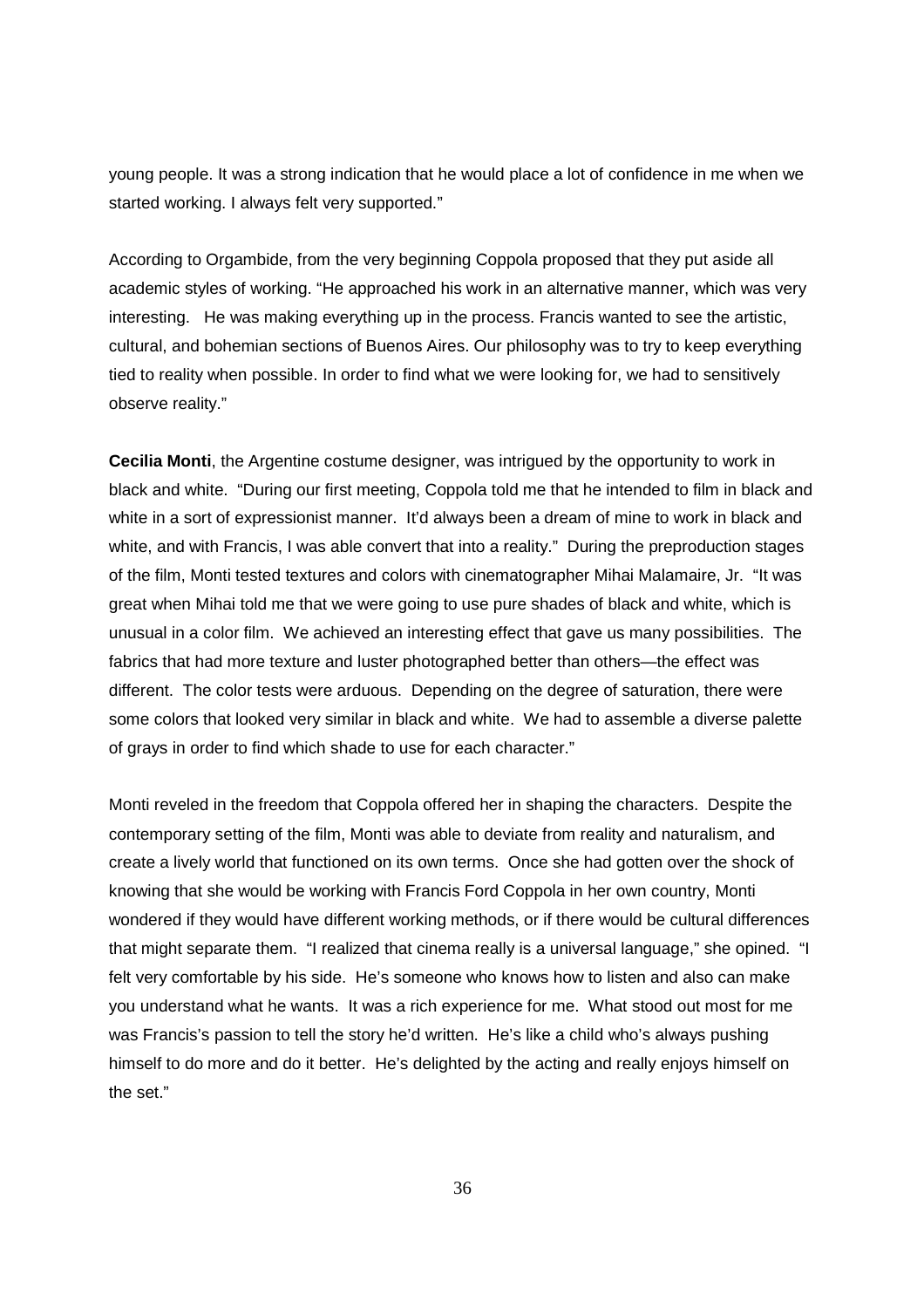**Ana Maria Stekelman** met Francis Ford Coppola through **Jorge Ferrari**, an Argentine art director and costume designer who designed the ballet sets & costumes. Ferrari suggested that Coppola attend a performance of Tangokinesis, the contemporary ballet company that Stekelman founded. Tangokinesis consists of five men and five women, all of whom traveled to Spain with Coppola to film their scenes. The shoot, which lasted for two weeks, took place in the Cuidad de la Luz production studios near Alicante, Spain. "The fact that Coppola filmed a ballet is remarkable," Stekelman exclaimed. She then explained the style of the piece: "It consists mainly of contemporary dance, though it also has an 'intrusion' of tango. That is, there are very elaborate tango passages mixed into the choreography. But it's not the sort of sequined tango style that most people expect."

Stekelman is renowned in Argentina and Europe for her work, and already had collaborated with several esteemed cinematic directors, including Carlos Saura. Nevertheless, participating in a Coppola film astonished Stekelman. "It's unbelievable that my choreography has been filmed by Coppola. I've admired him ever since I was young, and have seen everything he's done. It was incredible to be able to collaborate with someone whom I consider a genius."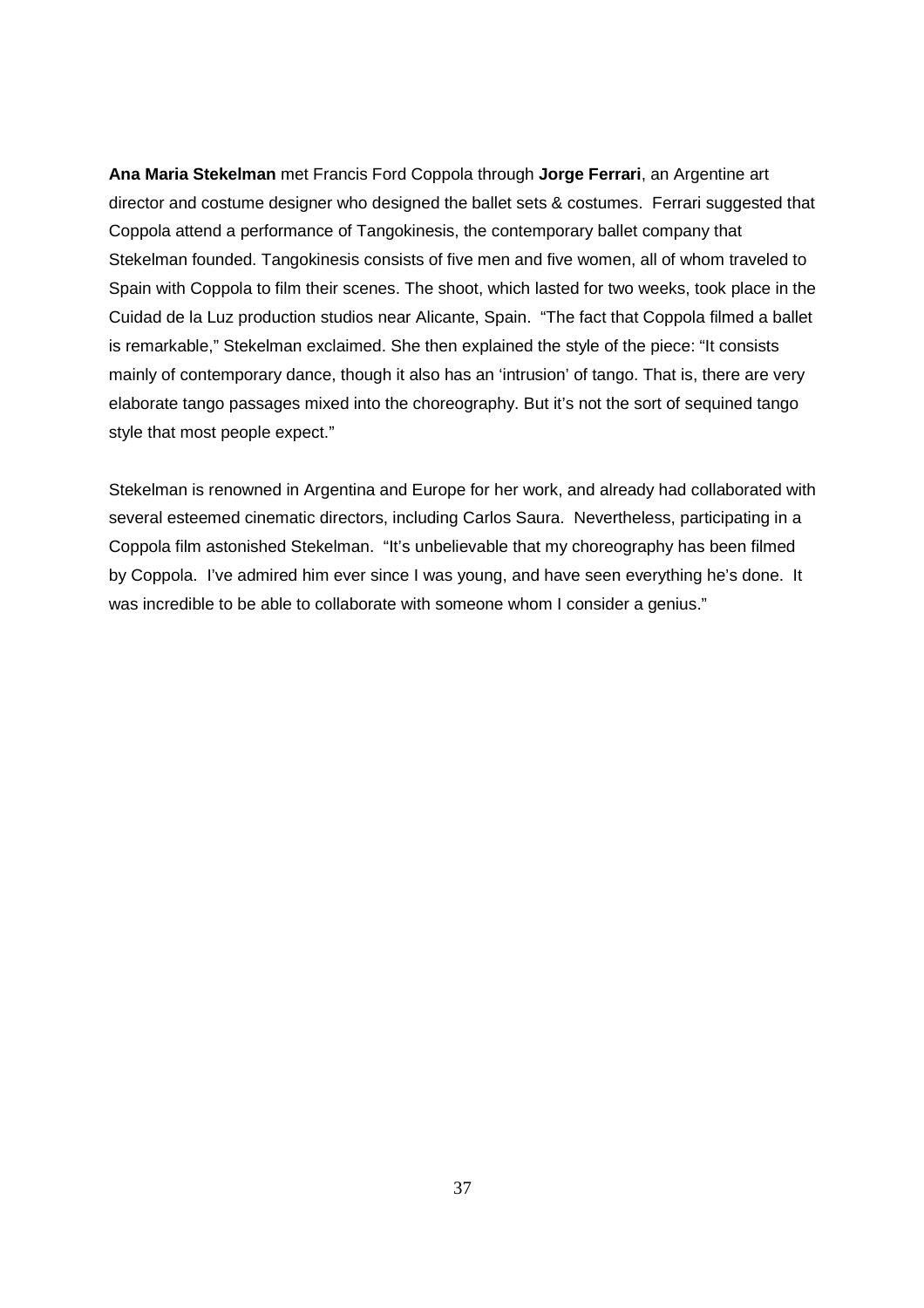# **INSPIRATIONS FOR THE MAKING OF TETRO**

# **TETRO**

Even though the character played by Vincent Gallo is entirely fictional, Francis Ford Coppola and his crew drew inspiration from several famous writers, particularly when it came to determining Tetro's personality and look. Cecilia Monti, the film's costume designer, spoke of her vision for the protagonist: "Tetro is a creative man, a poet, but he is afflicted with a pain that doesn't allow him to express himself, which is one of the reasons why he was detained in a psychiatric hospital for a long period of time." In terms of the character's physical features, Monti explained: "We thought long and hard about his physiognomy. We studied the lives of many artists and became interested in Antonin Artaud's face. Like Artaud, Vincent has very white skin, clear eyes, and strong features. We shaved his mustache and beard, darkened his hair and gave it a lot of volume and a bit of unruliness for dramatic effect."





Antonin Artaud (Portrait by Man Ray) Sketch by Cecilia Monti

Considered one of the "cursed poets" of the twentieth century, **Antonin Artaud** (France, 1896- 1948) authored works of both poetry and dramaturgy. He constantly attempted to create a kind of total art form, which led him to form the foundations for what he called "The Theatre of Cruelty." With an anti-bourgeois outlook, Artaud's life and art broke with traditional conventions. Theoretically, his works influenced the development of experimental theater.

# **BENNIE**

When Francis Ford Coppola first met Alden Ehrenreich, he assigned him an initial task: to perform a monologue from The Catcher in the Rye -- in particular, a fragment where Holden Caulfield, the protagonist, talks about his brother.

Later on, Holden Caulfield would become a guide for determining certain aspects of Bennie's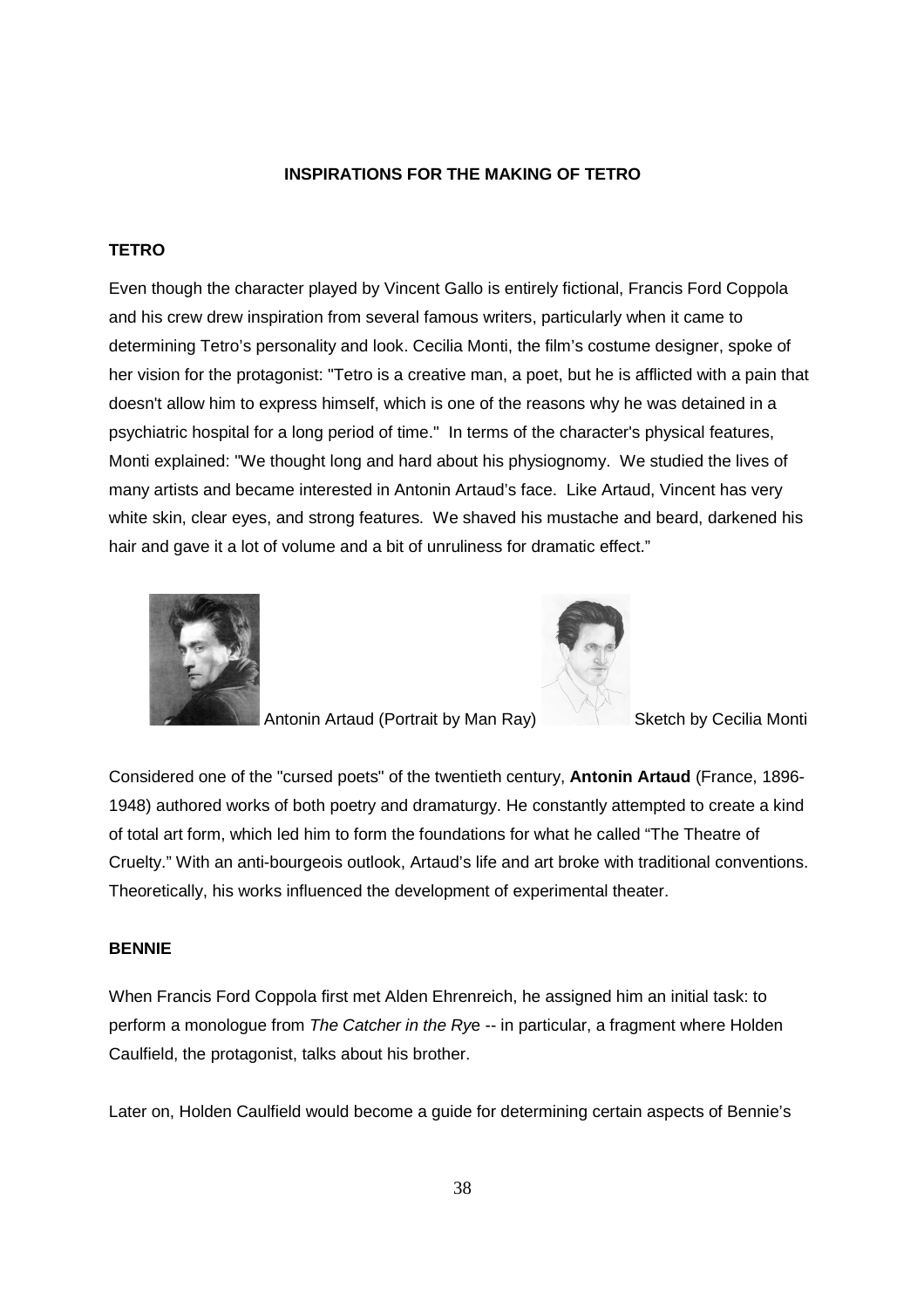personality. "When I first spoke with Francis, he told me that one could picture how the teenage mind works by reading The Catcher in the Rye," Ehrenreich noted. "It's a 'coming of age' story for my character, too. So we chatted about the similarities and, especially, the differences between Holden and Bennie, and also about how the characters differ from who I am personally. We talked specifically about how to combine all these things and make them come together in the character of Bennie."

"There's a lot of faith, romanticism, and high ideals in Bennie," Ehrenreich explained. "He views his brother as a romantic poet figure. But when Bennie arrives in Buenos Aires and meets his brother for the first time in years, he struggles to reconcile his image of Tetro with who Tetro really is. That's constantly at play in their relationship."

At the beginning of the film, Bennie is protected by everyone, above all by Tetro, who does not seem to want Bennie to know the truth about their family. The inevitable step from adolescent innocence to adulthood is reflected in the character's physical appearance: "Bennie changes his clothing style once he enters into Tetro's orbit, gets to know Miranda, and starts to hang out with their bohemian friends. He develops a personality that is almost as strong as Tetro's," Cecilia Monti, the costume designer, stated. "At first, I worked with bright colors for Bennie and dark colors for Tetro. But as the story develops, Bennie begins to seem more and more like Tetro, so their clothing styles start to merge. It's a way of manifesting a change in Bennie."

# **ALONE**

"I based the character of the literary critic on a real-life literary critic in Chile who wrote under the pseudonym Alone," Coppola said. "I also read a novel by Robert Bolaño called By Night in Chile about Alone, although his name is 'Farewell' in Bolaño's book. I did some research on the life of Alone and then came up with this character."

**Hernán Díaz Arrieta** (1891-1984)—better known in his native country of Chile through the pseudonym, Alone—ruled the Chilean literary world for more than half a century thanks to his peculiar and old-fashioned way of approaching literary works. His power and influence were so great that certain books sold according to whether he had praised or criticized the work. He cultivated an elegant personal style and, above all, defended the quality of the writing. Through his articles he introduced talented new authors and condemned those whom he believed did not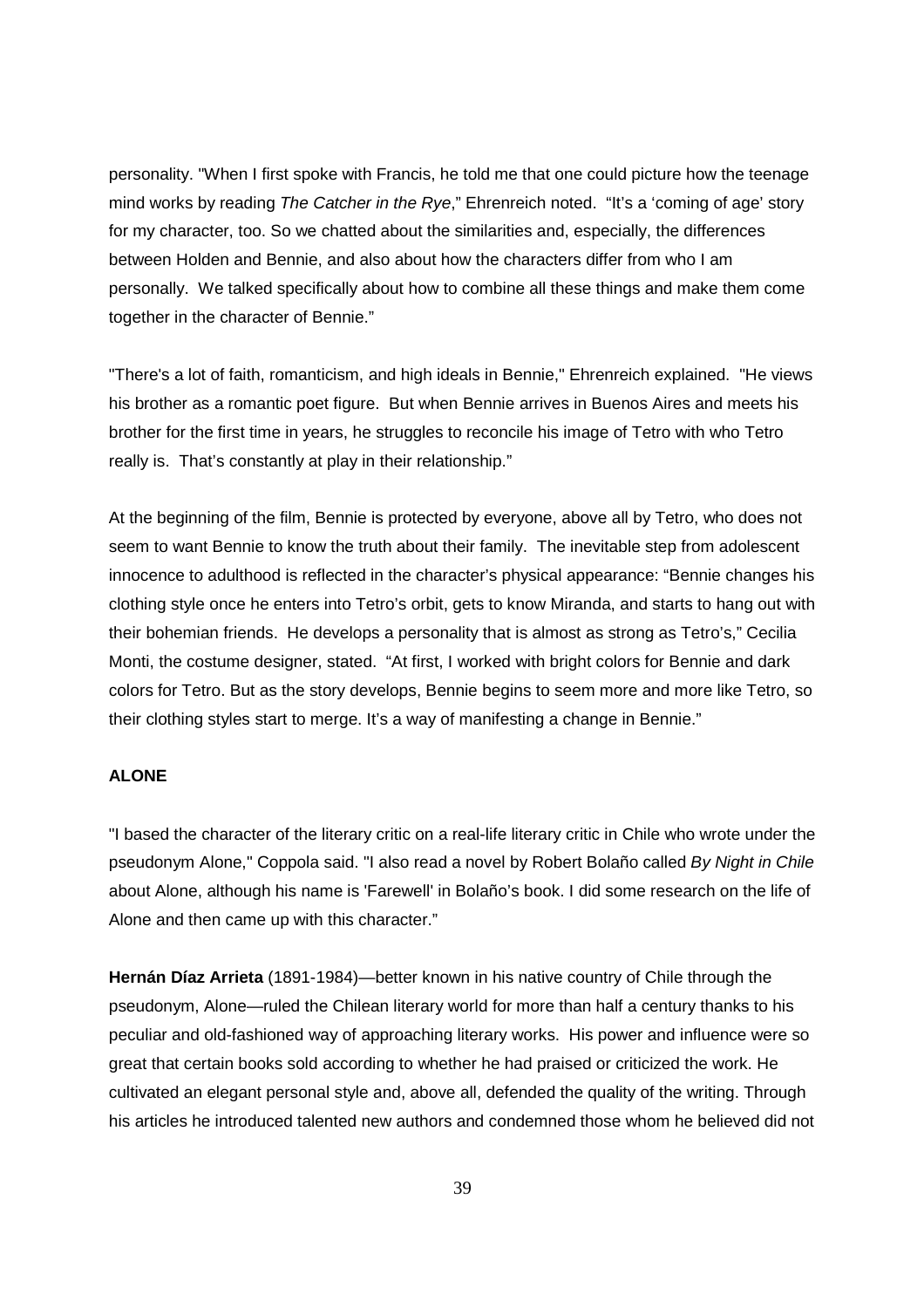deserve their public reputation. 'Farewell,' the prince of Chilean letters in the novel By Night in Chile by the writer Robert Bolaño (Santiago de Chile, 1953 – Barcelona 2003), corresponds to the figure of Hernán Díaz Arrieta, although Bolaño takes great liberties with the character.

While Carmen Maura's role in the film was initially inspired by a man, at the moment of fleshing out the character, Coppola became influenced by the Argentine writer, editor, and intellectual Victoria Ocampo (1890-1979). "Victoria Ocampo was an important writer and a friend of many of the local and international avant-garde artists, whom she would entertain in her beautiful country estate. She loved to go to the theater and always wore very distinctive glasses," Coppola explained. "I took the liberty of styling Alone after Victoria Ocampo. I don't pretend that the character is Victoria Ocampo, since she lived in a different time. But Ocampo managed to accomplish many great things, and I wanted Carmen Maura's character to be a woman of great intellectual ability and literary influence.



A feminist pioneer in Latin America, Victoria Ocampo was the founder of the magazine, Sur, through which she promoted and encouraged intellectual exchanges between Europe and Argentina. Ocampo converted her residence at San Isidro—known as Villa Ocampo—into a refuge for international thinkers. It housed many of the foremost intellectuals of the

twentieth century. Graham Greene, Albert Camus, André Malraux, Aldous Huxley, Le Corbusier, Octavio Paz, Gabriela Mistral, Tagore, Igor Stravinsky, José Ortega y Gasset, Pablo Neruda, Maurice Ravel, Walter Gropius, and Jorge Luis Borges, among others, visited Villa Ocampo and developed there some of the most important ideas and projects of their time.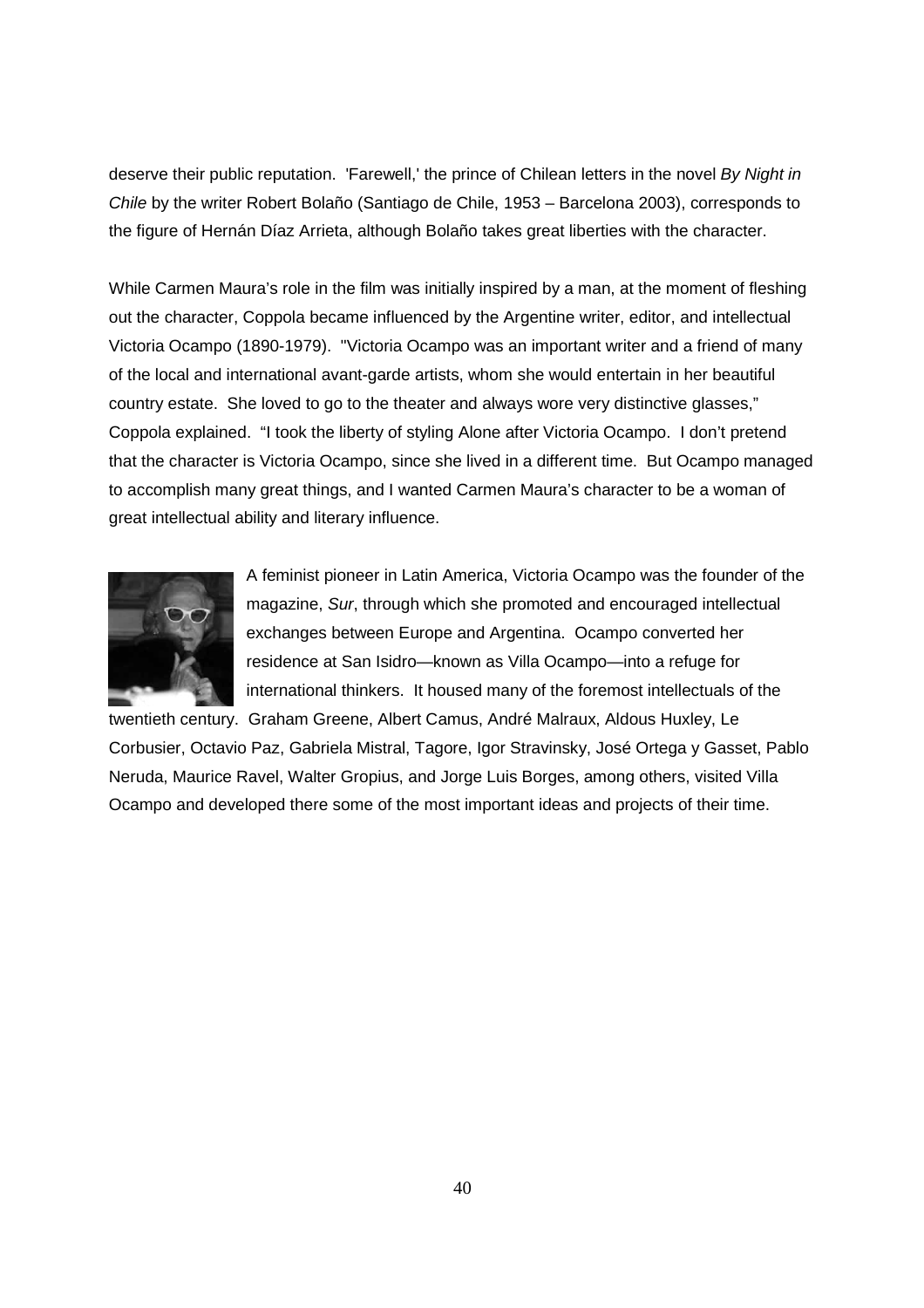### **CHOREOGRAPHY**

Within the extensive filmography of Francis Ford Coppola, Tetro contains something new: the inclusion of a ballet. Coppola was inspired by his own life experiences while writing the film and the character of Tetro also includes key elements of his own past in his writings. One of the works that Tetro writes is depicted in the movie in the form of a ballet, choreographed by one of Argentina's most renowned artists, Ana Maria Stekelman.

Coppola proposed that both he and Stekelman study two films by Michael Powell and Emeric Pressburger, The Red Shoes, and the Coppelia tale in The Tales of Hoffmann, before she came up with the choreography. These directors believed in a sort of "total cinema" that could encompass a wide range of visual arts. They integrated dance into the cinematographic spectacle, at times making it the principal motif in their films. In accordance to the idea of cinema as an encounter between diverse art forms, and in the hopes of attaining a surreal and dream-like atmosphere, Powell left the artistic design for The Red Shoes (1948) in the hands of a painter.

With The Tales of Hoffmann—an adaptation of the opera by Offenbach about the writer E.T.A. Hoffmann and his works—Powell and Pressburger returned to the theme of ballet, and utilized diverse color tones in each tale to create different moods. In the tale of Coppelia, Doctor Coppelius, a mysterious inventor, possesses a life-size doll of a ballet dancer. It seems so real to Franz, a villager, that he falls in love with the doll and leaves behind Swanilde, his true love. Swanilde later shows him the madness of his ways by dressing up as the doll and pretending to bring it to life.

 "When I first read the script, I took in a little of its essence: the internal struggles and tensions of Tetro's family," Stekelman recounted. "Afterwards, Francis and I watched these movies and I was able to spot various links between the characters of Carlo Tetrocini, Tetro, Naomi, and Bennie's mother, and the characters in The Red Shoes. There were also similarities between Naomi's appearance and gestures, and the character of Swanilde from Coppelia."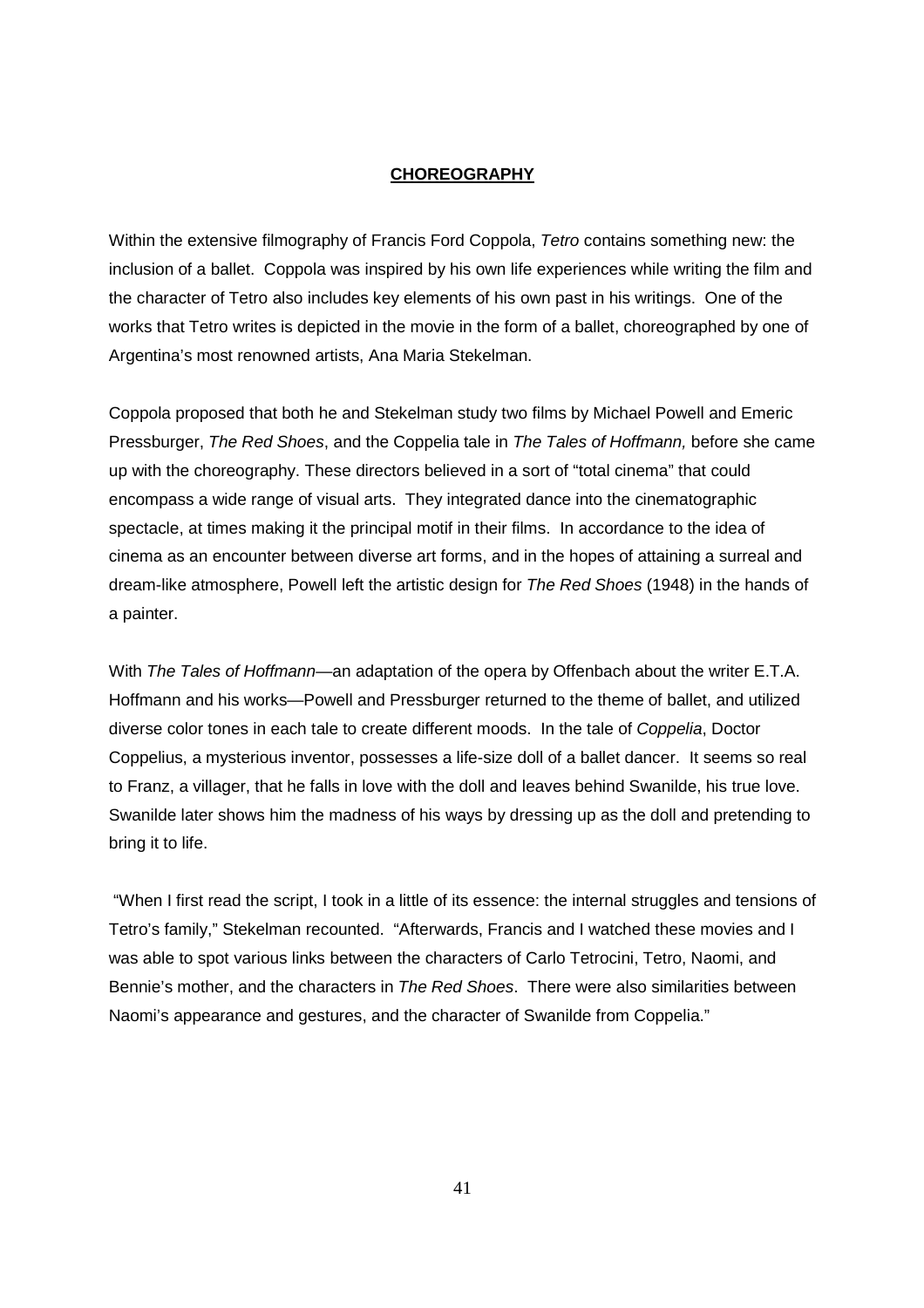### **FILMING IN ARGENTINA**

Coppola visited Argentina for the first time in 1998 while accompanying his daughter Sofia to the International Film Festival of Buenos Aires (BAFICI) for the presentation of her short film, Lick the Star. He was immediately attracted to the city. With its architecture and layout, it seemed like a grand European city relocated to South America, albeit one distinguished by the legendary tango, the famous gauchos of the Pampas, and exquisite food. "As an Italian-American, it felt like an exotic yet familiar place," Coppola said. "Argentina has been heavily influenced by the Italians, who immigrated here at the beginning of the twentieth century. Also, I was aware of the tradition of Argentinean theater and dance. It just seemed like a place that I would enjoy spending a year or two."

The crew was entirely Argentine, while the cast included local stars of cinema, theater, and television. Rodrigo De la Serna, Leticia Brédice, Mike Amigorena, and Sofia Gala already had ample experience in the national show business scene. In addition, both Maribel Verdú and Carmen Maura had worked in Buenos Aires several times on other films. "Cities affect you because of the people you meet in them, and this city has affected me because of the numerous friends that I've made here over the past ten years," Verdú said. "I feel happy and free in Buenos Aires. I'm always smiling when I walk these streets. And I love the food. I've always said that if I didn't live in Madrid, I'd live here. I feel at home here."

The fact that a Francis Ford Coppola movie was being filmed in Buenos Aires with such recognizable actors caused an uproar among the inhabitants and local press, who became obsessed with finding out about all the details of the shoot. The majority of the scenes were filmed in real locations. "All of the sets were decorated with what you would find in the streets, houses, or bars," Sebastian Orgambide, the production designer of Tetro, commented. "Our philosophy consisted of trying to stay as tied to reality as possible. Everywhere we visited, we imagined what our protagonists, if they existed in real life, would do in that context, in that situation." During the shoot, the director intervened as little as possible in the space where the action occurred. The streets, for example, maintained a largely open flow of traffic. The production equipment on the set was kept at a minimum so as not to alter the atmosphere of the location. "I like real locations because you want to capture life in a film. When I go to a location, I like to check out the atmosphere there and figure out how I can use it. That's why I was pleased that this film was set in present day," Coppola explained. In a city as immense as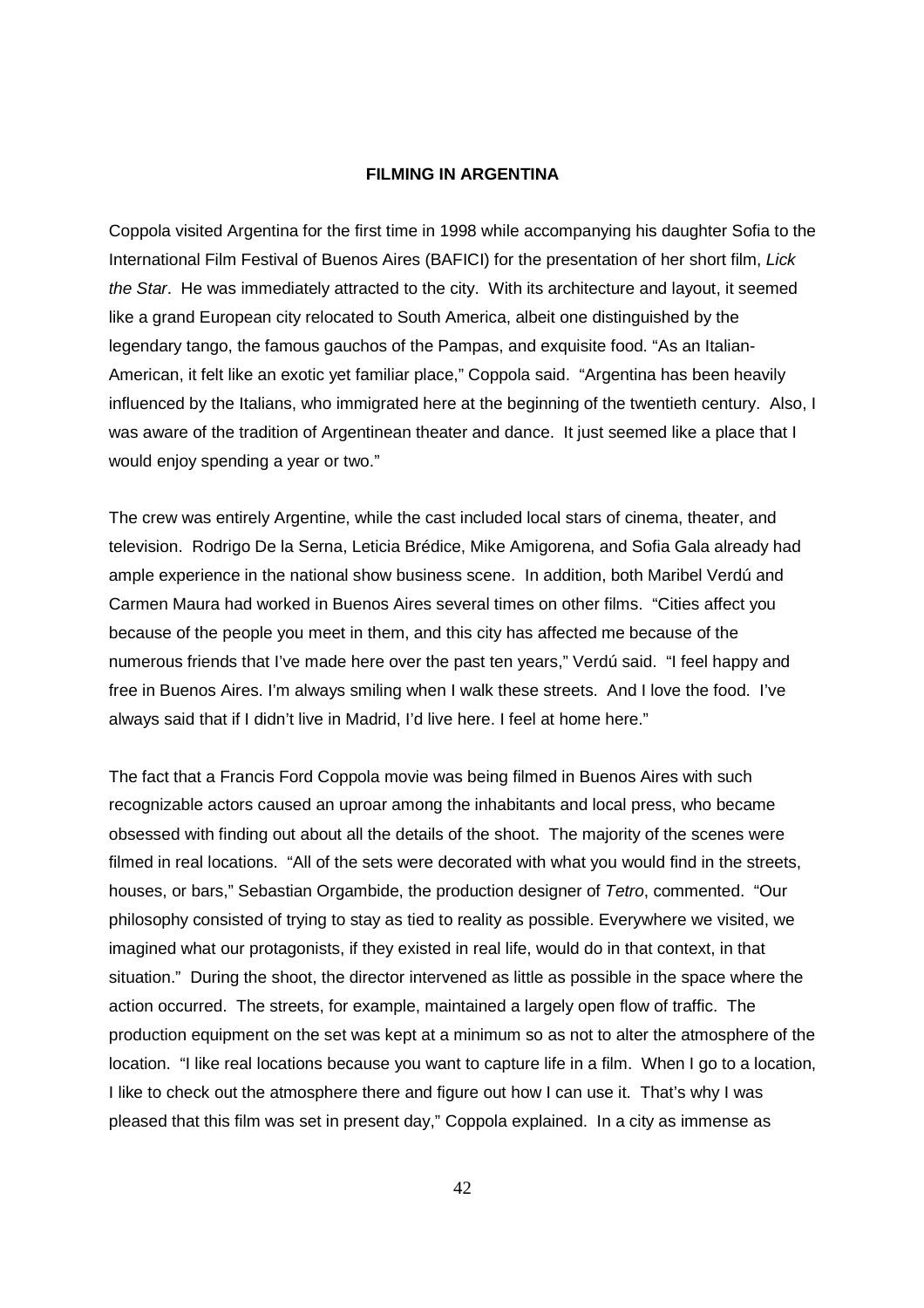Buenos Aires, Coppola wanted to find a neighborhood where the protagonists would live. He settled on **La Boca**.

La Boca has a distinctive personality among Buenos Aires neighborhoods, thanks largely to its bright colors and unique architectural style. Situated at the city's southeastern limit, where the majority of boats enter the country, La Boca attracted large numbers of immigrants, primarily Genovese Italians, in the late 1800s. Famous for its artistic sensibility, the neighborhood is the birthplace of numerous singers, musicians, poets, and painters. La Boca is also where many master painters and sculptors have chosen to live, develop their art and set up their own studios, transforming the neighborhood into a center of attraction for all those interested in art and urban landscapes.

One can still stroll through streets lined with the traditional tenements that were the prototype of popular housing for immigrant families: Houses made of wood and corrugated sheet metal, painted in bright colors and mounted on high foundations because of frequent flooding. Utilizing whatever spare paint the sailors carried with them, the immigrants painted the frames and walls of the houses in a wide variety of colors, as each shade continually ran out. These houses are currently the most representative images of La Boca.

The heart of La Boca is Caminito, a street museum and pedestrian walkway of great cultural and touristic interest. Only 100 meters long, the street is lined with windows and balconies decorated with plants and hanging clothes. The walls of the houses are brightly painted in various colors and adorned with murals and ceramics. Along the short path one encounters mimes, painters, bartenders, musicians, and tango dancers. The street is an explosion of colors, sounds, and rhythms, and the most iconic landmark of La Boca.

The first scene in the movie takes place right next to Caminito. During the shoot, the tourists could not believe that Francis Ford Coppola was there filming a movie. Many of them went over to greet him while others simply stood back and watched, snapping photos with their digital cameras or cell phones. After a while, the neighborhood residents grew accustomed to having the director and his crew in the streets at all hours. At one point, during a cold April night, a group of young people presented Coppola with a blue and yellow wool hat—the characteristic colors of Boca Juniors, the most famous soccer team in Argentina and one which derived its name from the neighborhood where it originated. Coppola gratefully took off his beret and wore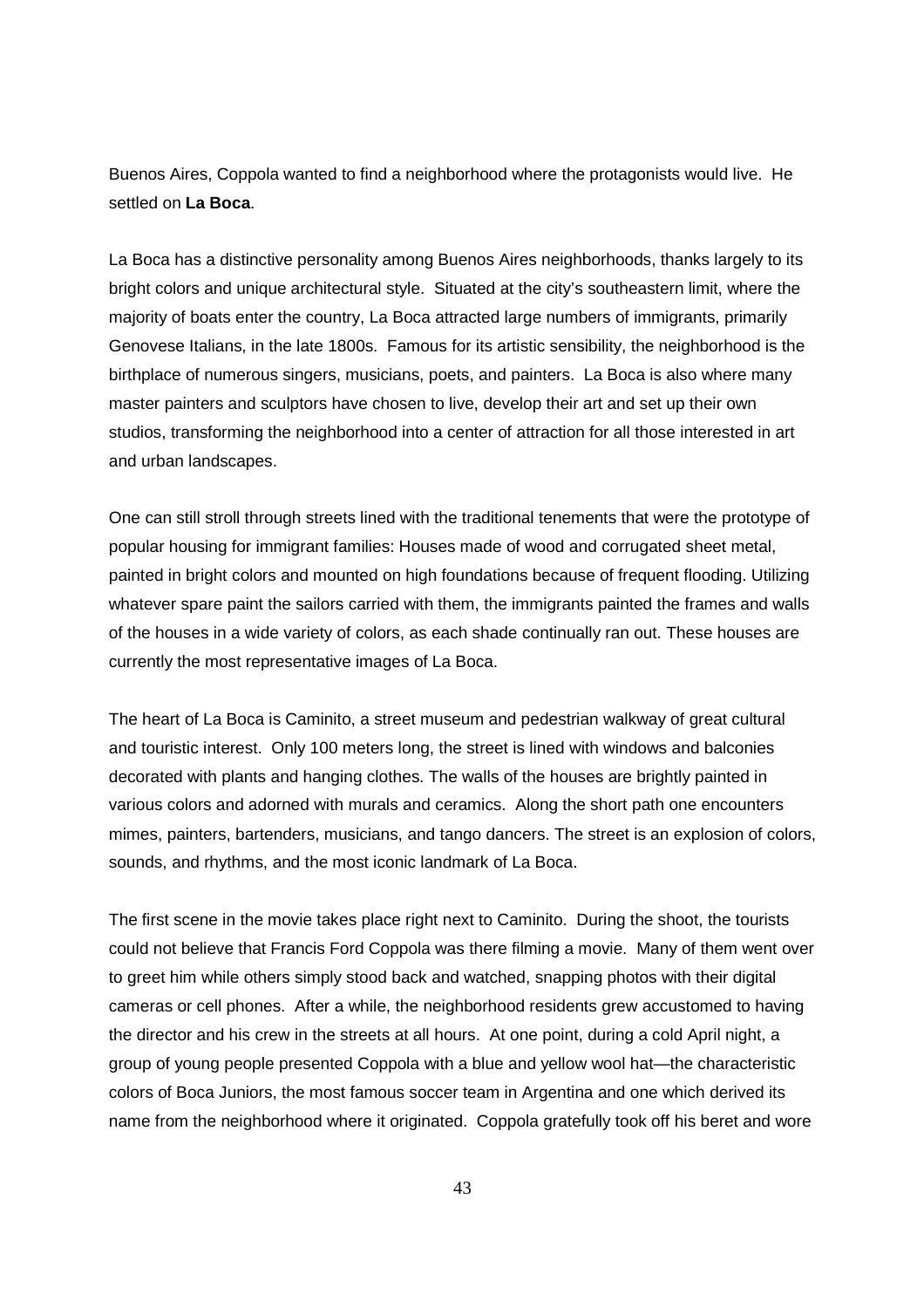the wool hat for the rest of the night. It made a great snapshot for any soccer fan or admirer of that typical Buenos Aires neighborhood.

Another area selected for shooting was **San Telmo**, the oldest neighborhood in Buenos Aires. With its large colonial houses and cobblestone streets, San Telmo is one of the city's bestpreserved neighborhoods. It is an historic area that has maintained a colonial feel, where single-level houses share space with modern buildings. Numerous cafes line the street, reflecting the classic Buenos Aires style of architecture, with their white walls, red roofs, and open patios.

Tenements, museums, family stores, cafes, and markets, along with its historic houses, have transformed San Telmo into one of the most visited neighborhoods in the city, and a popular meeting spot for artists.

An important scene in the film depicts Bennie's eighteenth birthday party. It's a special moment for Bennie, as he finds himself surrounded by his brother and newfound friends—the "new family" that will change his life forever. The setting chosen for this occasion is one of the most traditional places in Buenos Aires: **Café Tortoni**, the oldest café in the city. Founded in 1858, the café took its name from a stylish café on the Boulevard des Italiens in Paris, where the Parisian cultural elite from the nineteenth century frequently gathered. Café Tortoni moved to its current location in 1880. The furnishings from the café's early years have been conserved, including the marble tables and oak chairs with leather borders.

Actor Alden Ehrenreich (BENNIE) also saw in Buenos Aires a reflection of many European cities. "It's European in the sense that there's this great outdoor café life, and a buzzing, cultural, sophisticated, and kind of bohemian scene. But it doesn't have the sort of aristocratic feel that some European cities have. It's a very different mentality than that found in the U.S., and it's a really great perspective for me to have. The way that we made the film—shooting here with an Argentine crew, with a lot of Argentine actors and all that—it was a really great thing to be a part of."

In order to film Carlo Tetrocini's funeral scene, Coppola needed an imposing theater, preferably one that could host operatic or symphonic performances. Coppola and his crew chose the **Teatro Nacional Cervantes**. The building's majestic façade constitutes a detailed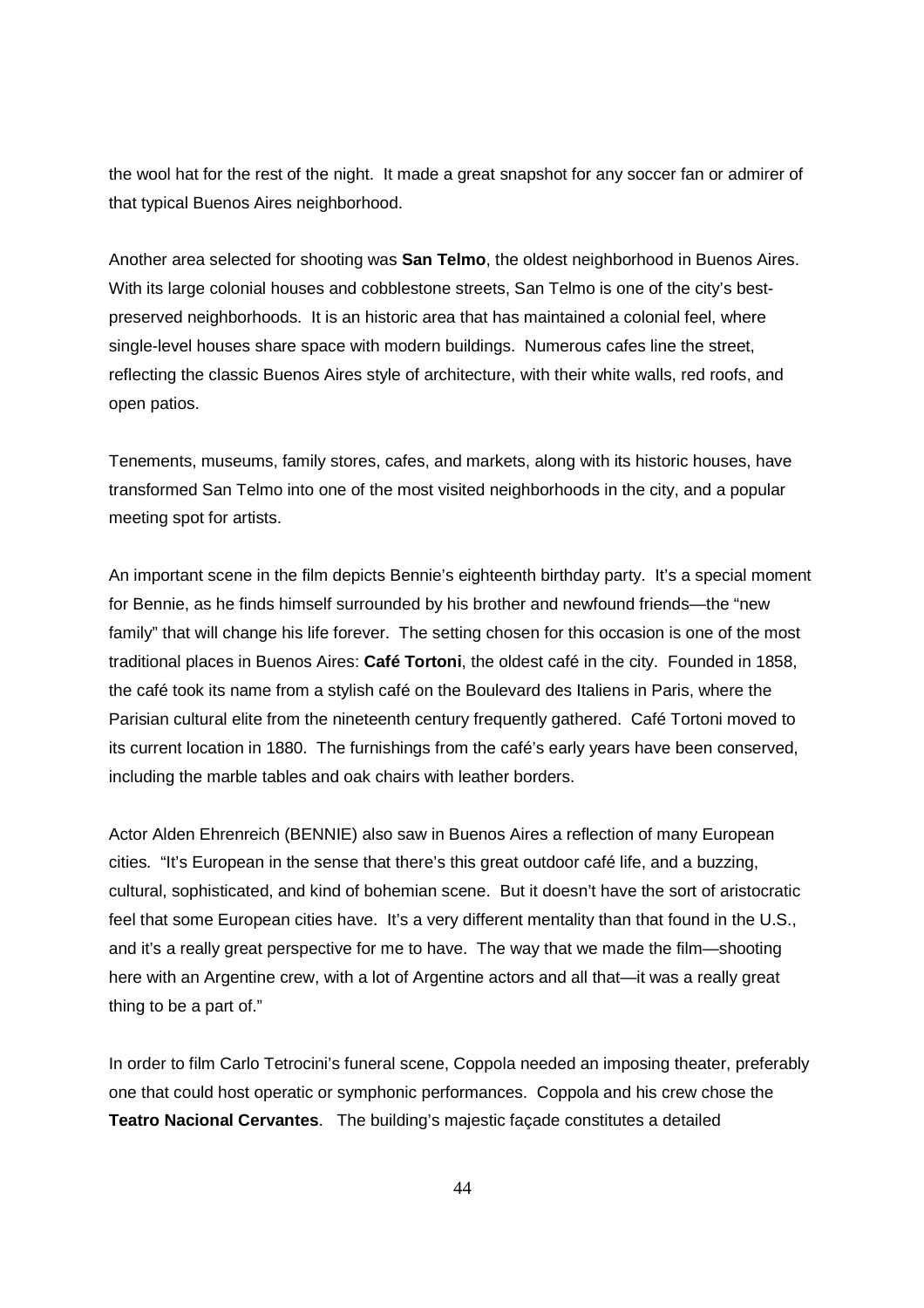reproduction of the University of Alcalá de Henares in Spain, with plateresque columns and a Renaissance style. The Teatro Nacional Cervantes was inaugurated in 1921 and declared a National Historic Monument in 1995.

For eight days, the crew shot scenes in the **Palacio San Souci**. Located on the outskirts of Buenos Aires, this mansion's French neoclassical style was inspired by the architecture at Versailles. It was constructed by the French architect Rene Sergent for the Alvear family and inaugurated in 1918. In the movie, this mansion belongs to Alone, the character played by Carmen Maura, a very rich woman and a patron of writers and artists. In one of the mansion's beautiful rooms—the "Imperial"—the crew shot the scenes for the Patagonia Festival, which brought together real celebrities from a wide variety of artistic disciplines.

One of the most remarkable aspects of filming in the Palacio Sans Souci was that the crew called on individuals from the local cultural and artistic scenes to "act" in the movie. Painters, journalists, actors, models, television directors, and famous business owners did not want to miss the opportunity to meet Coppola in person and participate in one of his films. According to production manager Adriana Rotaru, the primary objective was for the individuals in these scenes to be famous in real life in Argentina, so that in their "acting" one would sense their "stardom," as much in their gestures as in their poses and way of speaking. The wardrobe department and makeup and hairstyle artists did not have dress or style these "characters," since the "actors" already were accustomed to dressing up for galas. As though they were attending another public event, these figures paraded down the red carpet side by side with the film's actors. The paparazzi (played by extras) snapped photos and journalists (also extras) shouted out questions. Whether on or off camera, these individuals always "acted," according to Coppola, perfectly like themselves.

45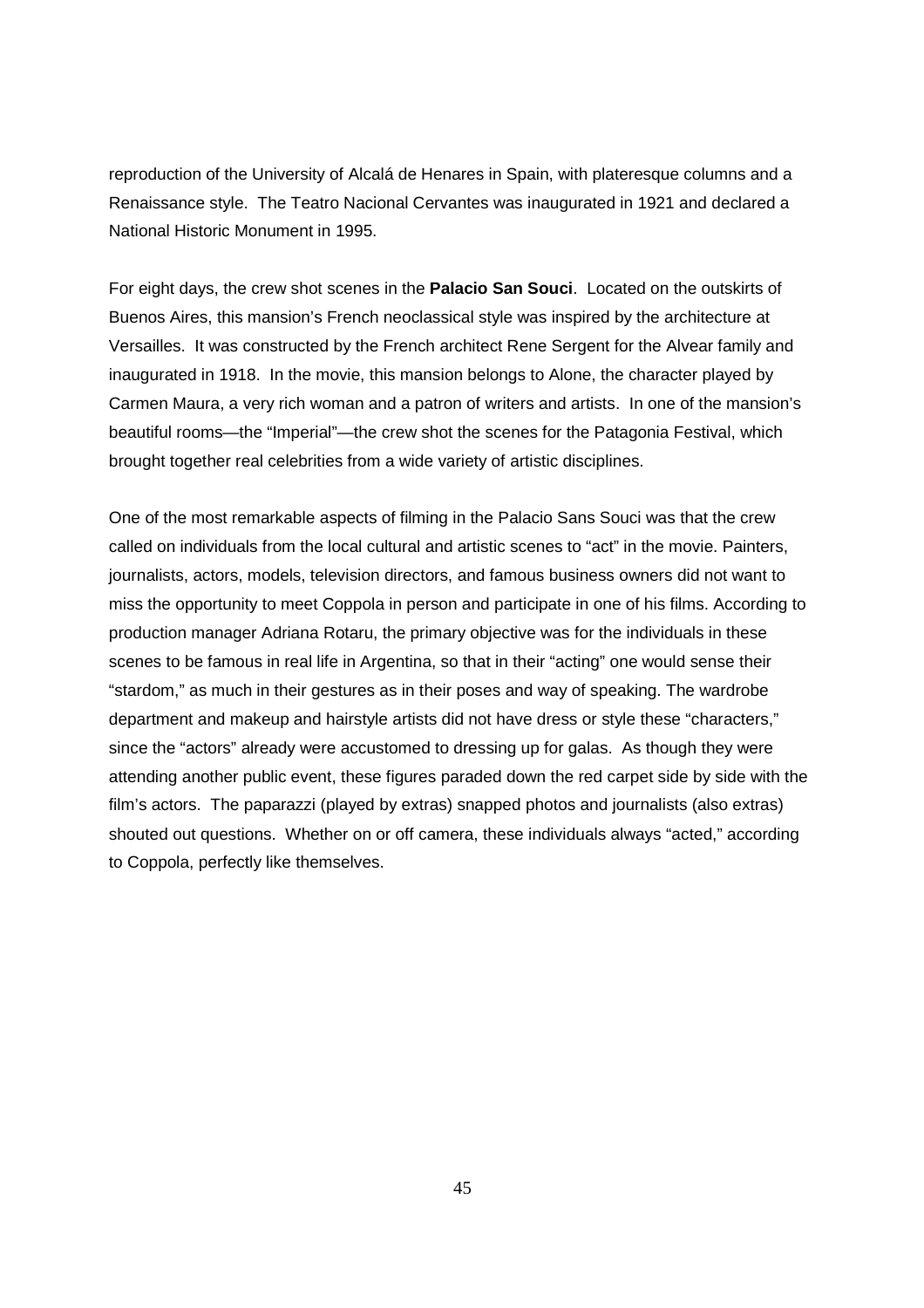# **"TETRO" CAST**

### **Principal Cast**

- MIRANDA Maribel Verdú JOSEFINA Leticia Bredice ANA Érica Rivas
- YOUNG TETRO LILI Pochi Ducasse

TETRO Vincent Gallo BENNIE Alden Ehrenreich CARLO/ALFIE Klaus Maria Brandauer ALONE Carmen Maura Rodrigo De La Serna ABELARDO Mike Amigorena Sofía Castiglione

# **Secondary Cast**

AMALIA Francesca De Sapio Jean Francois Casanovas<br>Lucas Di Conza MOTHER Adriana Mastrangelo NAOMI Ximena Maria Iácono<br>SILVANA SILVANA SILVANA Silvia Pérez Susana Gimenez

# **Dancers**

NAOMI NAOMI Nora Elizabeth Robles CARLO **Pedro Arturo Calveyra** TETRO Marcelo Fabio Carte ANGELA Mariela Noemí Magenta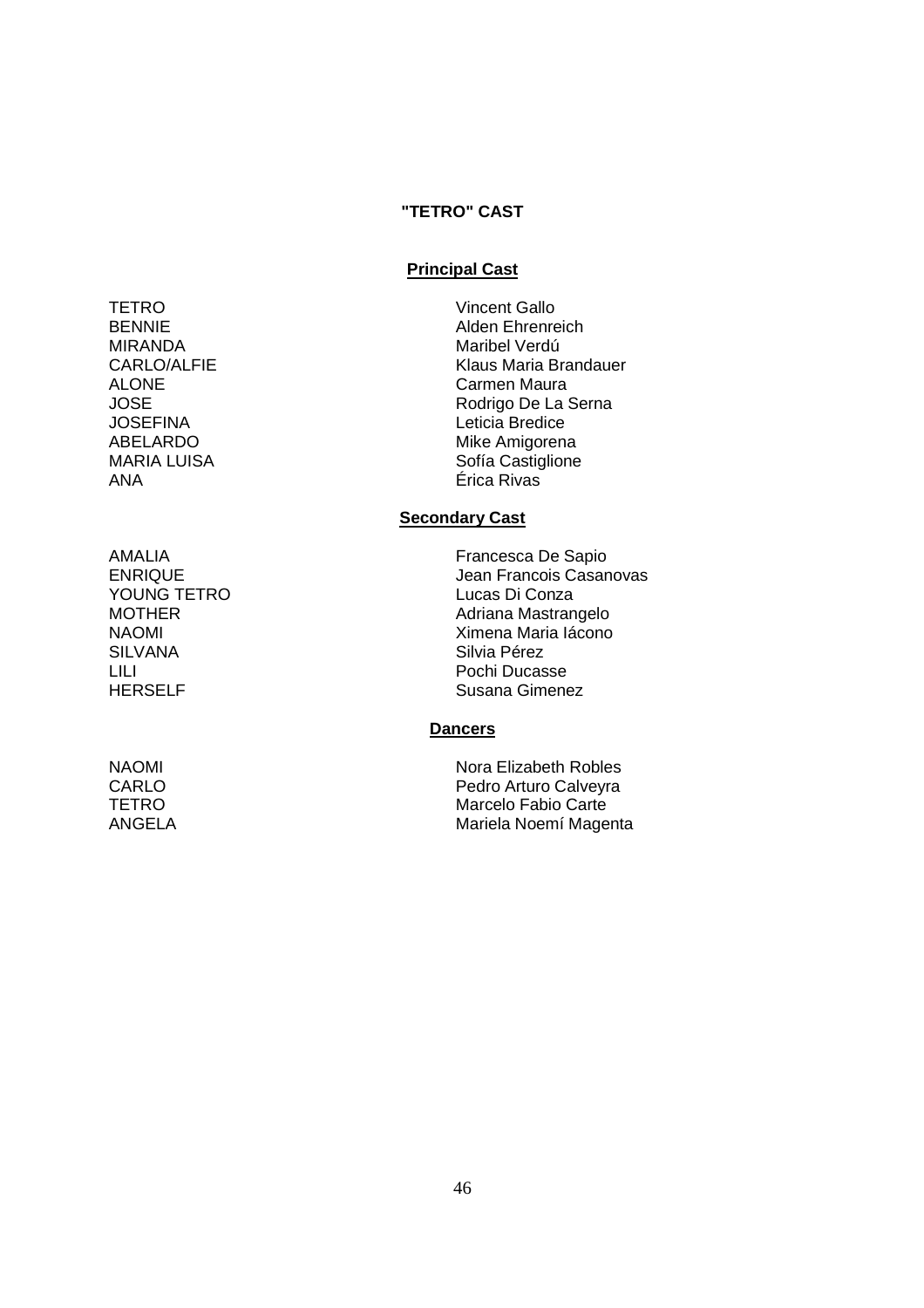# **"TETRO" CREW LIST**

| <b>PRODUCER, WRITER &amp; DIRECTOR</b>                                            | <b>Francis Ford Coppola</b>                                                                                         |
|-----------------------------------------------------------------------------------|---------------------------------------------------------------------------------------------------------------------|
| <b>EXECUTIVE PRODUCERS</b>                                                        | <b>Anahid Nazarian</b><br><b>Fred Roos</b>                                                                          |
| <b>CINEMATOGRAPHER</b>                                                            | Mihai Malaimare, Jr.                                                                                                |
| EDITOR & RE-RECORDING MIXER                                                       | <b>Walter Murch</b>                                                                                                 |
| <b>COMPOSER</b>                                                                   | Osvaldo Golijov                                                                                                     |
| <b>PRODUCTION DESIGNER</b>                                                        | Sebastián Orgambide                                                                                                 |
| <b>COSTUME DESIGNER</b>                                                           | Cecilia Monti                                                                                                       |
| <b>CHOREOGRAPHY</b>                                                               | Ana María Stekelman                                                                                                 |
| <b>BALLET DESIGN &amp; COSTUMES</b>                                               | Jorge Ferrari                                                                                                       |
| "FAUSTA" VERSE                                                                    | <b>Mauricio Kartun</b>                                                                                              |
| <b>VISUAL EFFECTS</b>                                                             | <b>UPP Prague</b>                                                                                                   |
| <b>ASSOCIATE PRODUCER</b>                                                         | Masa Tsuyuki                                                                                                        |
| <b>PRODUCTION MANAGER</b>                                                         | Adriana Rotaru                                                                                                      |
| <b>CASTING</b>                                                                    | <b>Walter Rippel</b>                                                                                                |
| <b>ASSISTANT DIRECTOR</b>                                                         | Juan Pablo Laplace                                                                                                  |
| <b>SECOND UNIT DIRECTOR</b>                                                       | Roman Coppola                                                                                                       |
| <b>ASSOCIATE EDITOR</b>                                                           | <b>Walter Slater Murch</b>                                                                                          |
| <b>POETRY</b>                                                                     | Javier Blaya                                                                                                        |
| <b>SET DECORATOR</b>                                                              | Paulina López Meyer                                                                                                 |
| <b>ASSISTANT CAMERA</b><br><b>GAFFER</b><br><b>BEST BOY</b><br><b>ELECTRICIAN</b> | Leonardo Hermo<br>Massimo Ruggieri<br>Alejandro Ortigueira<br>Daniel Ciurleo<br>Agustín Barrutia<br>Miguel Rivarola |
|                                                                                   |                                                                                                                     |

KEY GRIP Cacho Vélez GRIP Enrique Vélez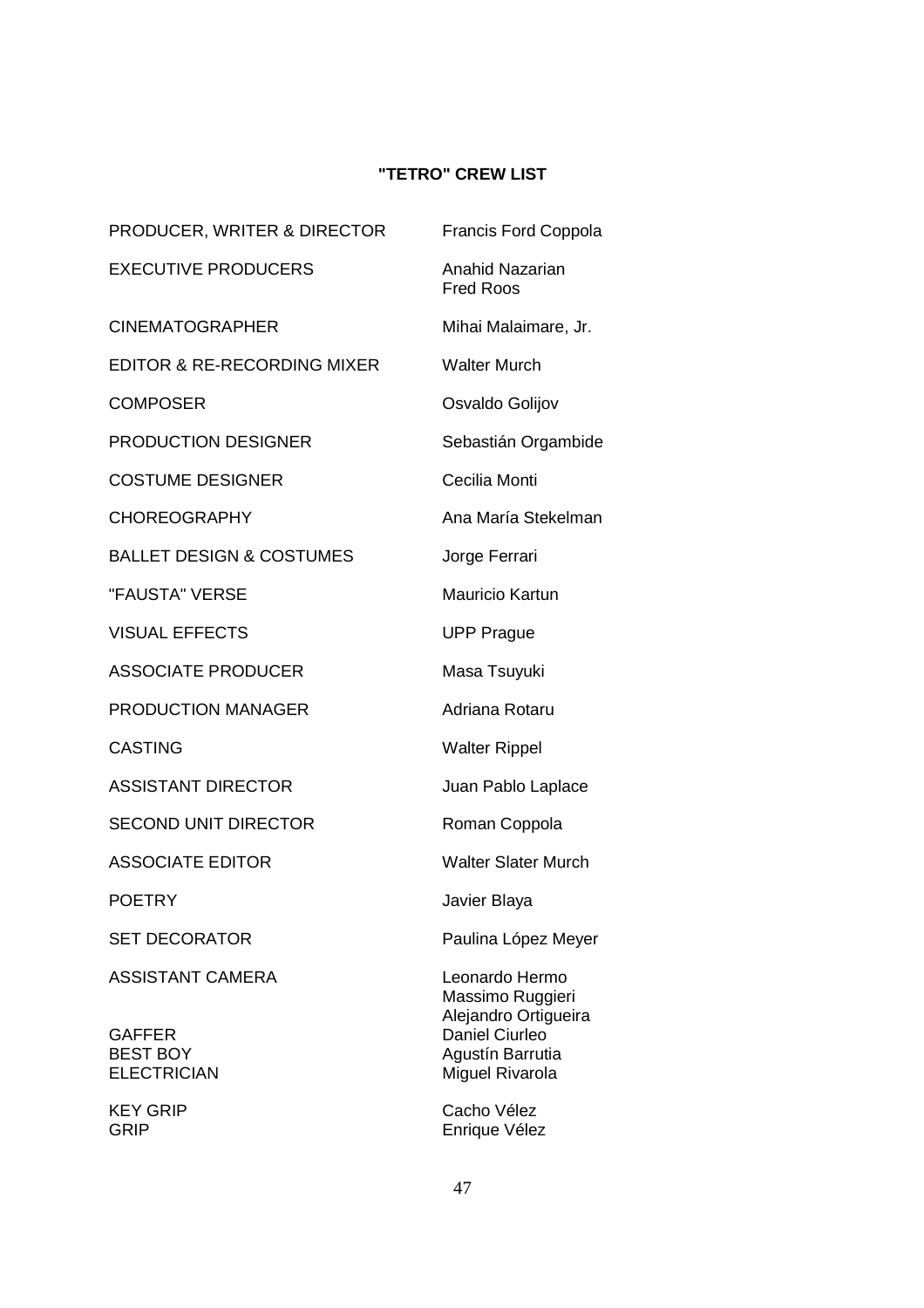### SOUND RECORDIST Vicente D'Elía BOOM OPERATOR José Caldararo

MAKEUP ARTIST Beatushka Wojtowicz HAIR STYLIST **CONSUMING CONTROLLER CONTROLLER** ASSISTANT MAKEUP Norberto Poli

PROP MASTER Charly Carnota

### MANUSCRIPT CREATION Betina Naab

ASSISTANT COSTUME DESIGNER Verónica Schleimann COSTUMERS Mariela Rossi

LOCATION MANAGERS Joaquina Llambias

2<sup>ND</sup> ASSISTANT DIRECTOR Sol Aramburu 3<sup>rd</sup> ASSISTANT DIRECTOR Mariana Wainstein

STILL PHOTOGRAPHER Alicia Schemper

PRODUCTION COORDINATOR Paula Massa POST-PRODUCTION COORDINATOR Carolina Krasñansky

CASTING ASSOCIATE Ileana Rippel

PRODUCTION SECRETARIES Ariadna Kramarz

PRODUCTION ASSISTANTS Matías Goldberg

ON SET PROPS Martín "Tatu" Libert PROP BUYER Luciana Quartaruolo SWING GANG SERGIO RODER SERGIO RODERATION SERGIO RODERATION SERGIO RODERATION SERGIO RODERATION SERGIO RODERATION SE Miguel Rodríguez

> Victoria Chachan Gabriela Minzi

Federico Noejovich Ignacio García

Chloe Nataf

Sebastián Goldberg Amilcar Machado Fernando Salem Kurt Hall Sofía Reynal Luciana Olmedo-Wehitt Pía Sicardi

ASSISTANT: VINCENT GALLO Alina Perkins

STUNT COORDINATOR Eduardo Puga

SPECIAL EFFECTS NASA FX SRL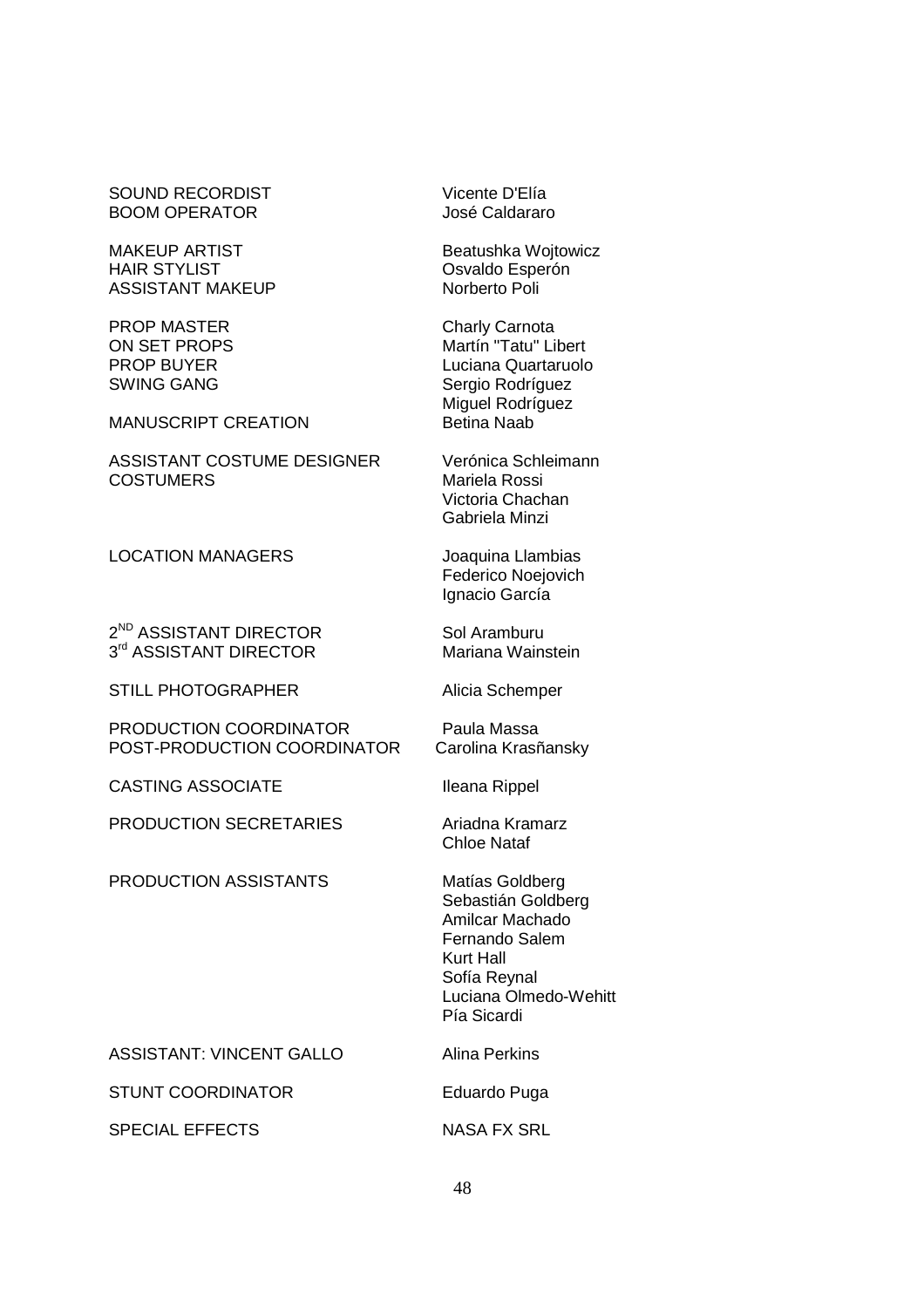| <b>ANIMAL WRANGLER</b>                                          | Fabián Gabelli                                                                                          |
|-----------------------------------------------------------------|---------------------------------------------------------------------------------------------------------|
| <b>TRANSPORTATION COORDINATOR</b><br><b>DRIVERS</b>             | Diego Igartua<br>Sergio Reyes<br>José Castro<br>Leonardo Bargiga<br>Ricardo Villalba<br>Daniel Martínez |
| <b>1ST ASSISTANT FILM EDITOR</b>                                | <b>Ezequiel Borovinsky</b>                                                                              |
| 2ND ASSISTANT FILM EDITOR &<br><b>ADDITIONAL VISUAL EFFECTS</b> | Juan Pablo Menchón                                                                                      |
| ADDITIONAL ORCHESTRATION &<br><b>MUSIC PREPARATION</b>          | Lev 'Ljova' Zhurbin                                                                                     |

NATIONAL CHILDREN'S CHOIR OF ARGENTINA

'FAUSTA' MUSICIANS Gonzalo Dominguez & Juliana Corazzina

CHOIR **CHOIR**CHOIR
CHOIR
CHOIR
CHOIR
CHOIR
CHOIR
CHOIR
CHOIR
CHOIR
CHOIR
CHOIR
CHOIR
CHOIR
CHOIR
CHOIR
CHOIR
CHOIR
CHOIR
CHOIR
CHOIR
CHOIR
CHOIR
CHOIR
CHOIR
CHOIR
CHOIR
CHOIR

VOCALS<br>ACCORDION Dawn Upshaw<br>Michael Ward-I

Maria Guinand, director

ORCHESTRA CONDUCTOR Dante Anzolini MUSIC RECORDING SUPERVISOR Pichon Dal Pont<br>RECORDING ENGINEER Rick Jacobsohn RECORDING ENGINEER

Michael Ward-Bergeman GUITAR Claudio Ragazzi PIANO Octavio Brunetti SAXOPHONE Bernardo Monk BASS Guillermo Vadalá

MUSIC RECORDED IN BUENOS AIRES, ARGENTINA at TEMPLO DE LA COMUNIDAD AMIJAI and STUDIO COSENTINO

RE-RECORDING MIXER Pete Horner SOUND SUPERVISOR
SOUND AURERVISOR
SOUND AURERVISOR SOUND EFFECTS EDITOR Vicente D'Elia

MUSIC EDITOR Jeremy Flower ADR RECORDIST & EDITOR Leandro De Loredo DIALOGUE EDITOR Juan Ferro FOLEY RECORDIST & EDITOR Federico Esquerro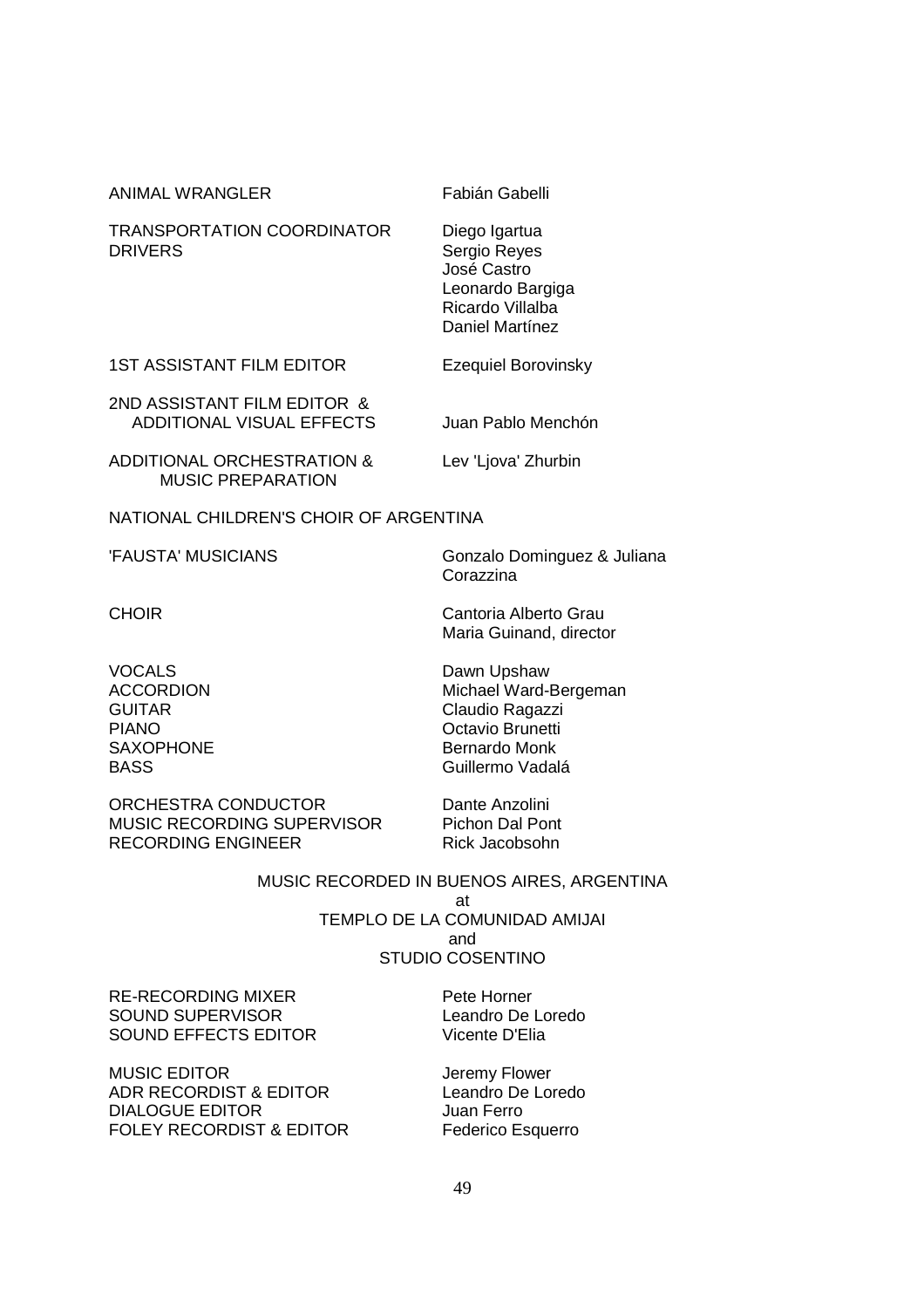ASSISTANT SOUND EDITOR Francisco Pedemonte

SOURCE MUSIC COMPOSITION Jeremy Flower

MIX ENGINEERS Sin Cohen

Colin Guthrie

MIX PRODUCTION ASSISTANT Kevin McElroy<br>ASSISTANT FILM EDITOR Robert Schaefer ASSISTANT FILM EDITOR

# VISUAL EFFECTS BY UPP, PRAGUE

| <b>VFX PRODUCER</b><br><b>VFX EXEC. PRODUCER</b><br><b>VFX SUPERVISOR</b><br>ON SET SUPERVISOR ASST.<br><b>HEAD OF VFX PRODUCTION</b><br><b>VFX PRODUCTION EXECUTIVE</b> | Vit Komrzy<br>Monika Pavlickova<br><b>Viktor Muller</b><br><b>Robin Pik</b><br>Jaroslav Matys<br>Katerina Popelova                                                         |
|--------------------------------------------------------------------------------------------------------------------------------------------------------------------------|----------------------------------------------------------------------------------------------------------------------------------------------------------------------------|
| <b>FLAME OPERATORS</b>                                                                                                                                                   | Vincent Badia<br>Miro Gal                                                                                                                                                  |
| <b>3D ARTISTS</b>                                                                                                                                                        | <b>Mario Dubec</b><br><b>Tomas Krejzek</b><br><b>Vladimir Matousek</b><br><b>Alexander Muller</b>                                                                          |
| <b>SENIOR COMPOSITORS</b>                                                                                                                                                | <b>Tomas Kalhous</b><br><b>Marek Ruth</b><br>Jan Heusler<br>Dennis Dallen                                                                                                  |
| <b>COMPOSITORS</b>                                                                                                                                                       | Stepan Batousek<br><b>Blanka Faitova</b><br><b>Tomas Hajek</b><br>Zuzana Hlavkova<br>Dalibor Janda<br>Jana Jurnickova<br>Helena Keslova<br>Miroslav Pojer<br>Petr Vcelicka |
| <b>MATTE PAINTING</b>                                                                                                                                                    | Lukas Herrmann<br>Tereza Severova<br><b>Daniel Melich</b>                                                                                                                  |
| <b>DATA OPERATOR</b>                                                                                                                                                     | <b>Milos Hudec</b>                                                                                                                                                         |
| <b>ADDITIONAL VISUAL EFFECTS</b>                                                                                                                                         | <b>Wanka Cine SRL</b><br><b>Kevin Bailey</b>                                                                                                                               |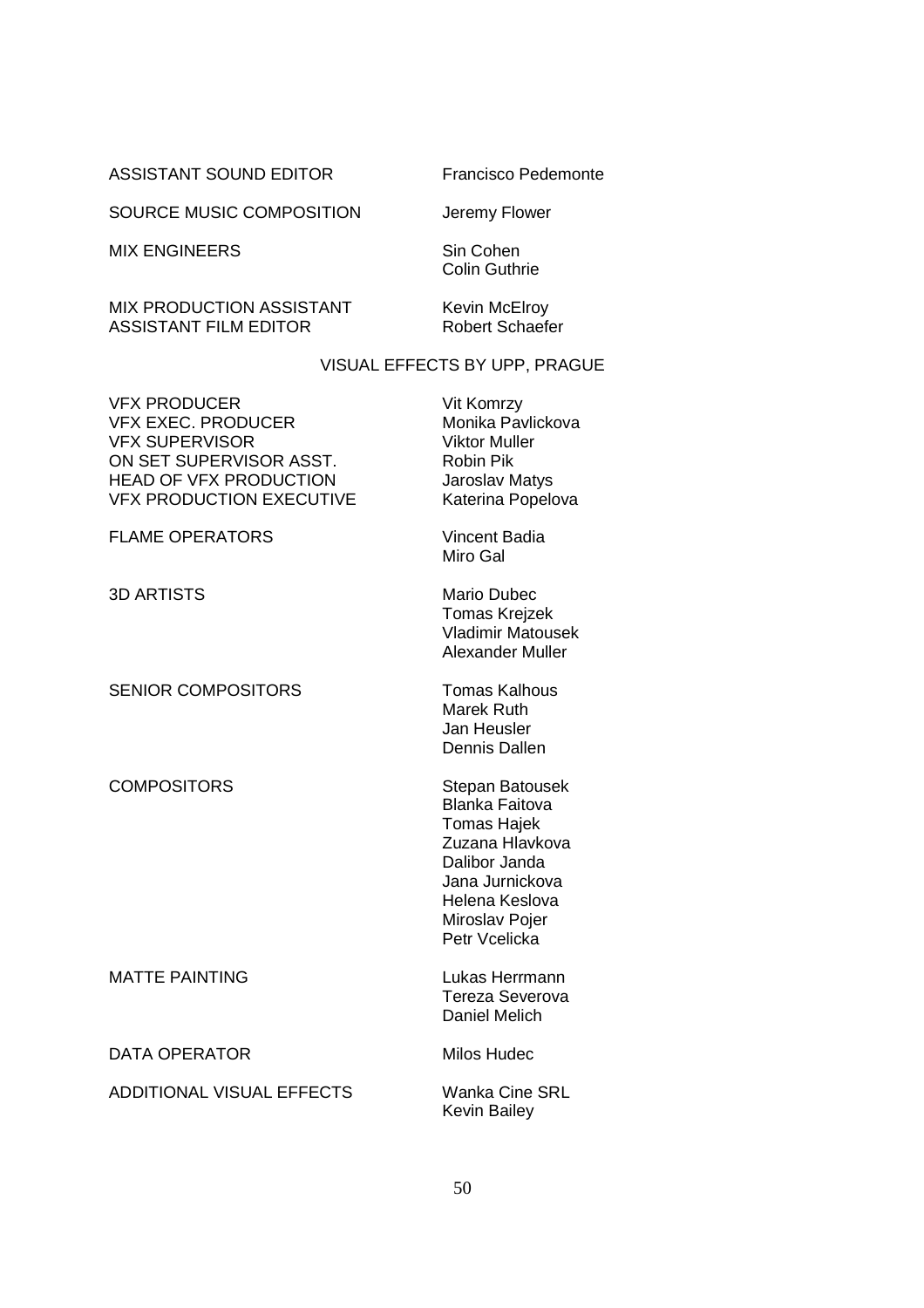PRODUCTION ACCOUNTANTS Sara Kramarz

ARCHIVIST **In the CONTROLLING CONTROL** James T. Mockoski ZOETROPE PUBLICIST Kathleen Talbert ZOETROPE ASSISTANTS Kalman Muller

PRODUCTION MANAGER Yousaf Bokhari

2<sup>ND</sup> ASST. DIRECTOR **CONTACT CONTROL** Oscar Manero PRODUCTION COORDINATOR Asia Jarzyna

CAMERA ASSISTANTS Roger Martínez

RIGGING ELECTRICIANS Jorge Alcocer

COSTUME SUPERVISOR Cristina Rodríguez SEAMSTRESS Ana Gitrama

MAKEUP ARTIST Gregorio Ros HAIR STYLIST José Juez MAKEUP ASSISTANT José Antonio Tomé

STILL PHOTOGRAPHER Adriano Castoro

CONSTRUCTION MANAGER Mario Gargallo CARPENTER Luis Pastor STAGEHANDS Jorge Samper

CONSTRUCTION Grupo GIP

PRODUCTION ASSISTANTS Verónica Fernández

F. COPPOLA ASSISTANT Virginia Maillo

Horacio Granja

PUBLICISTS Lola Silberman & Rocio Martinez Adam Frost

# **SPAIN UNIT**

UNIT MANAGER Helen Martí Donoghue

Jordi Florensa

GAFFER Ricardo Rodríguez BEST BOY Carlos Marcelo Lanza ELECTRICIANS Miquel Andrés Arias Javier Escribano Jorge Sánchez Antonio López

KEY GRIP **SEXET SEXET SOME** Jonathan Lee GRIP Mark Durdant

Daniel Hernández

 Nuria Martín Guillermo Flórez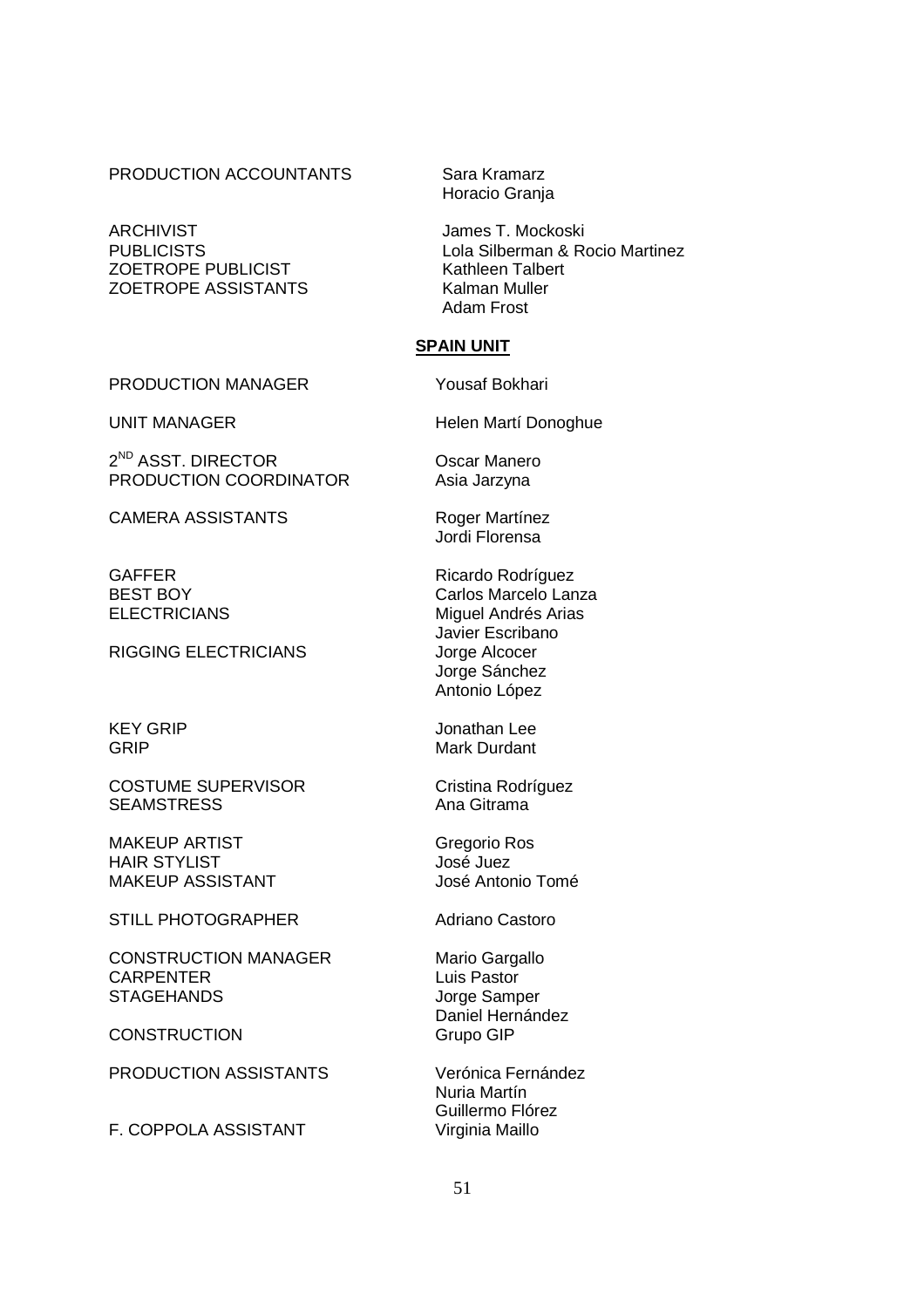CASHIER Aída Argüelles

DRIVERS Richard Fábrega Alejandro Ramírez María Hinojosa Frederic Fábrega Esteve Giriberts

# **TORNASOL FILMS UNIT - SPAIN**

PRODUCTION SUPERVISOR Winnie Baert POST-PRODUCTION SUPERVISOR María Merediz LEGAL ADVISOR<br>
HEAD OF ACCOUNTS

HEAD OF ACCOUNTS HEAD OF ACCOUNTS ACCOUNT ASSISTANT Marisa Albares

# **THANKS TO:**

Celebrity Cruises Swarovski Presidencia Argentina Unión General Armenia de Beneficencia Enrique Pepe Albistur & Julián Mandriotti Mauricio Macri Gobierno de la Ciudad de Buenos Aires Jorge Alvez & Susana Martinengo Parque Nacional Los Glaciares Claudio Cerini Fabián Zitta Roberto Giordano Alejandro Pont Lezica Asociación Civil La Colifata, Salud Mental y Comunicación Alfredo Olivera Cementerio de Chacarita, Olga Stancato, Dir. Gral. Néstor Julio Pan Renault Citröen – Laura Radanyi, Valentina Solari Fiat - Guillermina Saez Germain Tommy Abad Nicanor Loreti & Hernán Findling Chandon Argentina Sistema Nacional de Medios Públicos S.E. Etcheberry e Hijos - Customs Brokers/Freight Forwarders Jeremy Udden, Greg Allison, Erin Schellhammer

# **SPECIAL THANKS TO**

CRITERION for supplying music and picture of "Tales of Hoffmann" Footage from "Tales of Hoffman" courtesy of Canal Plus & Criterion © 1951 CANAL+ IMAGE UK Ltd.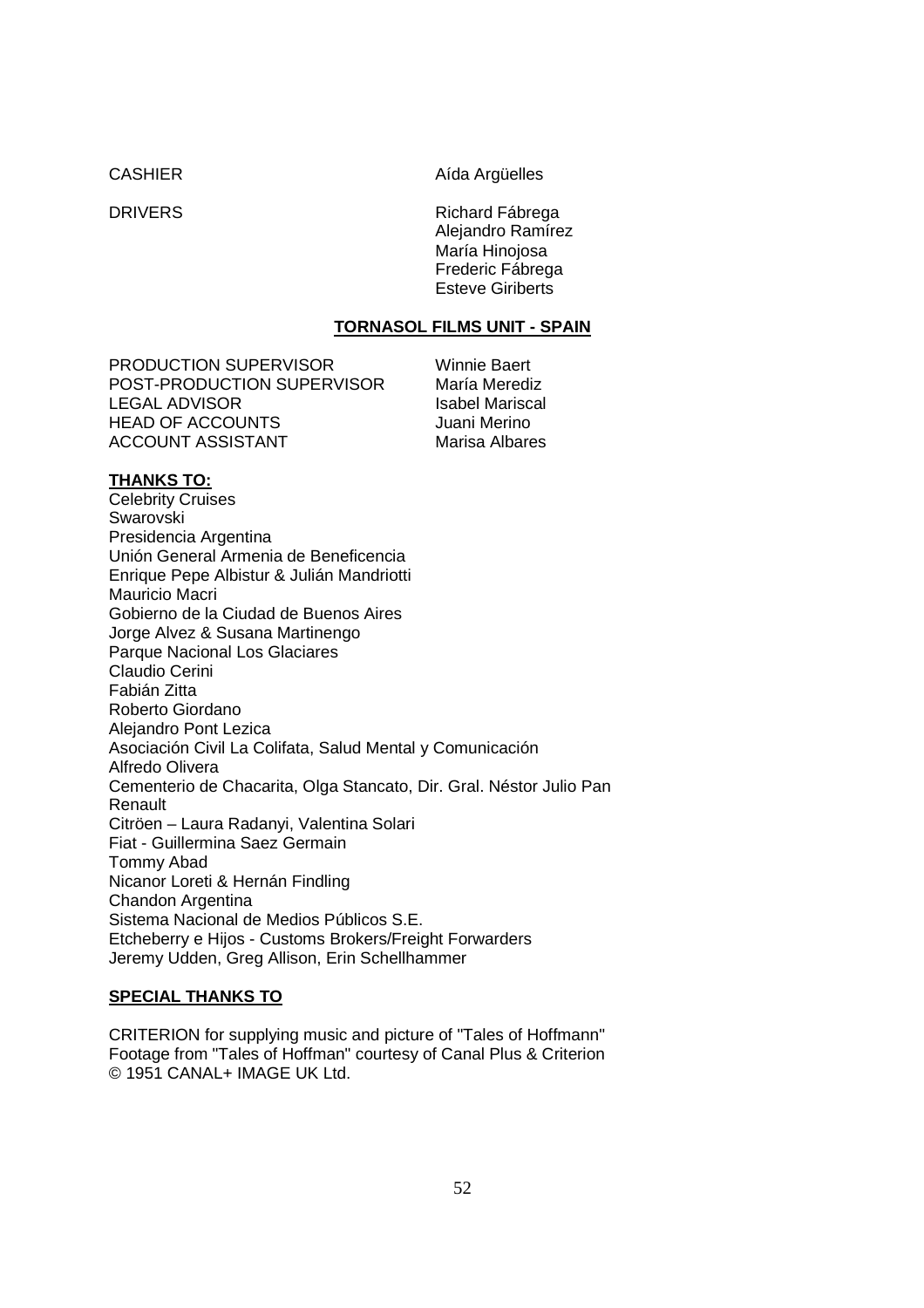"EL BÚHO" Written & Performed by Lisandro Aristimuño Courtesy of Los Años Luz Discos SRL

"CANCIÓN PARA CARITO" Written by León Gieco and Antonio Tarragó Ros Performed by Raúl Barboza and León Gieco Courtesy of Raúl Barboza

"BANDIERA ROSSA" Performed by Motivés Courtesy of Tactikollectif

"HUMMING CHORUS" FROM MADAMA BUTTERFLY Composed by Giacomo Puccini Performed by Concert Association of the Vienna State Opera, Herbert von Karajan and the Vienna Philharmonic Courtesy of Decca

"PARTO, PARTO" FROM CLEMENZA DI TITO Composed by Wolfgang Amadeus Mozart

"TALES OF HOFFMAN" Composed by Jacques Offenbach Courtesy of Studio Canal

"FELIZ, FELIZ EN TU DÍA" Written by Emilio Aragón Bermúdez Courtesy of Emilio Aragón Bermúdez

"ECCO SON GIUNTE AL SOMME DEL PENDIO" FROM MADAMA BUTTERFLY Composed by Giacomo Puccini Performed by Mirella Freni, Luciano Pavarotti, Michel Sénéchal, Robert Kerns Concert Association of the Vienna State Opera, Herbert von Karajan and the Vienna Philharmonic Courtesy of Decca

"SCHERZO" FROM MIDSUMMER NIGHT'S DREAM Composed by Felix Mendelssohn

"A GREAT EVENT" FROM TALES OF CHILDHOOD Composed by Robert Schumann

"NAOMI" Composed by Carmine Coppola

"ANDANTE" FROM SYMPHONY NO. 36 K.425 Composed by Wolfgang Amadeus Mozart Performed by Karl Böhm and the Berlin Philharmonic Courtesy of Deutsche Grammophon